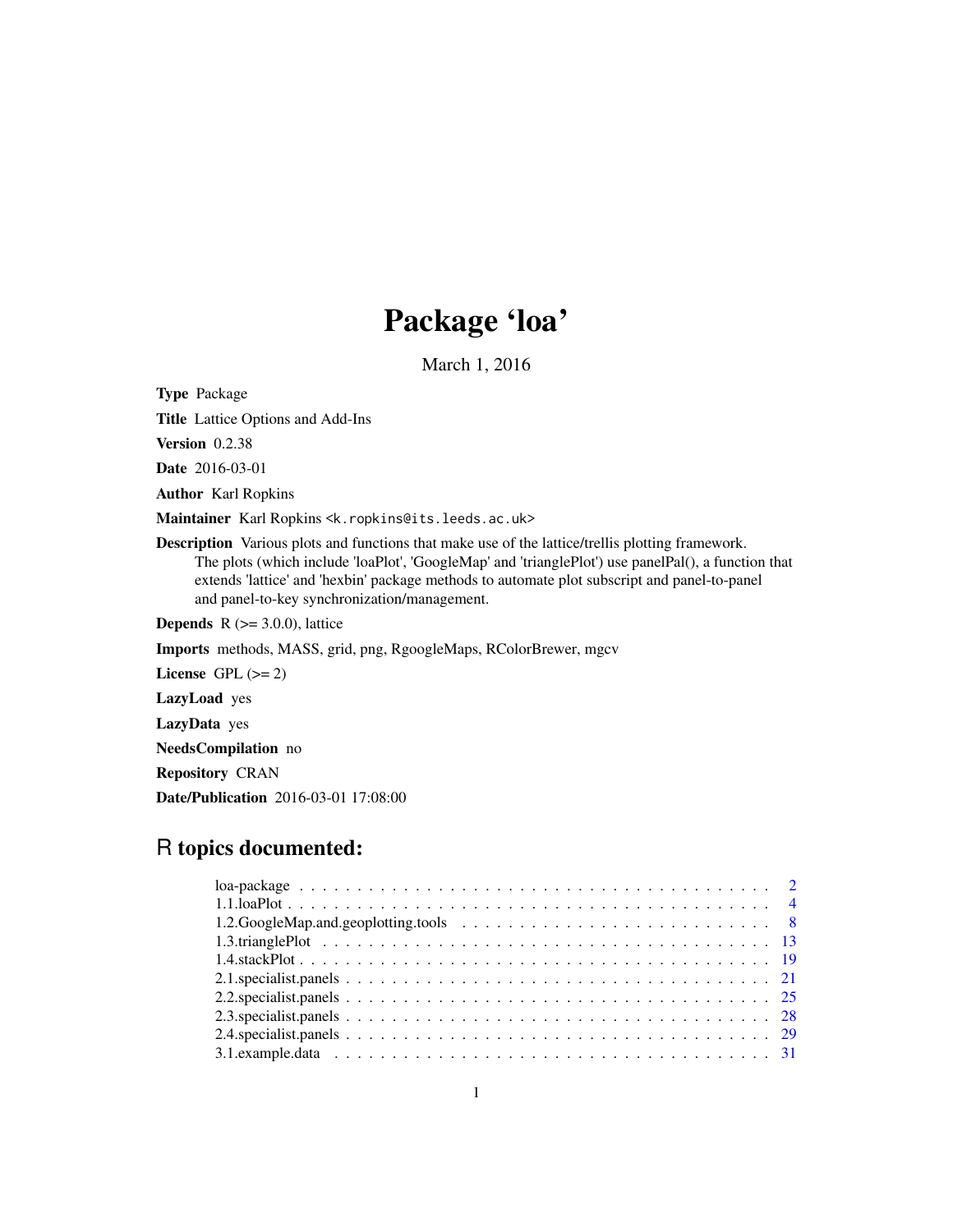### <span id="page-1-0"></span>2 loa-package

| Index |  |
|-------|--|

loa-package *loa*

### Description

The loa package contains various plots, options and add-ins for use with the [lattice](#page-0-0) package.

### Details

| Package:  | loa         |
|-----------|-------------|
| Type:     | Package     |
| Version:  | 0.2.38      |
| Date:     | 2016-03-01  |
| License:  | $GPL (= 2)$ |
| LazyLoad: | yes         |

[lattice](#page-0-0) provides an elegant and highly powerful implementation of the Trellis plotting structure described by Cleveland and colleagues. In particular the combination of panel... functions, which can be layered within plots to generate novel visualisations, and simple-to-use conditioning make it a hugely effective tool when working with data.

The loa package contains a number of plot functions developed to make use of this framework. These are summarized in section 1 of this manual, and include:

- 1.1. [loaPlot](#page-3-1) for various XYZ plots.
- 1.2. [GoogleMap](#page-7-1) and associated geoplotting functions.
- 1.3. [trianglePlot](#page-12-1) and associated functions.
- 1.4. [stackPlot](#page-18-1) and associated functions.

Other panel... functions and example data are summarized in sections 2 and 3, respectively:

- 2.1. Specialist panels, e.g. [panel.kernelDensity](#page-20-1),
- 2.2. Specialist panels for polar plotting, e.g. [panel.polarPlot](#page-24-1).
- 3.1. Example data, e.g. [lat.lon.meuse](#page-30-1).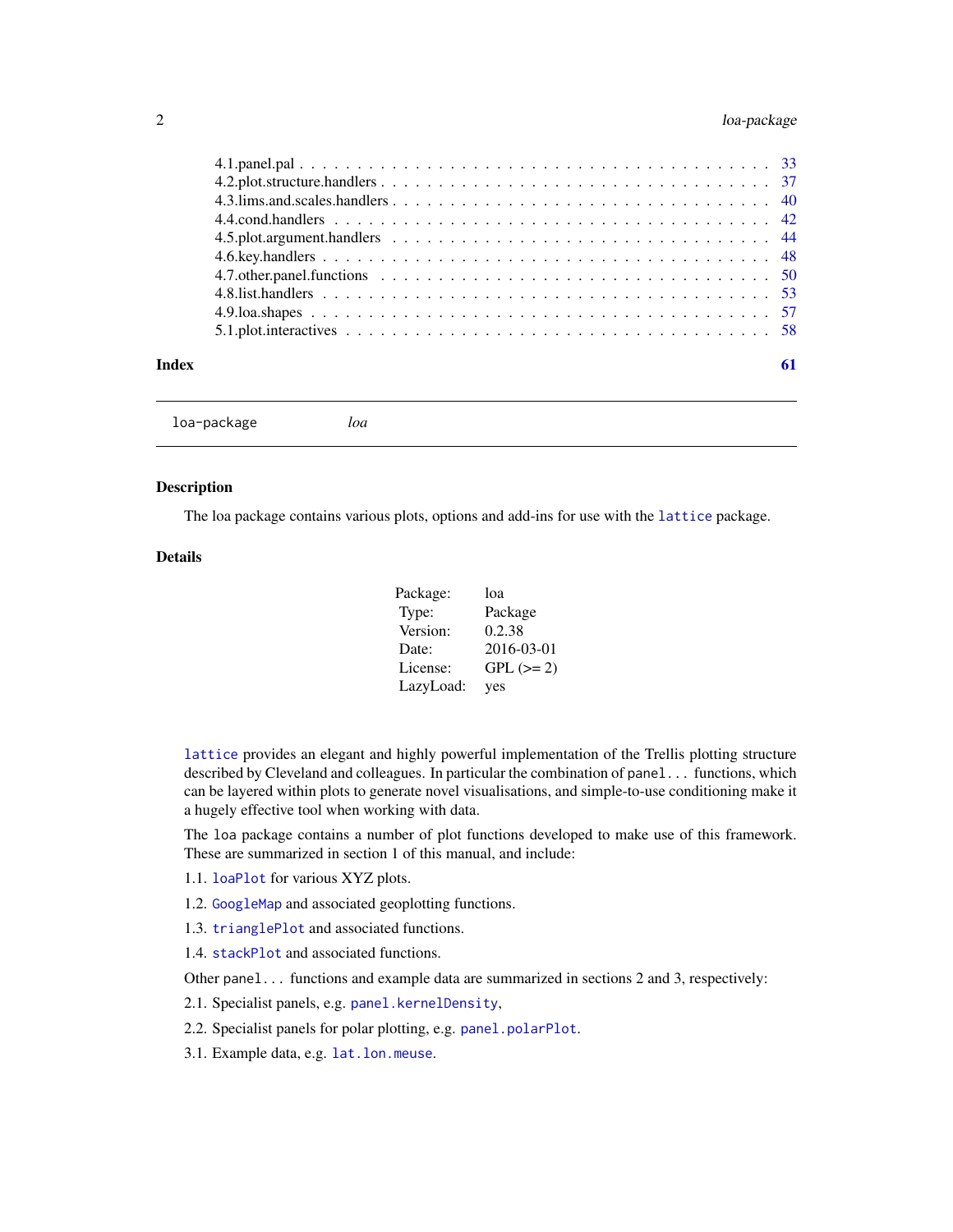### <span id="page-2-0"></span>loa-package 3

While such 'stand alone' plot functions are of obvious value, the code framework is of possibly wider interest because it provides a template for the rapid third-party development of novel visualization functions and a highly flexible 'test bed' for the comparison of different data handling strategies.

Therefore, the functions in this package have been written in a relatively dissaggregated fashion so code can be easily rearranged or modified by others to quickly develop alternative plots within the [lattice](#page-0-0) framework. Firstly, plot functions in section 1 have where possible been supplied as main plot functions and plot component functions that handle data, axes, panels, etc. Secondly, the workhorse functions, those common functions used through-out the package to simplify many routine operations have been grouped together and summarized in section 4:

#### 4.1. [panelPal](#page-32-1)

- 4.2. plot structure handlers: [formulaHandler](#page-36-1), etc.
- 4.3. Plot lim(s) and scale(s) handlers: [limsHandler](#page-39-1), [localScalesHandler](#page-39-1), etc.
- 4.4. Plot conditioning handlers: [condsPanelHandler](#page-41-1), etc.
- 4.5. Common plot argument handlers: [cexHandler](#page-43-1), [colHandler](#page-43-1), [zHandler](#page-43-1), etc.
- 4.6. Key handlers: [keyHandler](#page-47-1), etc.
- 4.7. Other panel functions: [getArgs](#page-49-1), etc.

4.8. List handlers: [listHandler](#page-52-1), etc.

And, finally, functions used for working with data post-plotting, are summarized in section 5:

5.1. Interactive functions for working with plot outputs: [getXY](#page-57-1), etc.

This package is very much intended to be an evolutionary exercise. I use it on a routine basis to develop plots for use elsewhere and compare data visualization methods. However, that working pattern can generate some very 'developer-centric' code. So, I would be very pleased to hear from others - what they did and did not like about the package; what they would have liked to have been different; and, perhaps most interesting for me what they are using it to do.

#### Author(s)

Karl Ropkins <k.ropkins@its.leeds.ac.uk>

#### References

Functions in loa make extensive use of code developed by others. In particular, I gratefully acknowledge the huge contributions of:

lattice: Sarkar, Deepayan (2008) Lattice: Multivariate Data Visualization with R. Springer, New York. ISBN 978-0-387-75968-5

Trellis Plotting: Becker, R. A., Cleveland, W. S., Shyu, M. J. (1996). The Visual Design and Control of Trellis Display, Journal of Computational and Graphical Statistics, 5(2), 123-155. Cleveland, W.S. (1993) Visualizing Data, Hobart Press, Summit, New Jersey.

#### See Also

[loaPlot](#page-3-1), [GoogleMap](#page-7-1), [trianglePlot](#page-12-1)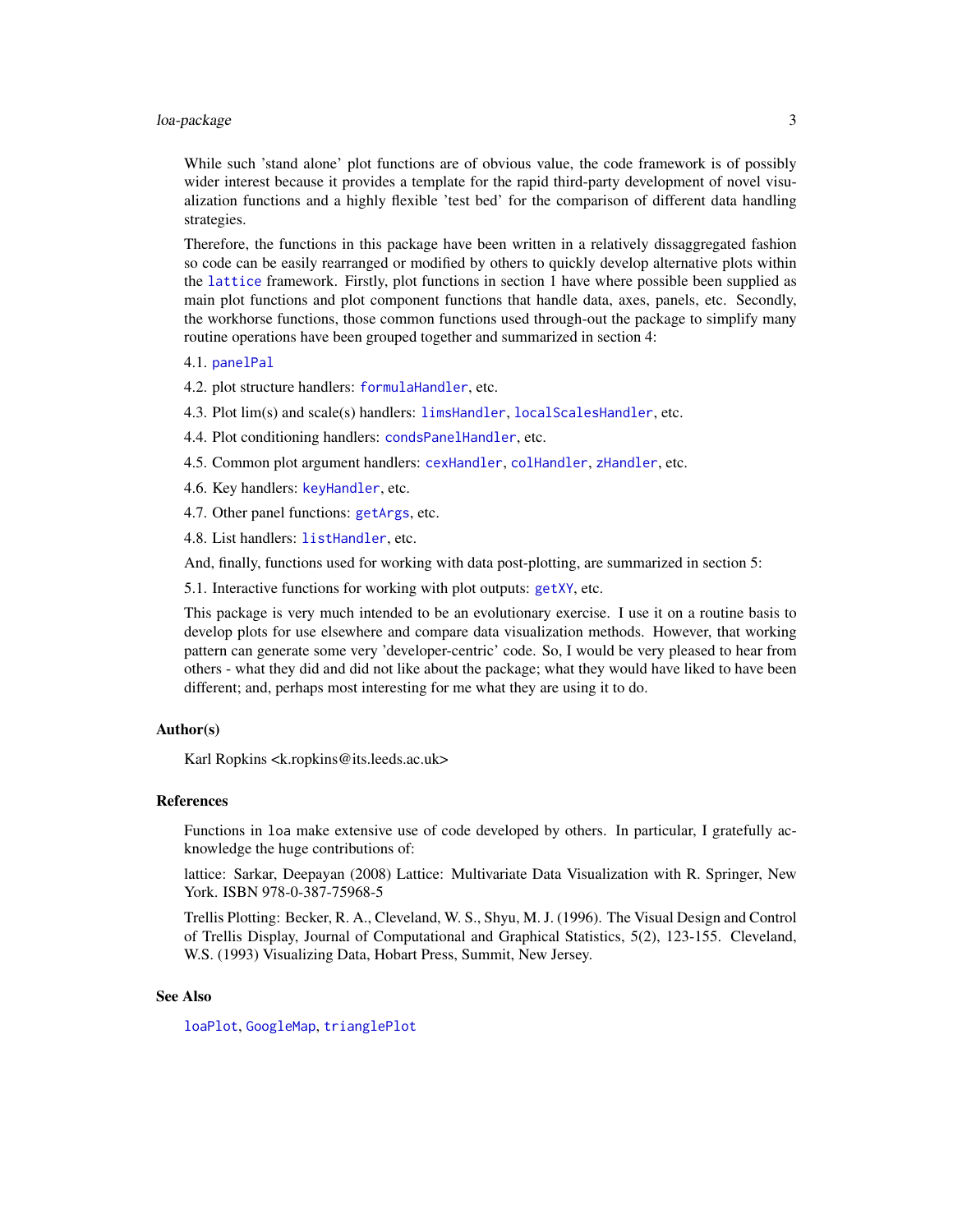<span id="page-3-0"></span>

#### <span id="page-3-1"></span>Description

loaPlot is a standard XYZ plotting function, where X and Y are the axes of a conventional XY plot and Z is an element (or elements if supplied in the form  $Z1 + Z2 + Z3...$ ) visualized at associated XY coordinates. By default, loaPlot links Z to plot point size and color to generate a bubbleplot style output, or using modified plot calls other plot types.

### Usage

```
loaPlot(x, data = NULL, panel = panel.loaPlot,..., local.scales = FALSE, reset.xylims = TRUE,
     load.lists = NULL, by.group = NULL, by.zcase = NULL,
     preprocess = TRUE)
```
#standard panels

```
panel.loaPlot(..., loa.settings = FALSE)
panel.loaPlot2(..., loa.settings = FALSE)
```
#grids

```
panel.loadGrid(grid.x = NULL, grid.y = NULL,xlim = NULL, ylim = NULL, ...,grid = NULL, panel.scales = NULL)
```
### Arguments

| X          | A formula with the general structure $z \sim x \times y$   cond applied like in                                                                                                  |
|------------|----------------------------------------------------------------------------------------------------------------------------------------------------------------------------------|
|            | the lattice function levelplot. x and y are the horizontal and vertical axes,                                                                                                    |
|            | z is any additional information to be used in point, symbol, surface or glyph                                                                                                    |
|            | generation, and cond is any additional conditioning to be applied. x and y are                                                                                                   |
|            | required elements; z and cond are typically optional.                                                                                                                            |
|            | (Note: this element of the plot is handled by formula Handler).                                                                                                                  |
| data       | If supplied, the assumed source of the elements of formula x, typically a data. frame.                                                                                           |
| panel      | panel is the function to be used when generating the content of the individ-<br>ual panels within the lattice plot. By default, this is the loa panel function<br>panel.loaPlot. |
| $\ddots$ . | Additional arguments are passed on to related functions.                                                                                                                         |
|            | For loaPlot these are collandler, cexHandler and the function set by panel.                                                                                                      |
|            | This mechanism provides access to most common plot parameters, e.g. col,                                                                                                         |
|            | pch, and cex for plot symbol color, type and size, respectively. By default,                                                                                                     |
|            | both data point color and size are z-scaled for loaPlot. If z is supplied, and                                                                                                   |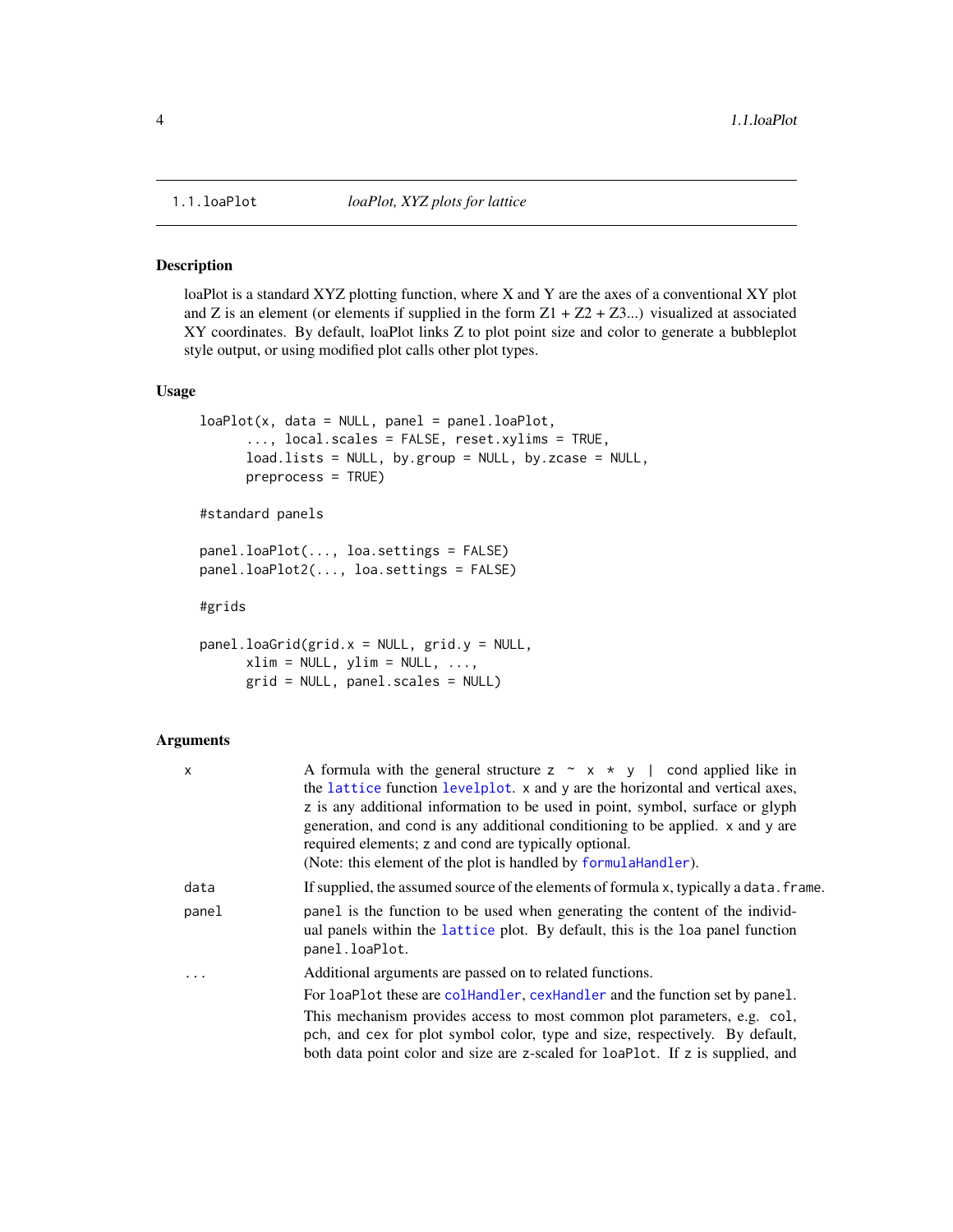<span id="page-4-0"></span>

|                    | cex and col are not set by the user in the plot command, these plot properties<br>are managed by cexHandler and colHandler, respectively. cexHandler and<br>colHandler arguments can be also be passed directly as part of the loaPlot<br>command to fine-tune these, e.g. cex. range to change the cex range that z<br>values are scaled to and col. region to change the color range that is applied to<br>z when coloring points. See associated Help documents for further information.      |  |
|--------------------|--------------------------------------------------------------------------------------------------------------------------------------------------------------------------------------------------------------------------------------------------------------------------------------------------------------------------------------------------------------------------------------------------------------------------------------------------------------------------------------------------|--|
| local.scales       | For loaPlot only, logical. If TRUE, this removes the standard lattice axis from<br>the plot. It is intended to be used with panel functions which generate their own<br>axes or have no axes.                                                                                                                                                                                                                                                                                                    |  |
| reset.xylims       | For loaPlot only, logical or character vector. If a logical, if the panel outputs are<br>preprocessed (using panelPal), should the x and y limits be reset? If a character<br>vector, one or more terms controlling post-processing plot range management:<br>refit.xylims, equivalent to reset.xylims = TRUE; and max.xylims, to reset<br>both x and y ranges to maximum.<br>(Note: If xlim or ylim are supplied in the plot call, these will typically override<br>all reset.xylims settings.) |  |
| load.lists         | For loaPlot only, character vector. In-development alternative to list based ar-<br>guments. This option identifies plot call arguments that loaPlot should manage<br>using listLoad. See associated help documentation for further details.                                                                                                                                                                                                                                                     |  |
| by.group, by.zcase |                                                                                                                                                                                                                                                                                                                                                                                                                                                                                                  |  |
|                    | For loaPlot only. Arguments for routine by group and by zcase handling of<br>plot inputs.<br>Important: These are current under review.                                                                                                                                                                                                                                                                                                                                                          |  |
| preprocess         | For loaPlot only, logical, passed to panelPal. If TRUE, and used with a cor-<br>rectly configured panel function, this processes the plot input before generating<br>the plot. This means color scales in the different plot panels and the key are<br>automatically aligned and the associated trellis object output contains the panel<br>function outputs rather than the inputs. See panelPal Help documents for fur-<br>ther information.                                                   |  |
| loa.settings       | For panel functions only, logical, passed to panelPal to manage plot re-<br>working. See associated Help documents for further information.                                                                                                                                                                                                                                                                                                                                                      |  |
|                    | grid.x, grid.y, xlim, ylim, grid, panel.scales<br>For panel. loaGrid only, grid settings, typically recovered by loaPlot.                                                                                                                                                                                                                                                                                                                                                                        |  |

### Details

loaPlot provides lattice-style conditioning/handling for a range of commonly used XYZ plotting options. It is perhaps easiest pictured as a 'mid point' alternative somewhere between the standard [lattice](#page-0-0) plot functions [xyplot](#page-0-0) and [levelplot](#page-0-0).

The default form of the plot uses an extension of the subscripting methods described by Deepayan Sarkar in Chapter 5 of Lattice (see sections on scatterplots and extensions). The default output is a bubble plot (see example 1 below).

### Value

loaPlot returns a trellis object, much like a conventional lattice plot function.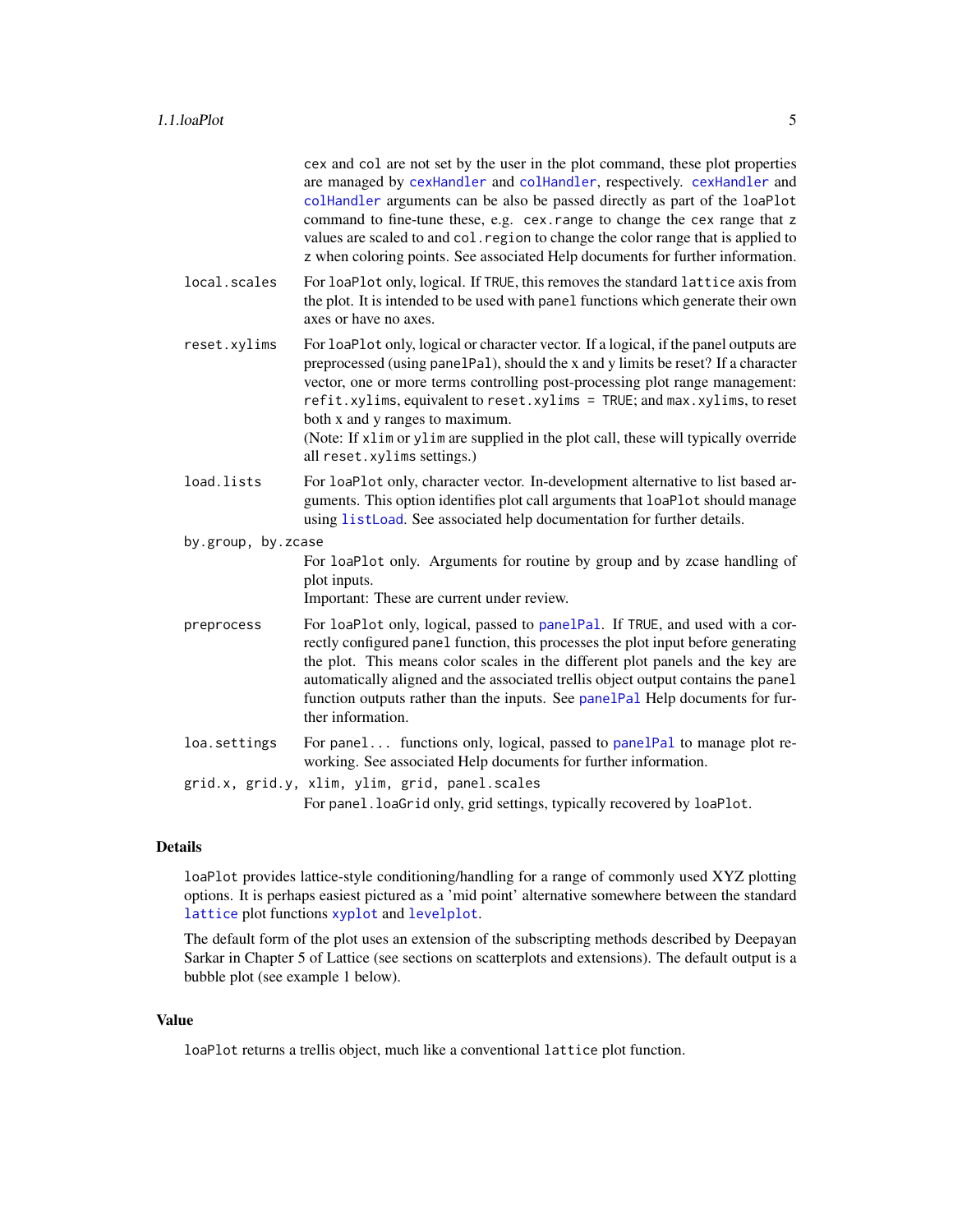#### <span id="page-5-0"></span>Note

panel.loaPlot2 is an alternative versions of panel.loaPlot that is currently under revision. Please use with care.

loaPlot arguments by.group and by.zcase are currently in revision. Please use with care.

#### Author(s)

Karl Ropkins

### References

These functions make extensive use of code developed by others.

lattice: Sarkar, Deepayan (2008) Lattice: Multivariate Data Visualization with R. Springer, New York. ISBN 978-0-387-75968-5

RColorBrewer: Erich Neuwirth <erich.neuwirth@univie.ac.at> (2011). RColorBrewer: Color-Brewer palettes. R package version 1.0-5. http://CRAN.R-project.org/package=RColorBrewer

### See Also

In loa: [panelPal](#page-32-1)

In other packages, see

[lattice](#page-0-0): [xyplot](#page-0-0); and [levelplot](#page-0-0).

### Examples

```
## Example 1
## Basic usage
loaPlot(Ozone~Solar.R*Temp|Wind>8,
       data=airquality,
       col.regions="Blues")
# Notes:
# Formula structure z \sim x * y | cond like levelplot.
# Data (and groups) assignment like in standard lattice plots.
# By default z is linked to col and cex.
# Unless overridden by user inputs or group or zcase setting.
# Plot passed via ...Handler functions to provide shortcut plot
# reworking, e.g. here colHandler handles color scales
# using col.region to generate a color range.
# (Here, arguments like "Blues" and c("green", "red") are
# allowed and handled using functions in the RColorBrewer
# package.)
# Formula stuctures:
# \sim x * y like xyplot y \sim x# \sim x * y | cond like xyplot y \sim x | cond
# z \sim x * y like xyplot y \sim x, col=f(z), cex=f(z)
```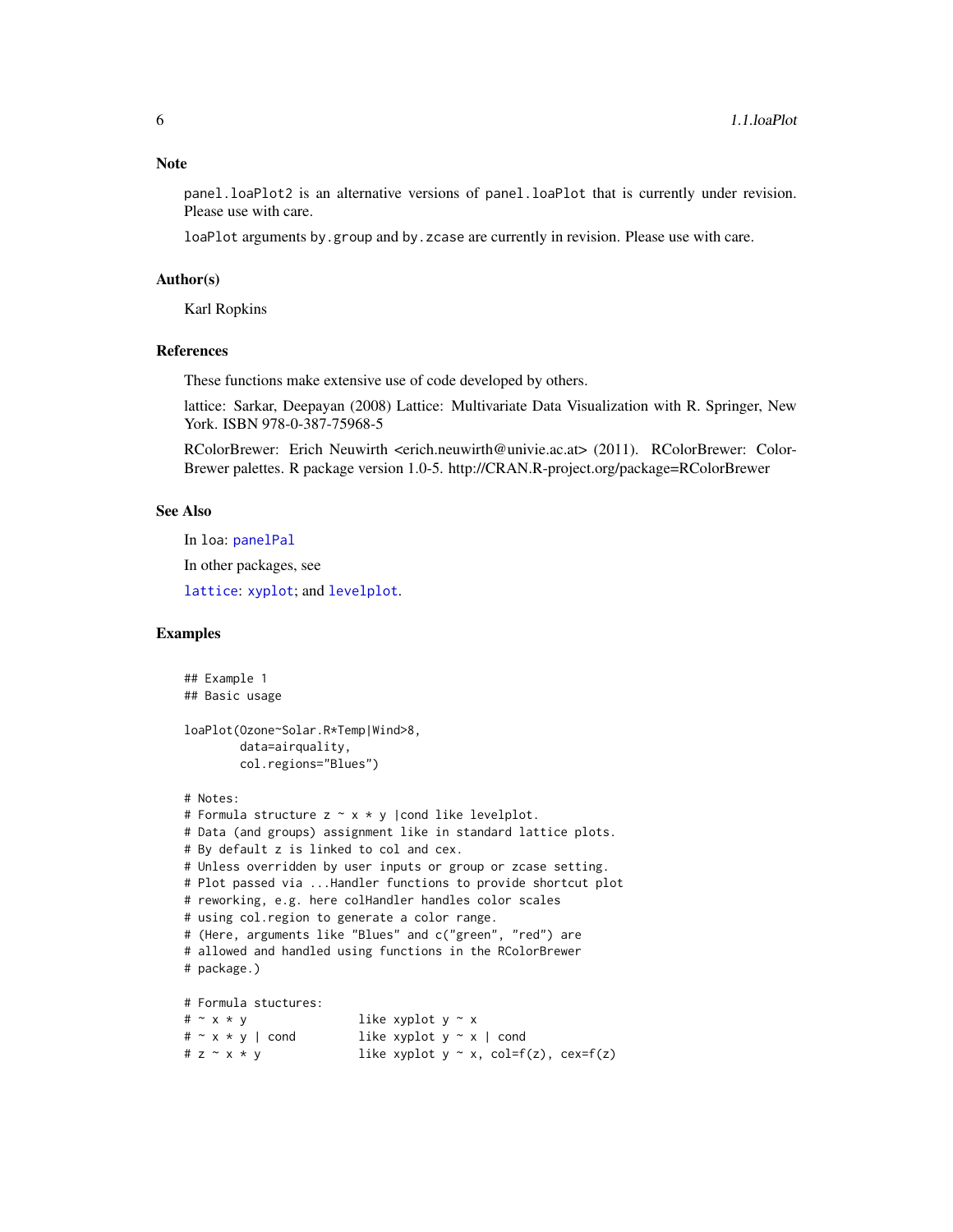```
1.1.loaPlot 7
```

```
# z \sim x * y | cond like xyplot y \sim x | cond, col=f(z), cex=f(z)
# z \sim x * y, groups = g like xyplot y \sim x, groups=g, cex=f(z)
# z1 + z2 - x * y (zcases)
# etc
## Example 2
## Basic modifications
loaPlot(Ozone~Solar.R*Temp, groups=airquality$Wind>8,
        data=airquality)
# When groups are applied, by default group id is linked to col.
# The follow example illustrates three options:
loaPlot(Ozone~Solar.R*Temp, groups=airquality$Wind>8,
        data=airquality,
        group.args=c("pch"), pch=c(1,4),
        col="blue")
# notes:
# Here, group.args is used to change the default group arguments.
# (So, pch rather than col is used to identify groups.)
# pch is then assigned by group rather than by (x,y) case or z case.
# (See panelPal Help further further details of assignments in loa.)
# col supplied by the user supercedes the default z linkage.
# (So, here cex remains z scales but col is fixed as blue.)
## Example 3
## Key handling
loaPlot(Ozone~Solar.R*Temp, data=airquality,
        col.regions=c("green", "red"))
# Key settings are by the key argument (as in lattice)
# or key... arguments via keyHandler and listLoad, so e.g.:
loaPlot(Ozone~Solar.R*Temp, data=airquality,
        col.regions=c("green", "red"),
        key.fun = draw.loaColorKey)
# Notes:
# By default the loaPlot uses draw.loaPlotZKey to generate
# its color key unless an alternative is supplied via key.fun.
# (Here, the draw.colorKey wrapper draw.loaColorKey is used to
# generate a color bar similar to that in levelplot.)
```
## Example 4 ## panels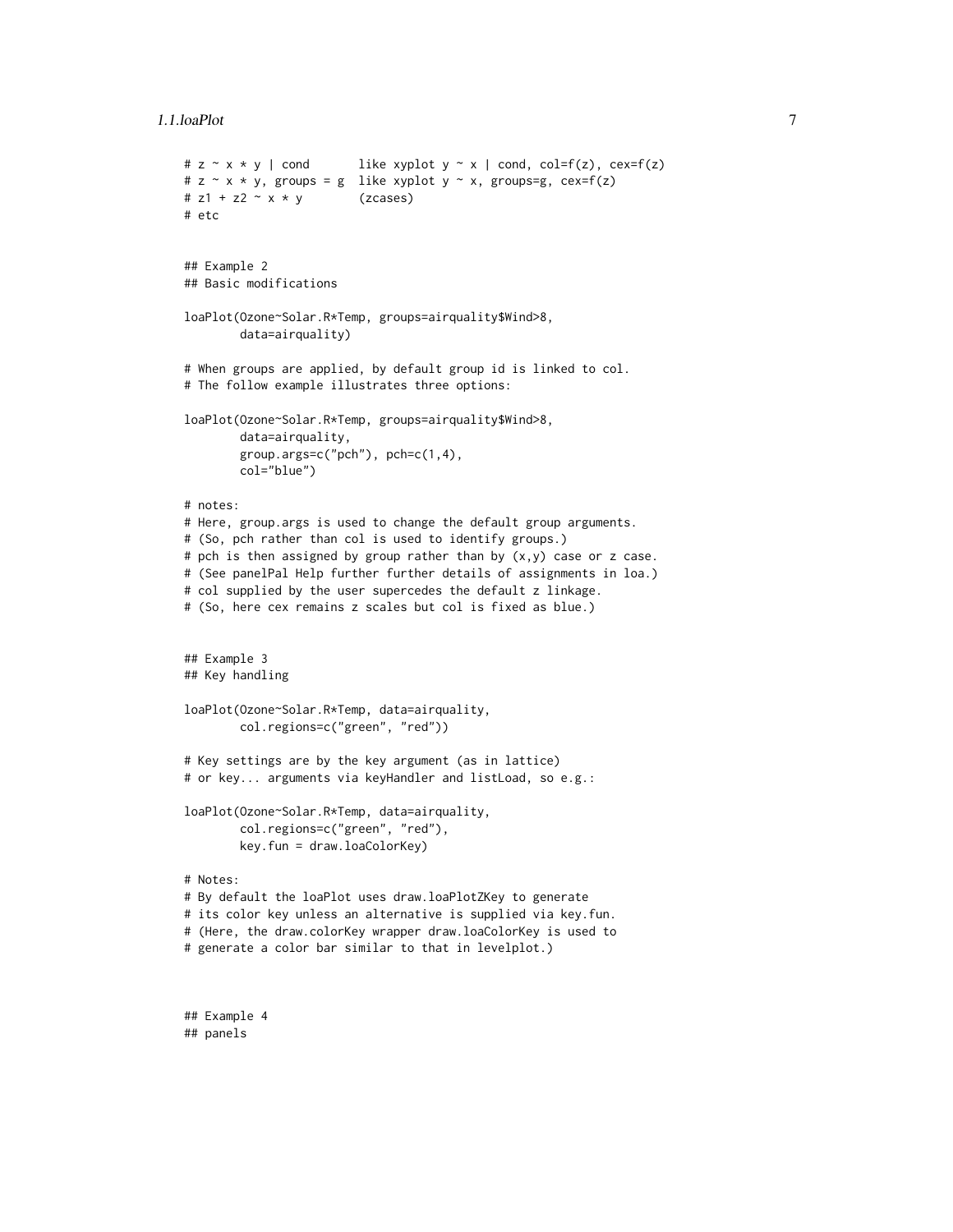```
loaPlot(Ozone~Solar.R*Temp|Wind>8, data=airquality,
       col.regions="Reds")
# The combined use of loaPlot, panelPal and appropriately configured
# panel functions provides automatical handling of a range of plot
# elements, e.g.:
loaPlot(Ozone~Solar.R*Temp|Wind>8, data=airquality,
       col.regions="Reds", panel=panel.binPlot)
# Notes:
# Here, the choice of default key is set by the panel... function;
# the panel by default bins data by location and for each bin cell
# calculates the mean Ozone concentration just like a standard
# lattice panel would, but it also tracks these values (calculated
# within the panels) and scales panel-to-panel and panel-to-key
# so users do not have to do that retrospectively; and, finally,
# it retains in-panel calculations so users can recover them.
# (See associated helps for further details: ?panelPal about methods;
# and ?panel.binPlot about the panel function.)
```
1.2.GoogleMap.and.geoplotting.tools *Google Maps plotting for lattice*

#### <span id="page-7-1"></span>Description

Plotting georeferenced data on maps using lattice and RgoogleMaps

### Usage

```
GoogleMap(x, data = NULL, panel = panel.loaPlot,
     map = NULL, map.panel = panel.GoogleMapsRaster,
      recolormap = FALSE, ..., lon. lat = FALSE)GoogleMap.old(x, data = NULL, map = NULL,
     map.panel = panel.GoogleMapsRaster,
     panel = panel.xyplot,
     recolormap = FALSE, ...)googleMap(...)
quickMap(lat, lon, show.data = FALSE, ...)
#map handlers
makeMapArg(ylim, xlim, aspect = NULL,
     recolormap = FALSE, ...)
```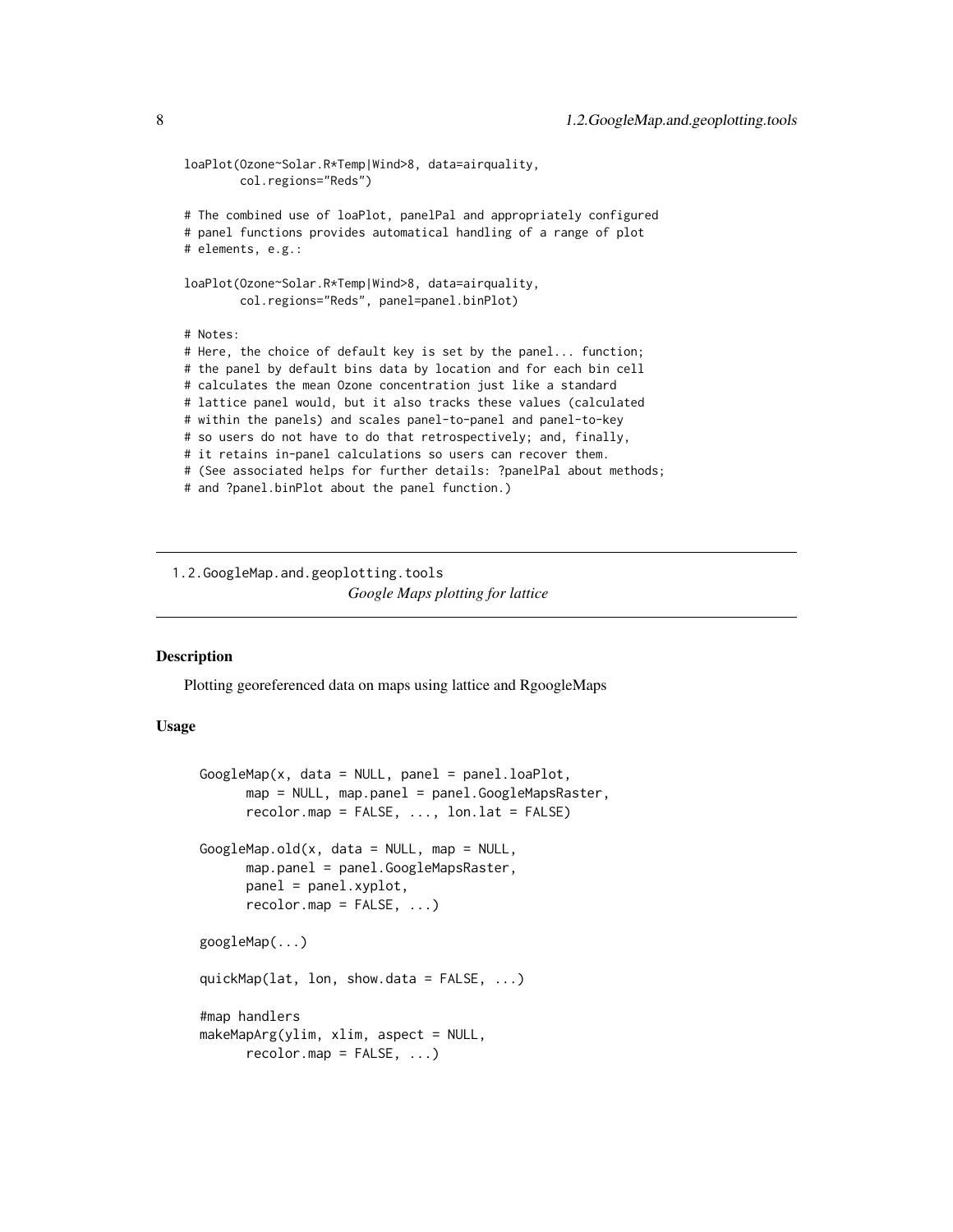### <span id="page-8-0"></span>1.2.GoogleMap.and.geoplotting.tools 9

```
getMapArg(object = trellis.last.object())
#map panel handlers
panel.GoogleMapsRaster(map)
panel.GoogleMaps(map)
#axis handlers
xscale.components.GoogleMaps(lim, ..., map = map)
yscale.components.GoogleMaps(lim, ..., map = map)
axis.components.GoogleMaps(map, xlim = NULL, ylim = NULL, ...)
```
### Arguments

| X                | For GoogleMap and GoogleMap.old only. A formula setting the plot structure,<br>by default $z \sim$ latitude $*$ longitude   cond. The axis elements latitude<br>and longitude are required, while z and conditioning cond are optional.                                                                                                                                                                                                                                             |  |
|------------------|-------------------------------------------------------------------------------------------------------------------------------------------------------------------------------------------------------------------------------------------------------------------------------------------------------------------------------------------------------------------------------------------------------------------------------------------------------------------------------------|--|
| data             | For GoogleMap and GoogleMap.old only. If supplied, the assumed source of<br>the elements of formula x, typically a data. frame.                                                                                                                                                                                                                                                                                                                                                     |  |
| panel, map.panel |                                                                                                                                                                                                                                                                                                                                                                                                                                                                                     |  |
|                  | For GoogleMap and GoogleMap.old only. The panels to use when generat-<br>ing the plot data and mao layers, respectively. panel is by default the stan-<br>dard loa scatter plot panel panel.loaPlot. map.panel can be the default<br>panel. GoogleMapsRaster or the alternative panel. GoogleMaps.                                                                                                                                                                                  |  |
| map              | For GoogleMap and related functions only. If supplied, a modified RgoogleMaps<br>output, to be used as the plot background. If NULL (default), this is generated us-<br>ing the RgoogleMaps function GetMap, the supplied latitude, longitude ranges,<br>and any additional RgoogleMaps arguments supplied within the call. The map<br>is supplied via makeMapArg which modifies the RgoogleMaps output before re-<br>turning it to simplify local handling and (lattice) plotting. |  |
| recolor.map      | For GoogleMap and RgoogleMapsWrapper only. If supplied, a vector of ele-<br>ments that R can treat as colors, used as a color scale to recolor map. This uses<br>standard RColorBrewer functions, so can handle arguments like recolor .map = c("white", "grey")<br>for greyscale, etc. Disabled by the default FALSE or NULL.                                                                                                                                                      |  |
| lon.lat          | For GoogleMap only, logical. Should the plot formula be applied as $z \sim 1$ on $\star$ 1 at   cond?<br>This operation is handled using the formula. type argument in formulaHandler                                                                                                                                                                                                                                                                                               |  |
| lat, lon         | For quickMap only. Numeric vectors of latitude and longitude values.                                                                                                                                                                                                                                                                                                                                                                                                                |  |
| ylim, xlim, lim  |                                                                                                                                                                                                                                                                                                                                                                                                                                                                                     |  |
|                  | The latitude and longitude plot ranges. ylim and xlim are only required by<br>makeMapArg, which uses these to set the requested map size. For the axis han-<br>dlers (yscale and xscale) the local alternative lim is used for both<br>ylim and xlim in generic code. In GoogleMap and quickMap, if supplied, xlim<br>and ylim are passed to lattice function xyplot via LatLon2XY. centered to<br>handle local scaling.                                                            |  |
| aspect           | The aspect ratio of the plot. If not supplied (recommended), this is determined<br>based on map size, but can be forced by user.                                                                                                                                                                                                                                                                                                                                                    |  |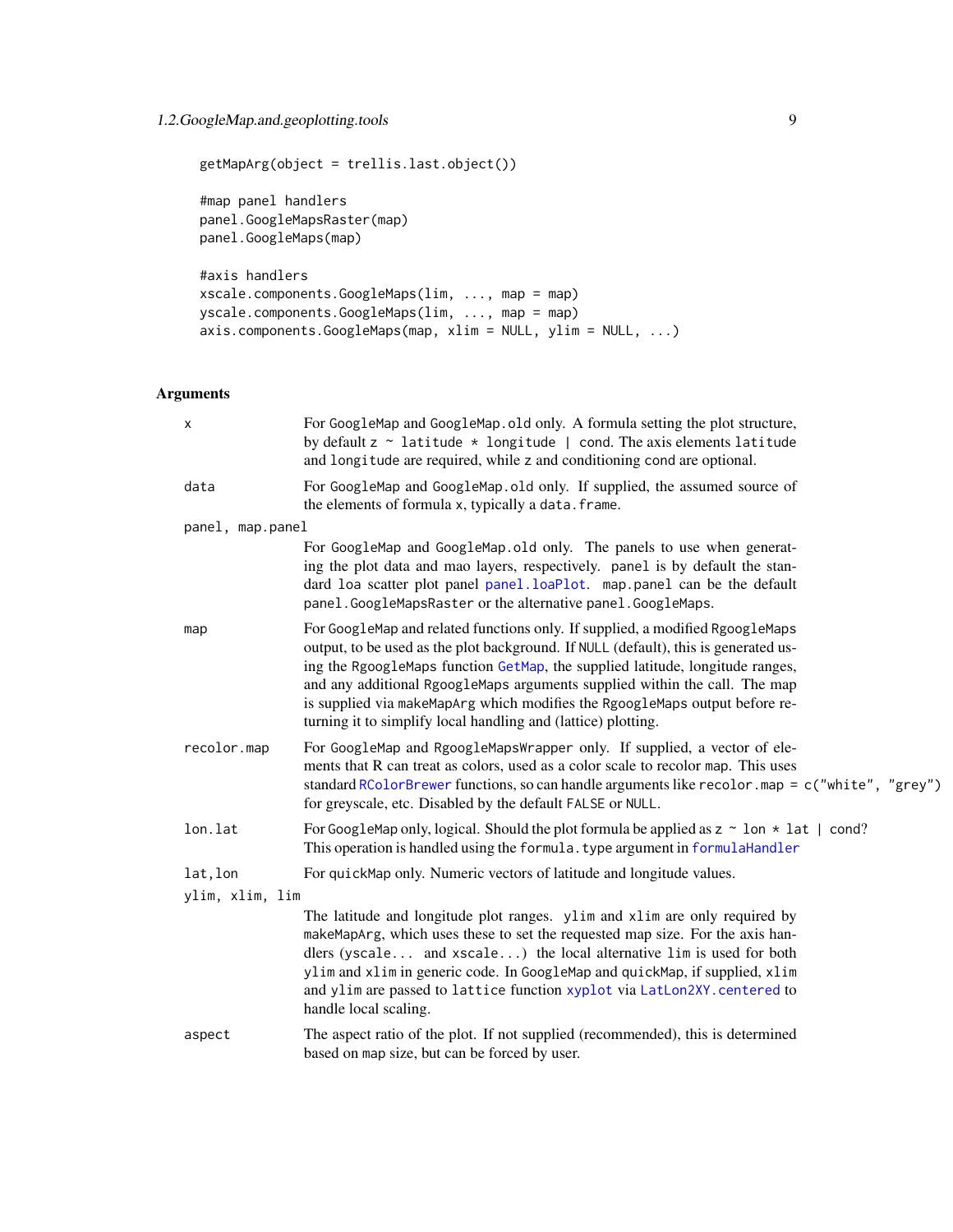<span id="page-9-0"></span>

| show.data | For quickMap only, a Logical. Should the lat, lon values supplied be plotted<br>on the map (show data = $TRUE$ ) or just be used to define the range/size of the<br>map being generated? Default show. $data = FALSE$ .                                                                                                                                                                                                                                                                                                                                                                                                                                                                                                                                                                                                                                                                                                                               |
|-----------|-------------------------------------------------------------------------------------------------------------------------------------------------------------------------------------------------------------------------------------------------------------------------------------------------------------------------------------------------------------------------------------------------------------------------------------------------------------------------------------------------------------------------------------------------------------------------------------------------------------------------------------------------------------------------------------------------------------------------------------------------------------------------------------------------------------------------------------------------------------------------------------------------------------------------------------------------------|
| object    | For getMapArg only, a lattice plot to recover an RgoogleMaps map from. (If<br>not supplied, this is assumed to last lattice plot.)                                                                                                                                                                                                                                                                                                                                                                                                                                                                                                                                                                                                                                                                                                                                                                                                                    |
|           | Additional arguments are passed on to related functions.                                                                                                                                                                                                                                                                                                                                                                                                                                                                                                                                                                                                                                                                                                                                                                                                                                                                                              |
|           | For, quickMap these are makeMapArg and the lattice function xyplot.                                                                                                                                                                                                                                                                                                                                                                                                                                                                                                                                                                                                                                                                                                                                                                                                                                                                                   |
|           | For GoogleMap these are makeMapArg, cexHandler, cexHandler and xyplot.                                                                                                                                                                                                                                                                                                                                                                                                                                                                                                                                                                                                                                                                                                                                                                                                                                                                                |
|           | makeMapArg uses the RgoogleMaps function GetMap. So, most GetMap argu-<br>ments can be directly accessed from either GoogleMap or quickMap via this<br>route, e.g. maptype = "satellite". The returned object is then modified to<br>simplify its handling by the associated panel and axis functions.<br>By default both data point colour and size are z-scaled for GoogleMap. If z<br>is supplied, and cex and col are not set by the user in the plot command,<br>these plot properties are managed by cexHandler and colHandler, respec-<br>tively. cexHandler and colHandler arguments can be passed direct as part<br>of a GoogleMap command to fine-tune these, e.g. cex. range to change the cex<br>range that z values are scaled to and col. region to change the color range that<br>is applied to z. See associated Help documents for further information.<br>Similarly, argument passing to xyplot in both GoogleMap and quickMap pro- |
|           | vides access to most common plot parameters, e.g. col, pch, and cex for plot<br>symbol color, type and size, respectively.                                                                                                                                                                                                                                                                                                                                                                                                                                                                                                                                                                                                                                                                                                                                                                                                                            |
|           | getMapArg recovers the map from a lattice plot object generated with GoogleMap.<br>Unless the plot object is supplied in the getMapArg call, this is assumed to be<br>the last lattice (trellis) output.                                                                                                                                                                                                                                                                                                                                                                                                                                                                                                                                                                                                                                                                                                                                              |
|           |                                                                                                                                                                                                                                                                                                                                                                                                                                                                                                                                                                                                                                                                                                                                                                                                                                                                                                                                                       |

### Details

NOTE: GoogleMap and related panel and axis handling functions are currently in development functions and may be subject to changes.

GoogleMap provides lattice-style conditioning/handling for RgoogleMaps outputs. This uses [loaPlot](#page-3-1) and the latest version of [panelPal](#page-32-1) to manage default panel and key settings.

GoogleMap.old is the previous version of the GoogleMap which uses the previous version of [panelPal](#page-32-1)

googleMap is a GoogleMap wrapper, included because this alternative form of the plot name was used in earlier versions of the package.

quickMap is crude map plotter intended to demonstrate the use of the other 'handler' functions when building dedicated mapping functions.

makeMapArg accepts latitude and longitude ranges and RgoogleMaps function [GetMap](#page-0-0) arguments, and produces an output suitable for use with the panel.GoogleMapsRaster and panel.GoogleMaps panel functions or in subsequent GoogleMap calls if, e.g., the users wishes to reuse an existing map.

panel.GoogleMapsRaster and panel.GoogleMaps are lattice panel functions that generate map layers for a lattice plot using makeMapArg outputs.

yscale.components.GoogleMaps and xscale.components.GoogleMaps are y- and x-axis handlers for use with the above panels.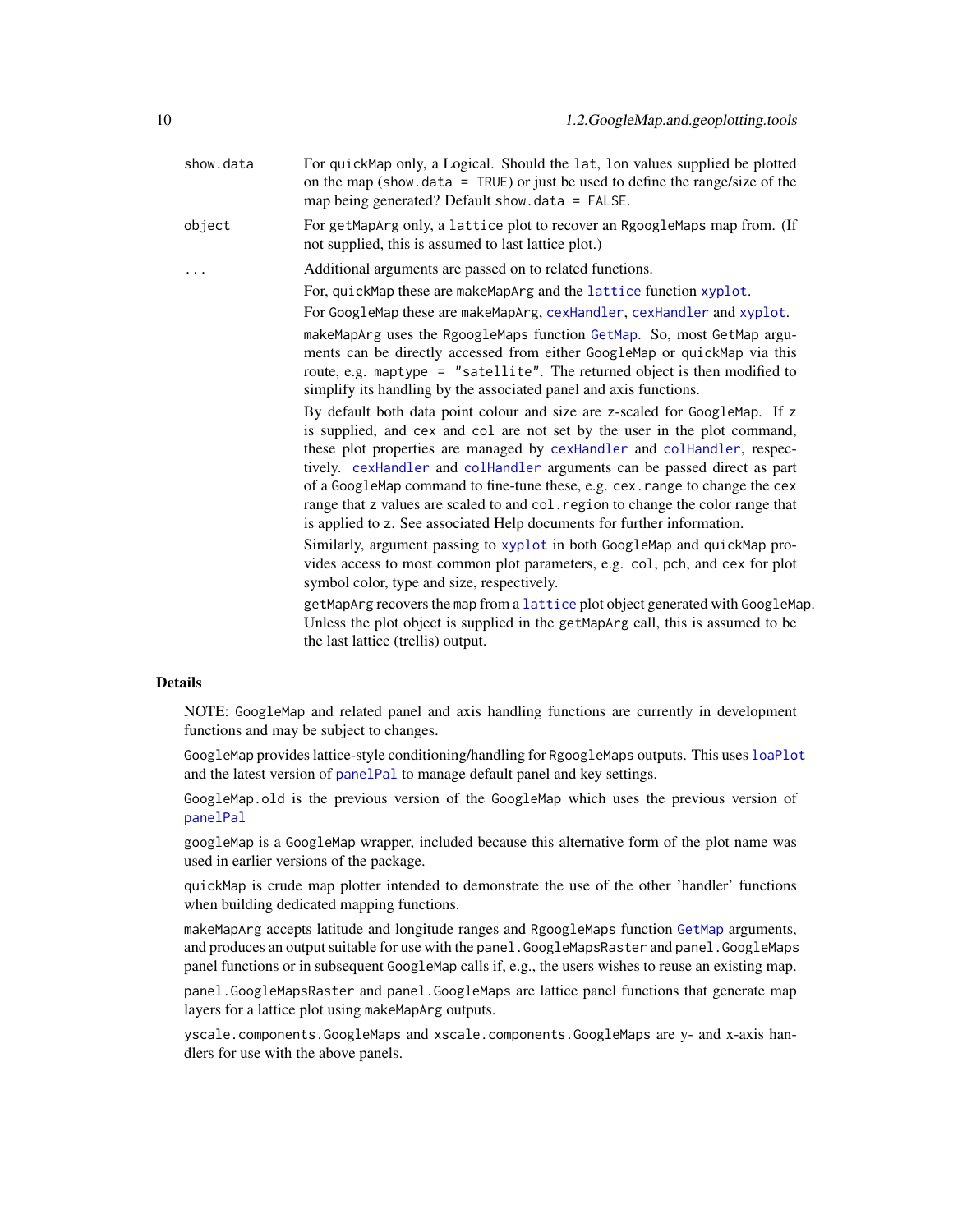#### <span id="page-10-0"></span>1.2.GoogleMap.and.geoplotting.tools 11

axis.components.GoogleMaps is a wrapper that combines yscale.components.GoogleMaps and xscale.components.GoogleMaps and allows both axis to be set from the lattice function argument axis rather than each individually, via yscale.components and xscale.components.

### Value

GoogleMap and quickMap return trellis objects, much like conventional lattice plot functions.

makeMapArg returns a modified form of the RgoogleMaps function [GetMap](#page-0-0) output suitable for use as the map argument with the above functions. Note: the automatic assignment of the RgoogleMaps function argument size

getMapArg recovers the map from an existing GoogleMap output.

panel.GoogleMapsRaster and panel.GoogleMaps generate panel outputs suitable for use in standard lattice panel functions.

yscale.components.GoogleMaps, xscale.components.GoogleMaps and axis.components.GoogleMaps generate suitable latitude, longitude scales for use with map layers.

#### Note

Google Maps outputs are 2D projections of curve sections of the Earth's surface. Therefore, the assignment of points within panels and the annotation of latitudes and longitudes along axis needs to be locally handled to account for this.

GoogleMap and quickMaps use RgoogleMaps functions [LatLon2XY](#page-0-0), [LatLon2XY.centered](#page-0-0) and [XY2LatLon](#page-0-0) to locally scale both axis and data.

Important: Users wanting to add data to these plots, e.g. using update or layers in latticeExtra, should first rescale the data. Likewise, users wanting to add maps to other plots will need to rescale plotted data to use these maps. See Example 1 below.

Important: The Google API returns a map panel larger than the data (latitude, longitude) range requested. However, it does this using a limited number of panel sizes. This means you may get back a map that is large than necessary. As xlim and ylim are passed to the API when they are called reseting these can produce similar effects (so you may not get exactly the map range you ask for! If you want to manually optimise the map ranges, the best option is currently to start with:

GoogleMap(..., size=c(640,640))

...and then reduce either or both of these values until you generate an appropriate map size.

#### Author(s)

Karl Ropkins

#### References

This function makes extensive use of code developed by others.

lattice: Sarkar, Deepayan (2008) Lattice: Multivariate Data Visualization with R. Springer, New York. ISBN 978-0-387-75968-5

RColorBrewer: Erich Neuwirth <erich.neuwirth@univie.ac.at> (2011). RColorBrewer: Color-Brewer palettes. R package version 1.0-5. http://CRAN.R-project.org/package=RColorBrewer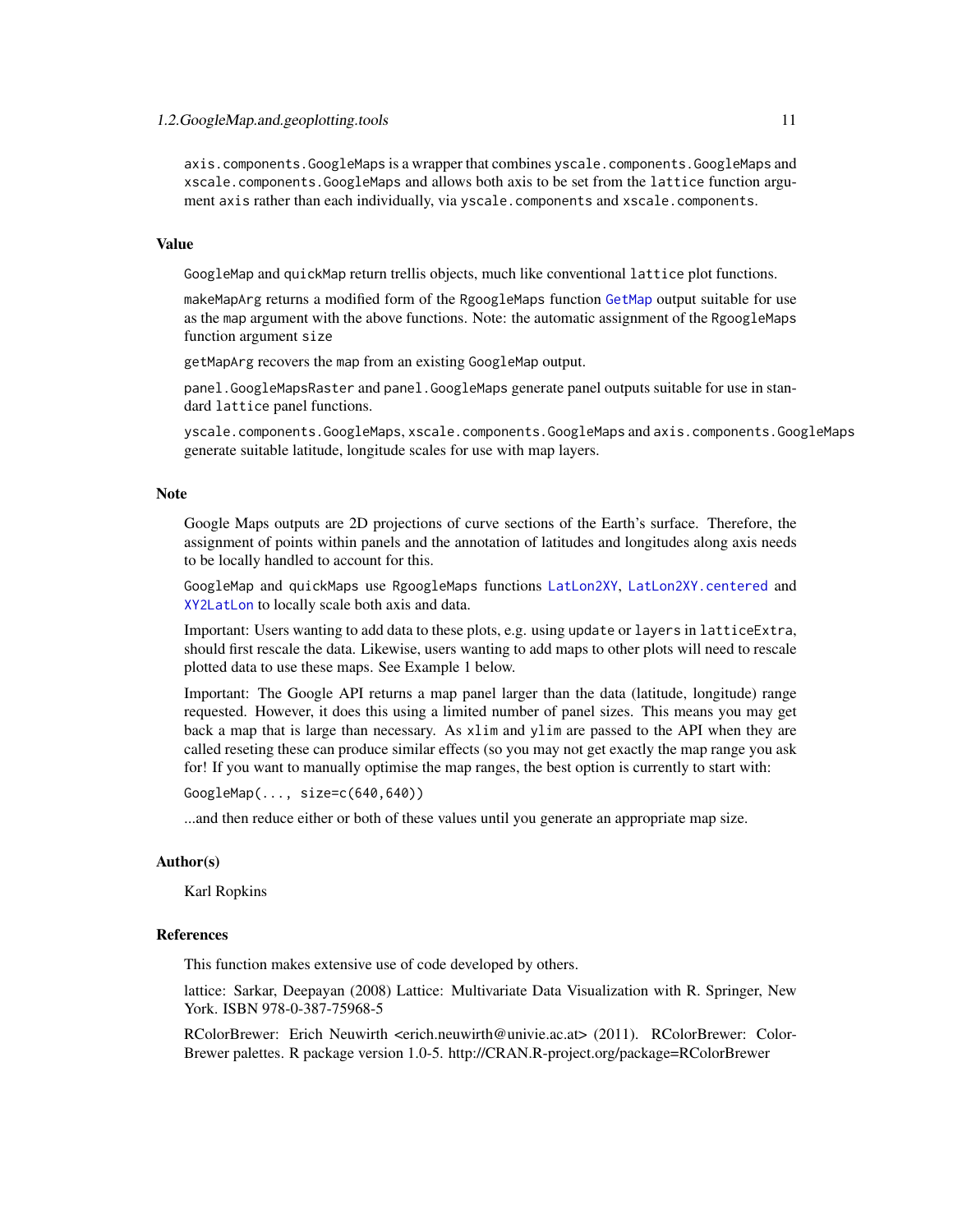<span id="page-11-0"></span>RgoogleMaps: Markus Loecher and Sense Networks (2011). RgoogleMaps: Overlays on Google map tiles in R. R package version 1.1.9.6. http://CRAN.R-project.org/package=RgoogleMaps

#### See Also

In other packages, see

RgoogleMaps: [GetMap](#page-0-0); [LatLon2XY](#page-0-0); [LatLon2XY.centered](#page-0-0); and, [XY2LatLon](#page-0-0). [lattice](#page-0-0): [xyplot](#page-0-0); [panel.xyplot](#page-0-0); and [panel.levelplot](#page-0-0).

#### Examples

```
## Example 1
## quickMap code
## as example of third-party use of functions
quickMap <- function(lat, lon, show.data = FALSE, ...){
    #get map
   map <- makeMapArg(lat, lon, ...)
   #scale axis for map projection
   map.axis.comps <- axis.components.GoogleMaps(map)
   map.axis <- function(components, ...)
                   axis.default(components = map.axis.comps, ...)
    #scale data for map projection
   #see ?Rgooglemaps:::LatLon2XY
   temp <- LatLon2XY.centered(map, lat, lon)
   lat <- temp$newY
   lon <- temp$newX
    #plot data on map
    xyplot(lat~lon,
           xlim = map$xlim, ylim = map$ylim,
           aspect = map$aspect,
           axis = map. axis,panel = function(...){}panel.GoogleMapsRaster(map)
               if(show.data)
                   panel.xyplot(...)
           }, ...)
}
## Example 2
## Off-line GoogleMap examples
# Use a subsample of lat.lon.meuse
temp <- lat.lon.meuse[sample(1:155, 15),]
```
GoogleMap(zinc~latitude\*longitude, col.regions=c("grey", "darkred"),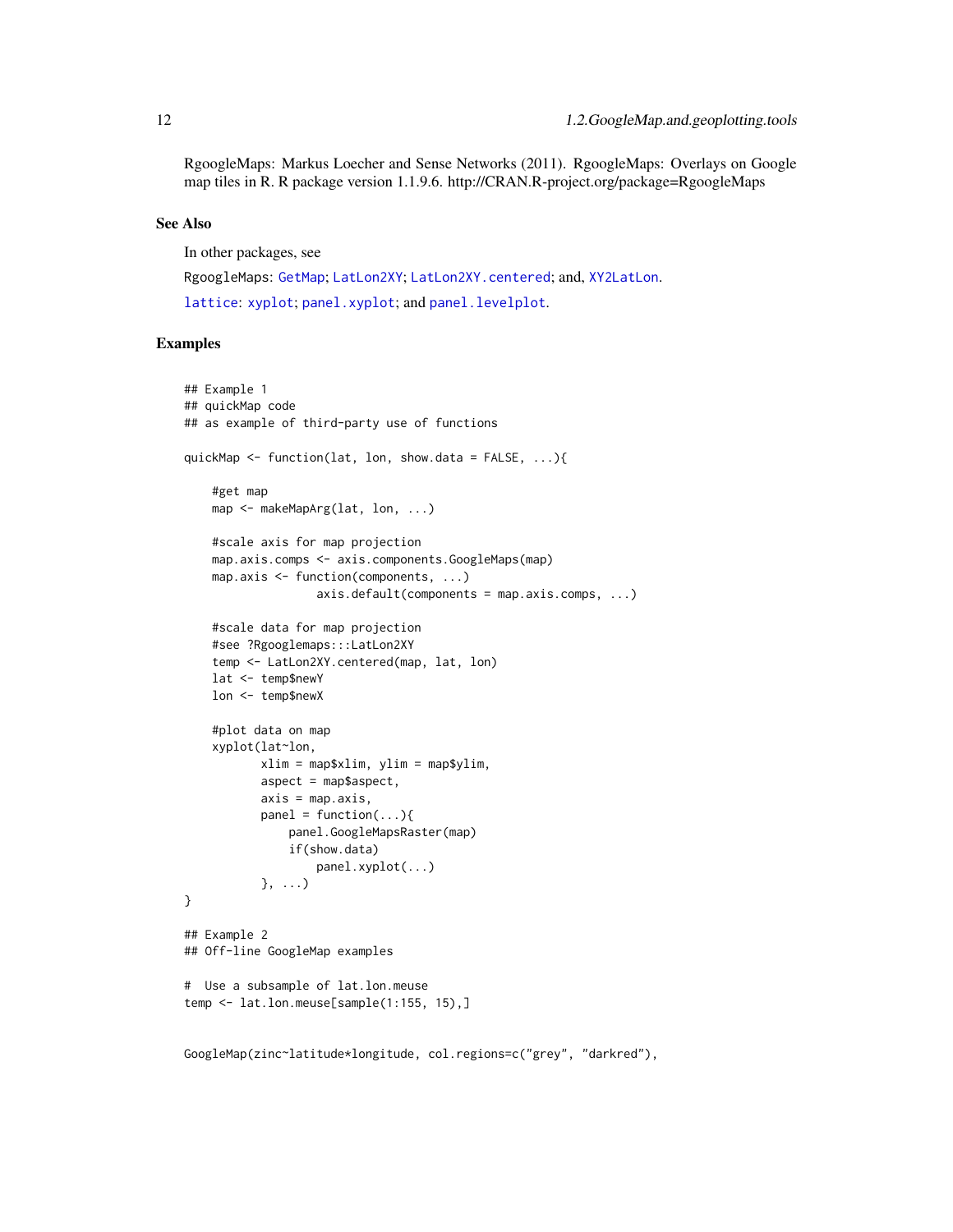```
data=temp, map=roadmap.meuse)
GoogleMap(zinc~latitude*longitude, col.regions=c("grey", "darkred"),
          panel=panel.binPlot,
          data=temp, map=roadmap.meuse)
GoogleMap(cadmium*50+copper*10+lead*2+zinc~latitude*longitude,
          col.regions=c("grey", "darkred"),
          key.z.main="Concentrations", panel.zcases = TRUE,
         data=temp, map=roadmap.meuse)
GoogleMap(cadmium*50+copper*10+lead*2+zinc~latitude*longitude,
          col.regions=c("grey", "darkred"), panel=panel.zcasePiePlot,
          data=temp, map=roadmap.meuse)
# Note 1:
# Here, the map argument is supplied so example works off-line.
# If not supplied and R is on-line, GoogleMap will (try to) get map
# from the Google API. Repeat any of above without map argument
# to see. For example:
# GoogleMap(zinc~latitude*longitude, col.regions=c("grey", "darkred"),
# data=lat.lon.meuse)
# (The map will appear slightly different because non-default
# size and maptype settings were used to make roadmap.meuse. See
# ?roadmap.meuse for details.)
# Note 2:
# To make a map for use with panel.GoogleMaps or panel.GoogleMapsRaster
# without plotting use makeMapArg(). To recover a map from a previously
```
# plotted loa GoogleMap use getMapArg().

1.3.trianglePlot *Triangle plots*

#### <span id="page-12-1"></span>Description

Triangle plot functions for Lattice.

### Usage

```
trianglePlot(x, data = NULL, ..., ref. <math>cols = TRUE</math>)#standard panels
panel.trianglePlot(x = NULL, y = NULL, a0 = NULL, b0 = NULL,c0 = NULL, ..., loa.settings = FALSE, plot = TRUE,
         process = TRUE)
```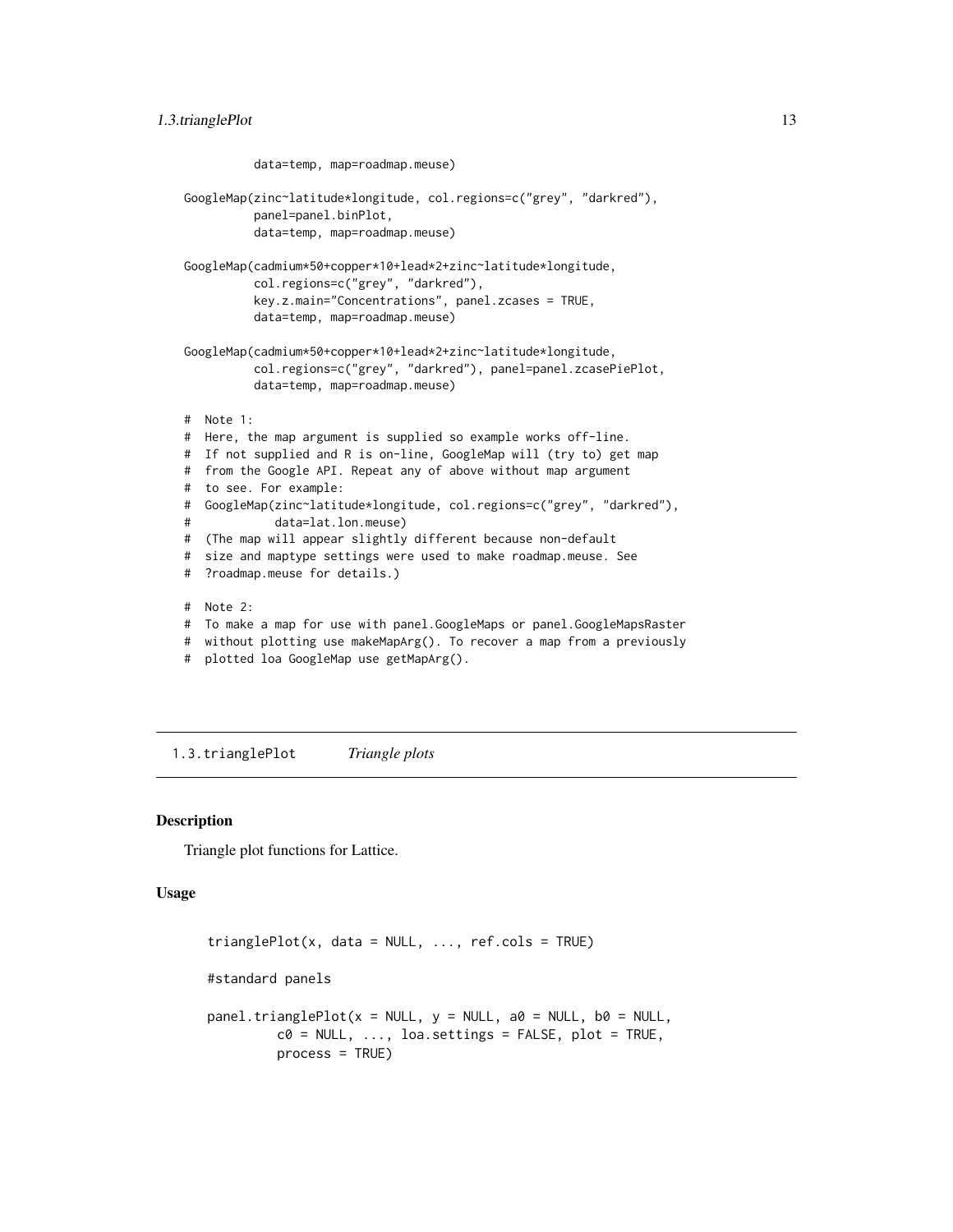```
panel.trianglePlotFrame(..., grid = NULL, axes = NULL)
panel.trianglePlotGrid(alim = NULL, blim = NULL, clim = NULL,
         ..., grid = TRUE, panel.scales = NULL)
panel.trianglePlotAxes(alim = NULL, blim = NULL, clim = NULL,
         ..., axes = TRUE, ticks=TRUE, annotation=TRUE,
         panel.scales = NULL)
```
#data handlers

```
triABC2XY(a, b = NULL, c = NULL, ..., force.abc = TRUE,if.na = "remove.row", if.neg = "remove.row",
         verbose = FALSE)
triXY2ABC(x, y = NULL, ..., force, xy = TRUE,verbose = FALSE)
triLimsReset(ans)
```
### Arguments

| For triangle Plot only, a formula with the general structure $z \sim a\theta + b\theta + c\theta$   cond.<br>The elements a0, b0 and c0, the inputs for the three axis on the triangle plot, are<br>required, while z and conditioning (cond) are optional. (For other functions, x<br>may be used as the pair to y. See y below.)                                                                                                                                                                                                                                                                                                                          |  |  |
|-------------------------------------------------------------------------------------------------------------------------------------------------------------------------------------------------------------------------------------------------------------------------------------------------------------------------------------------------------------------------------------------------------------------------------------------------------------------------------------------------------------------------------------------------------------------------------------------------------------------------------------------------------------|--|--|
| For trianglePlot only, if supplied, the assumed source of the elements of for-<br>mula x, typically a data. frame.                                                                                                                                                                                                                                                                                                                                                                                                                                                                                                                                          |  |  |
| Additional arguments.                                                                                                                                                                                                                                                                                                                                                                                                                                                                                                                                                                                                                                       |  |  |
| Either a logical to turn of folongrid color-coding or a vector of colors to be applied<br>to a0, b0 and c0 axes and grids. These are applied to the grid lines and axes tick<br>and annotation components. Some users, particularly those less familiar with<br>triangle plots, can find such color referencing helpful when analyzing such plots.<br>By default, the colorings are quite subtle, so users can see the effect if them look<br>for it but it does not take over the plot when it is not focused on. Finer control<br>can be achieved using axes, ticks, grid, etc. (See below).                                                              |  |  |
| y, a, a0, b, b0, c, c0                                                                                                                                                                                                                                                                                                                                                                                                                                                                                                                                                                                                                                      |  |  |
| (and x in relevant functions). $a/a0$ , $b/b0$ and $c/c0$ are the three scales of the<br>triangle plot, and x and y are the equivalent 2-D projections. The arguments are<br>typically options in panel functions (panel functions), conversion functions<br>(triABC2XY and triXY2ABC) and the scaling function triLimsReset.                                                                                                                                                                                                                                                                                                                               |  |  |
| loa.settings, plot, process                                                                                                                                                                                                                                                                                                                                                                                                                                                                                                                                                                                                                                 |  |  |
| loaPlot arguments used to manage panelPal activity.                                                                                                                                                                                                                                                                                                                                                                                                                                                                                                                                                                                                         |  |  |
| grid, axes, ticks, annotation                                                                                                                                                                                                                                                                                                                                                                                                                                                                                                                                                                                                                               |  |  |
| User-resets for the axes, grid, tick and annotation elements of the plots. These<br>can be NULL or FALSE to turn off, TRUE to show, a vector (in which case they<br>are assumed to be color assignments) or a list of standard plot parameters, e.g.<br>col, 1ty, 1wd, etc. for color, line type and line thickness, etc. Plot parameter as-<br>signments are applied to all axes unless specific axes are identified. For example,<br>trianglePlot calls including grid.col = $2$ or grids = $list$ (col = $2)$ make<br>all axes red, while calls including grid. $a0$ . col = 2 or grid = list( $a0 =$ list(col = 2)<br>only recolor the first (a0) axis. |  |  |
|                                                                                                                                                                                                                                                                                                                                                                                                                                                                                                                                                                                                                                                             |  |  |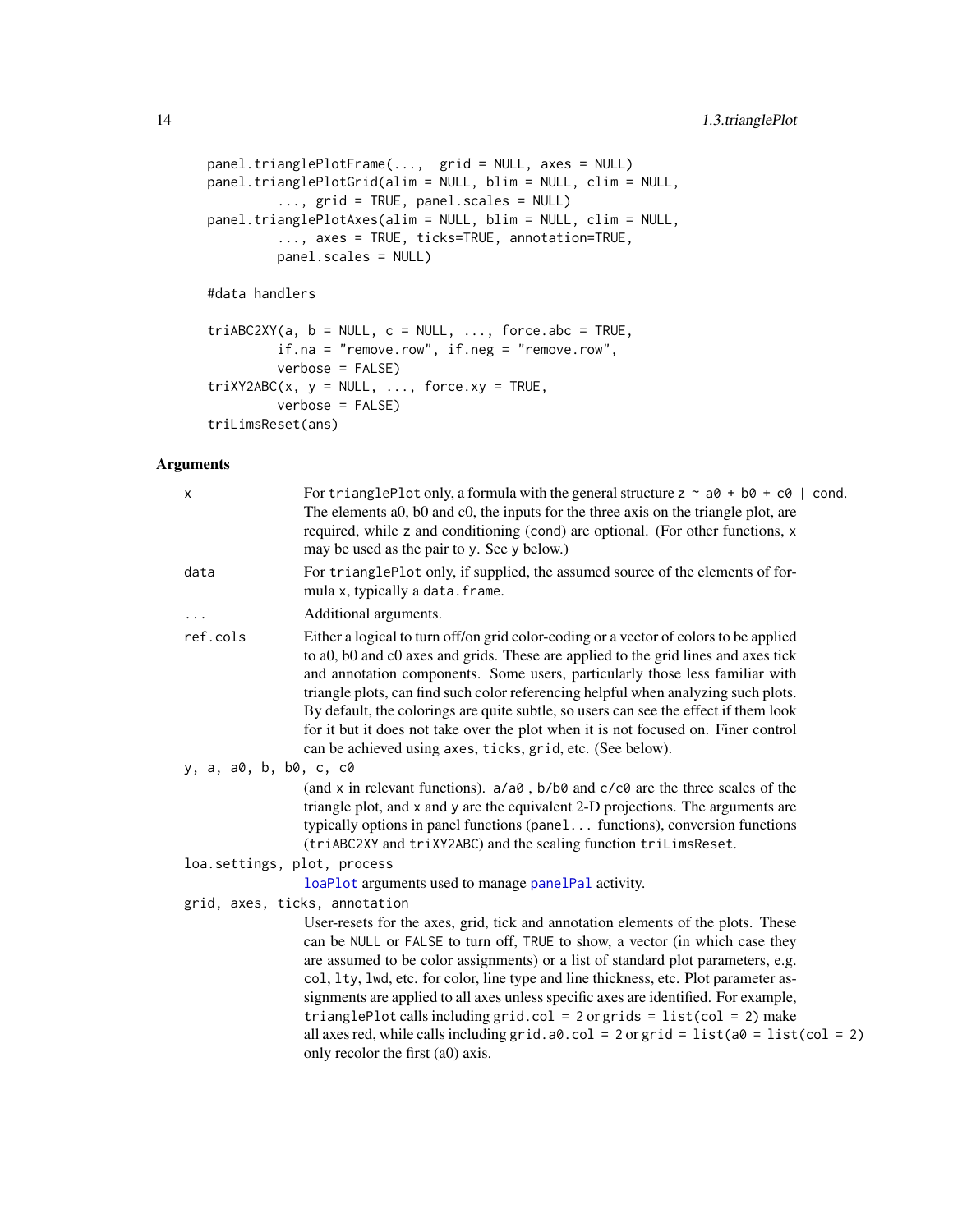<span id="page-14-0"></span>

|                     | alim, blim, clim |                                                                                                                                                                                                                                                                                                                                                                                                                                                                           |  |
|---------------------|------------------|---------------------------------------------------------------------------------------------------------------------------------------------------------------------------------------------------------------------------------------------------------------------------------------------------------------------------------------------------------------------------------------------------------------------------------------------------------------------------|--|
|                     |                  | Delimiters for a, b and c scales, equivalent to xlim and ylim in conventional<br>plots, but less flexible. See Details below for more information.                                                                                                                                                                                                                                                                                                                        |  |
|                     | panel.scales     | A local argument, typically a list, that controls the appearance of the a0/b0/c0<br>axes. This is roughly equivalent to the scales argument used by conventional<br>lattice plots to handle x and y axis, but intended for non-standard scales, such<br>as the triangle axes used here. It can be set directly or used in combination<br>with the local scale(s) handler function local ScalesHandler to override/hijack<br>standard scales operations. (See note below). |  |
| force.abc, force.xy |                  |                                                                                                                                                                                                                                                                                                                                                                                                                                                                           |  |
|                     |                  | Logicals. If a list or data.frame is supplied to triABC2XY or triXY2ABC as a<br>source or a/b/c or x/y respectively should appropriately named elements be used<br>regardless of order? See Note below.                                                                                                                                                                                                                                                                   |  |
|                     | if.na            | Character. Handling method to be used if NAs are present. The default 'remove.row'<br>replaces all enteries in the same row with NAs. (Note: this is different from<br>na.omit which would remove the whole row. Here, the row is retained as<br>NAs to maintain indices for conditioning.) Other options currently include:<br>'make.zero' to replace the NA with 0; and 'keep.as.is' to leave unchanged.                                                                |  |
|                     | if.neg           | Character. Like if. na but for negative values: 'remove.row' to replace all en-<br>teries in the same row with NAs; 'make.zero' to replace all negative values with<br>0; 'rescale.col' recales any column (i.e., a, b or c) that contains a negative<br>from zero by subtracting the minimum.                                                                                                                                                                            |  |
|                     | verbose          | Logical, default FALSE. Should a full output be returned? The alternative FALSE<br>generates a minimal report.                                                                                                                                                                                                                                                                                                                                                            |  |
|                     | ans              | For triLimsReset only, a trellis ouput, e.g. a lattice plot, to be scaled and<br>plotted based on the assumption that it is a trianglePlot.                                                                                                                                                                                                                                                                                                                               |  |

#### Details

trianglePlot generates a triangle plot using the lattice framework.

panel.trianglePlot... functions handle the appearance of triangle plot outputs. panel.trianglePlot, which is assigned as the default panel manages both the data layer of the plot and the plot frame (axes, grid, annotation, etc). panel.trianglePlotAxes and panel.trianglePlotGrid generate axes and grid componets of the plot, and panel.trianglePlotFrame is a wrapper for these. The data layer, which by default is panel.loaPlot, can be accessed separately using the data.panel argument.

triABC2XY converts supplied  $(a, b, c)$  coordinates to an  $(x, y)$  scale suitable for use with panel.trianglePlotFrame, etc.

 $triXY2ABC$  converts supplied  $(x,y)$  coordinates from triangle plots to the associated proportional (a, b, c) scale.

There are various options for range limiting with triABC2XY and triXY2ABC, and therefore trianglePlot as well. Firstly, limits can be set individually with alim, blim and clim, much like with xlim and ylim for conventional plots. However, they can also be set at once using lims, as in e.g. lims =  $c(0, 1)$  to set all axes to full ranges, or on the basis of minimum and maximum cut-offs using abc.mins and abc.maxs, respectively.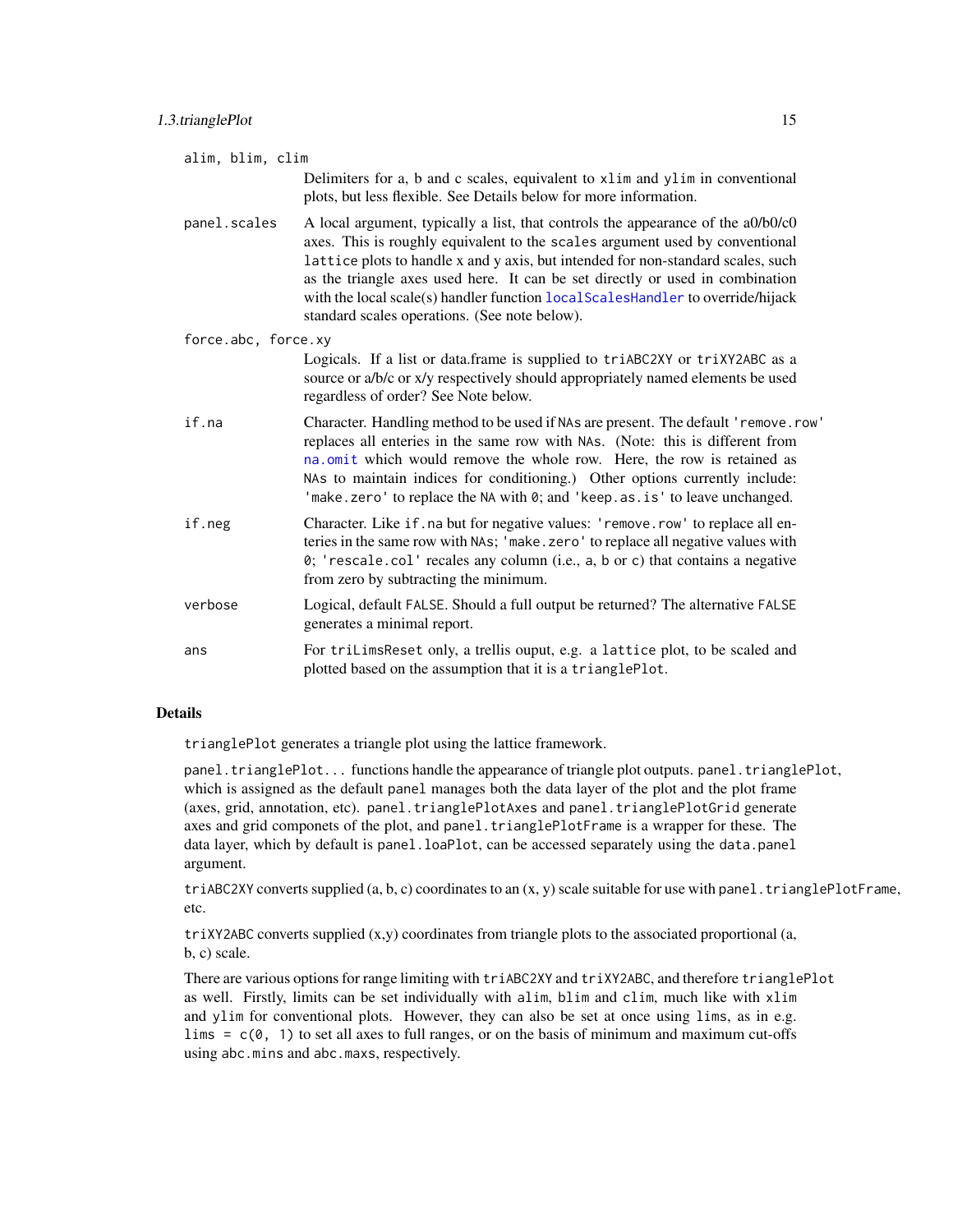<span id="page-15-0"></span>trianglePlot uses [localScalesHandler](#page-39-1) to override normal lattice handling of scales. This allows parameters for axes other than  $'x'$  and  $'y'$  to be passed via the scales argument for axis generation within the plot panel itself. The function does this by recovering the information for each of the local axes (here a0, b0 and c0) from scales, and passing this on to the plot as the argument panel.scales which can then be evaluated by an appropriate panel... function like panel.trianglePlotAxes. At the same time it also resets scales to stop the standard axes being generated. The intention here is two-fold. Firstly, to provide plot users with an axes control mechanism like the standard scales control of x and y that they already know. And, secondly, to provide developers with a simple framework for the quick addition of non-standard axes or scales. See [localScalesHandler](#page-39-1) and [panel.localScale](#page-39-1) for further details.

trianglePlot uses [getPlotArgs](#page-49-1) to manage lattice defaults and plot developer and user resets for the different plot components (axes, ticks, grid, annotation). As with localScalesHandler, the intention here is to provide more routine access to higher level plot control.

#### Value

trianglePlot returns trellis objects, much like conventional lattice plot functions.

panel.trianglePlot... functions are intended for use within a trianglePlot function call.

triABC2XY returns a list containing the named components x and y, which are the 2-D  $(x,y)$  transformations of supplied (a,b,c) trianglePlot elements.

triXY2ABC returns a list containing the named components a, b and c, which are the (a,b,c) trianglePlot coordinates associated with supplied 2- $D(x, y)$  that trianglePlot would generate.

resetTriLims returns a supplied trellis object, rescaled based on the assumption that it is a trianglePlot.

#### Note

### General:

With triangle plots, the (a0, b0, c0) scales are proportional. So regardless of the absolute sizes of a coordinate set (a,b,c), values are plotted and handled as proportions, i.e.  $a/(a+b+c)$ ,  $b/(a+b+c)$ and  $c/(a+b+c)$ , respectively. This means that absolute values of a, b and c are lost when points are plotted on these axes. So, the function triXY2ABC returns the relative proportions of a, b and c, not the absolute amounts, when translating a 2-D  $(x,y)$  coordinates into the associated  $(a, b, c)$ coordinates.

#### Development:

This is an in-development plot, and 'best handling' strategies have not been decided for several elements. So, future versions of these functions may differ significantly from the current version.

### In particular:

Current axes assignments, e.g.  $(a, b, c)$  versus  $(a0, b0, c0)$ , etc., have not be finalised. So, these may change in future versions of the function.

Currently, trianglePlot scale adjustment options have been limited. Options under evaluation include: (1) by alim, blim, clim setting, equivalent to xlim and ylim, (2) by lims to set all axes ranges the same, and (3) by maxs to setting all axes range maximums and mins to set all axes range minimums, etc.

These options are currently only avialable via the data converters.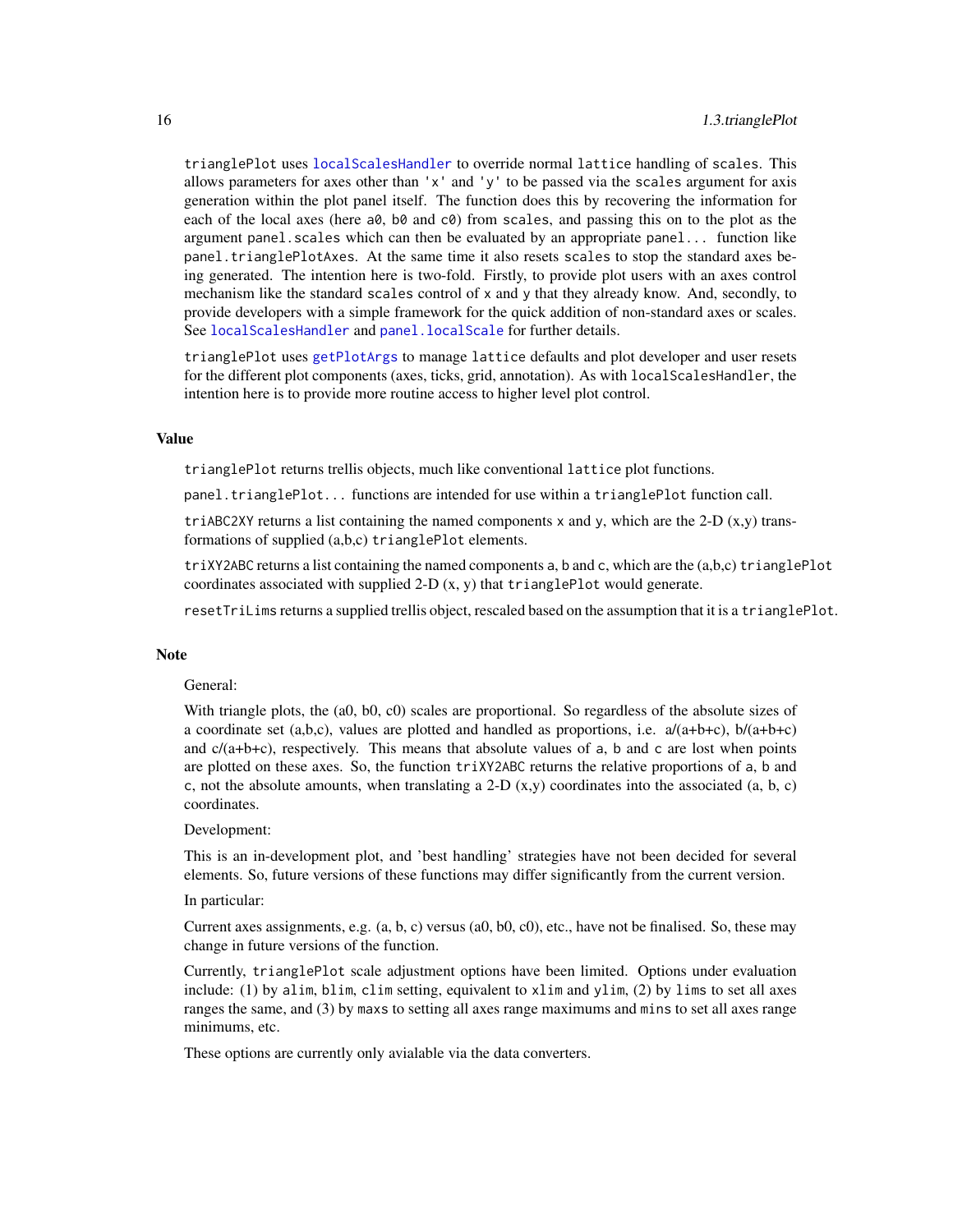#### <span id="page-16-0"></span>1.3.trianglePlot 17

One of the issues here is that the axes ranges are all inter-linked. The range of one axes is a function of the other two axes ranges. So, setting these can generate contradictions. For example, lims=c( $\theta$ ,  $\theta$ , 1) should in theory set all ranges to (0, 0, 1). But, the triangle  $a = b = c = c(\theta, \theta, 1)$ cannot exist. Therefore, the plot would attempt to recover the extended range that includes all the requested ranges (a = c(0, 0.1), b = c(0, 0.1) and c = c(0, 0.1)), which in this case is the full range:  $a = b = c = c(0, 1)$ . Suggestions on this topic are very welcome.

trianglePlot:

As part of the loa version 0.2.19 update, trianglePlot was rewritten to run with the most recent version of [panelPal](#page-32-1) function. This means all plot functions in loa now use the most recent version of [panelPal](#page-32-1).

This update should provide improved plot handling similar to recent versions of [loaPlot](#page-3-1) and [GoogleMap](#page-7-1) functions which both already (from versions 0.2.0 onwards) use the latest version of panelPal.

panel.trianglePlotAxes:

Code currently in revision. Please handle with care.

triABC2XY:

Code currently in revision. Please handle with care.

### Author(s)

Karl Ropkins

#### References

These function makes extensive use of code developed by others.

Currently, several triangle plotting methods are under evaluation for use within this package. These are:

The tri-plot method of Graham and Mudgley:

Graham, David J. and Mudgley, Nicholas, G. Graphical representation of particle shape using triangular diagrams: An Excel spreadsheet method. Earth Surface Processes and Landforms, 25, 1473-1477, 2000.

The triangle.param method of Chessel (as coded in R package 'ade4')

Dray, S. and Dufour, A.B.(2007). The ade4 package: implementing the duality diagram for ecologists. Journal of Statistical, Software. 22(4): 1-20.

Chessel, D. and Dufour, A.B. and Thioulouse, J. (2004). The ade4 package - I - One-table methods. R News. 4: 5-10.

Dray, S. and Dufour, A.B. and Chessel, D. (2007). The ade4 package-II: Two-table and K-table methods. R News. 7(2): 47-52.

And the trilinear plot of Allen as reported by Zhu:

Zhu, M. (2008). How to draw a trilinear Plot. Statistical Computing & Graphics, 19(1), June, 2008.

In this version of the package tri-plot methods are used for the triABC2XY and triXY2ABC transforms and a modification triangle.param methods is used to calculate suitable values for alim, blim and clim.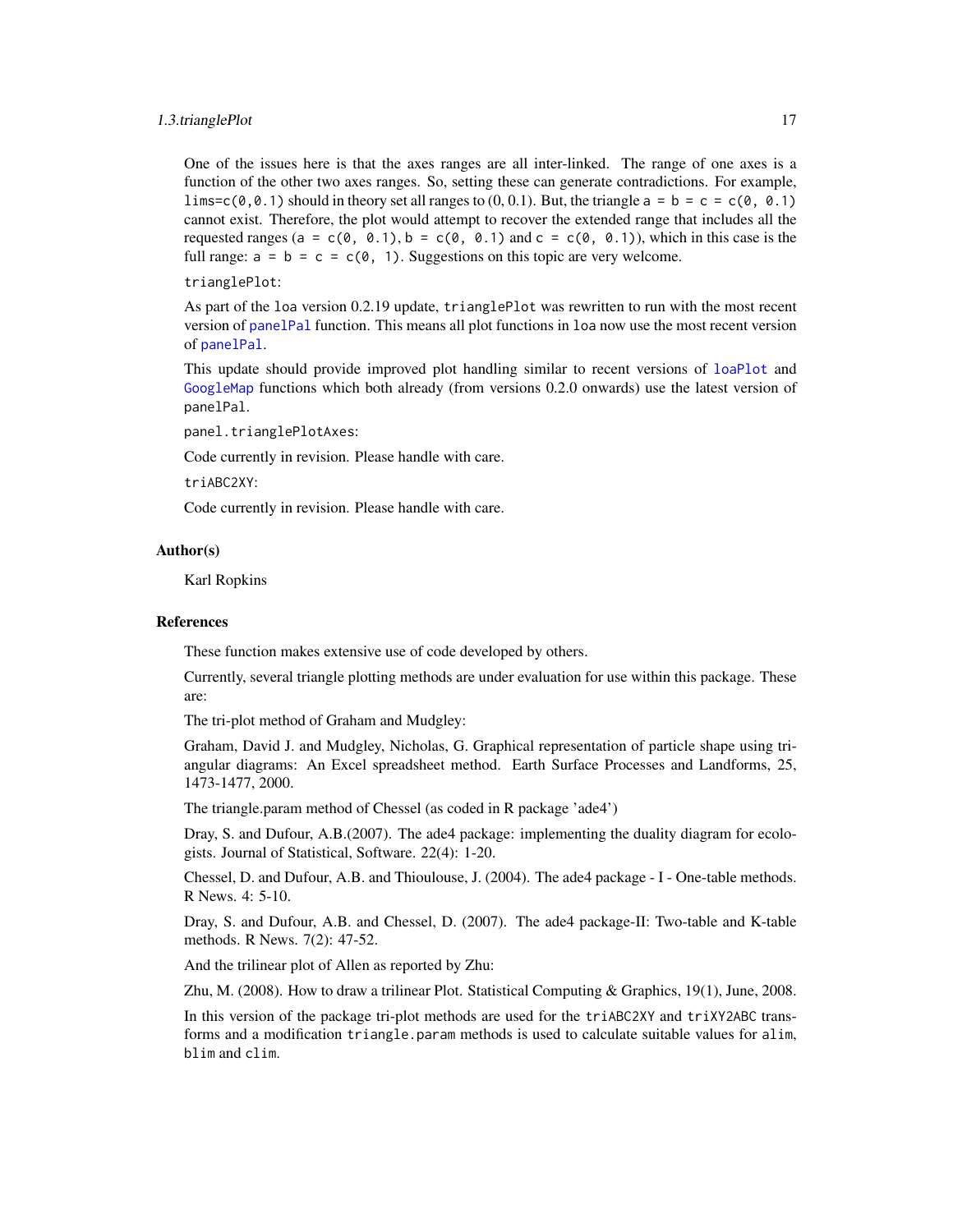<span id="page-17-0"></span>As elsewhere, the use of lattice is also gratefully acknowledged:

lattice: Sarkar, Deepayan (2008). Lattice: Multivariate Data Visualization with R. Springer, New York. ISBN 978-0-387-75968-5

### See Also

In loa: For in-panel axis/scale generation, see [loaPlot](#page-3-1), [panelPal](#page-32-1), [localScalesHandler](#page-39-1) and [panel.localScale](#page-39-1).

In other packages: [xyplot](#page-0-0) in [lattice](#page-0-0).

#### Examples

```
## Example 1
## Basic triangle plot usage
trianglePlot(cadmium~copper+lead+zinc|lime,
            data=lat.lon.meuse)
# Notes:
# Formula structure z \sim a\theta + b\theta + c\theta |cond, where a0, b0 and
# c0 are the three axes of the triangle plot
# Data (and groups) assignment like in standard lattice plots.
# By default z is linked to col and cex.
# Unless overridden by user inputs or group or zcase setting.
# Plot handling is similar to loaPlot
# (So, see ?loaPlot and ?panelPal for further details.)
# Formula variations:
# basic triangle plot without z values assignment
# trianglePlot(~copper+lead+zinc, data=lat.lon.meuse)
# ... with z values set
# trianglePlot(cadmium~copper+lead+zinc, data=lat.lon.meuse)
# ... with grouping
# trianglePlot(cadmium~copper+lead+zinc, groups = lat.lon.meuse$lime,
# data=lat.lon.meuse)
## Example 2
## Basic frame (axes, grid, tick, annotation) management
# trianglePlot(~1+1+1, type="n") ## empty frame
                                       ## make using type="n"
# trianglePlot(~1+1+1, type="n",
# grid = FALSE) ## turn off grid
# trianglePlot(~1+1+1, type="n",
# grid.col = 2) ## or change plot settings
# trianglePlot(~1+1+1, type="n",
# grid.a0.lty = 1)
# trianglePlot(~1+1+1, type="n",
# grid = list(a0 = list(lty = 1)))
```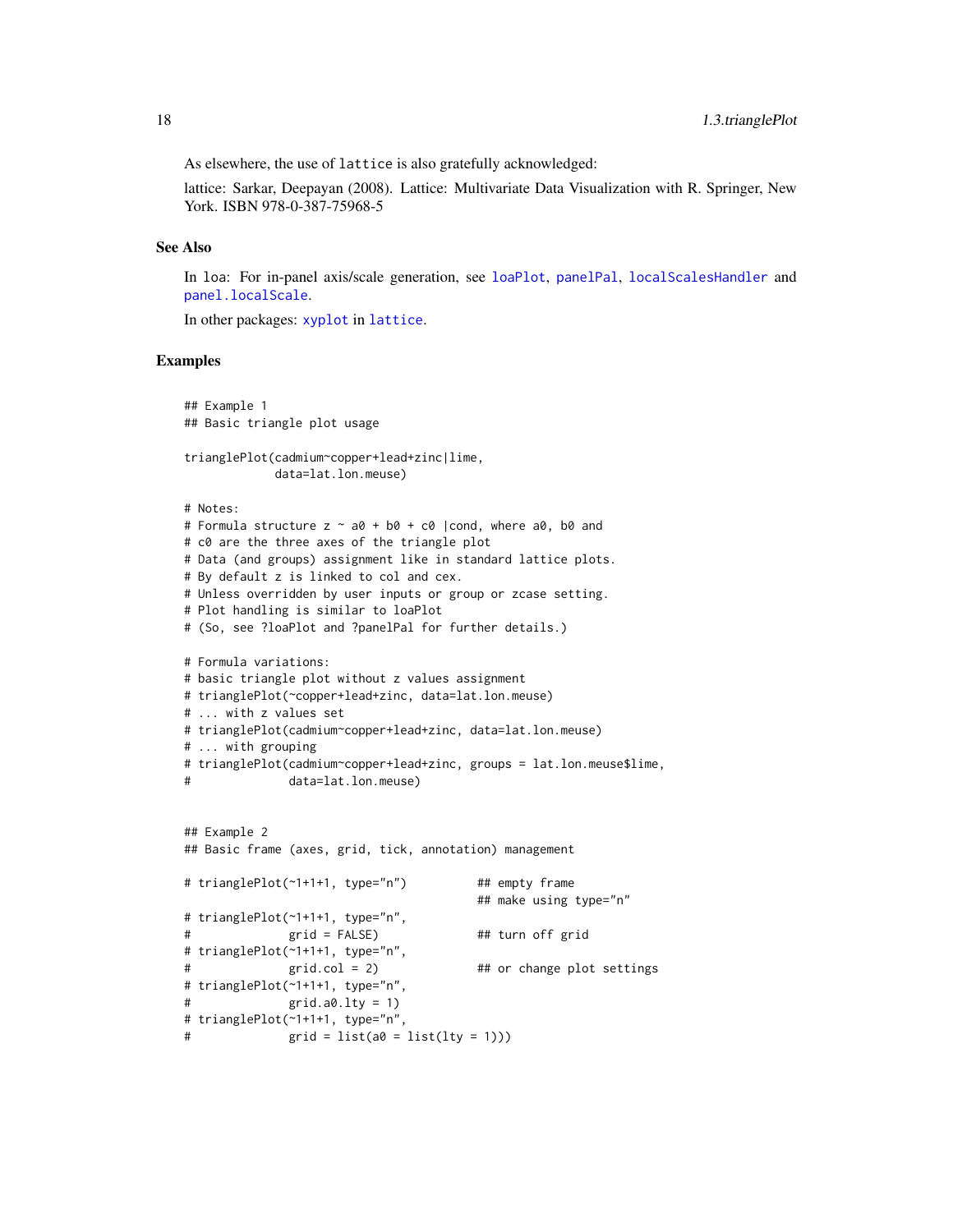```
trianglePlot(~1+1+1, type="n",
              grid.alpha = 0.2,
              ticks.alpha = 0.2) ## grid and tick alpha reset
# notes:
# Here, grid and ticks arguments are used to remove or modify these
# elements of the plot frame individually.
# Setting can be management in list form like in normal lattice or
# in a loa shorthand where e.g. the argument grid.a0.lty = 1 is equivalent
# to grid = list(a0 = list(lty = 1))# (So, quicker if you are only changing a small number of elements.)
```
1.4.stackPlot *Stack plots*

### <span id="page-18-1"></span>Description

Stack plot functions for Lattice.

### Usage

```
stackPlot(x, data = NULL, ...)#standard panels
panel.stackPlot(..., process=TRUE, plot=TRUE,
         loa.settings = FALSE)
#data handlers
##currently not exported
```
### Arguments

| $\mathsf{x}$                | For stackPlot only, a formula with the general structure $y \sim x$ or $y1 + y2 \sim x$   cond,<br>etc. The elements y1, y2, etc are stacked on the y-axis, and plotted against x.<br>Both are required. |
|-----------------------------|----------------------------------------------------------------------------------------------------------------------------------------------------------------------------------------------------------|
| data                        | For stackPlot only, if supplied, the assumed source of the elements of formula<br>x, typically a data. frame.                                                                                            |
| $\ddots$                    | Additional arguments.                                                                                                                                                                                    |
| loa.settings, plot, process |                                                                                                                                                                                                          |
|                             | loaPlot arguments used to manage panelPal activity.                                                                                                                                                      |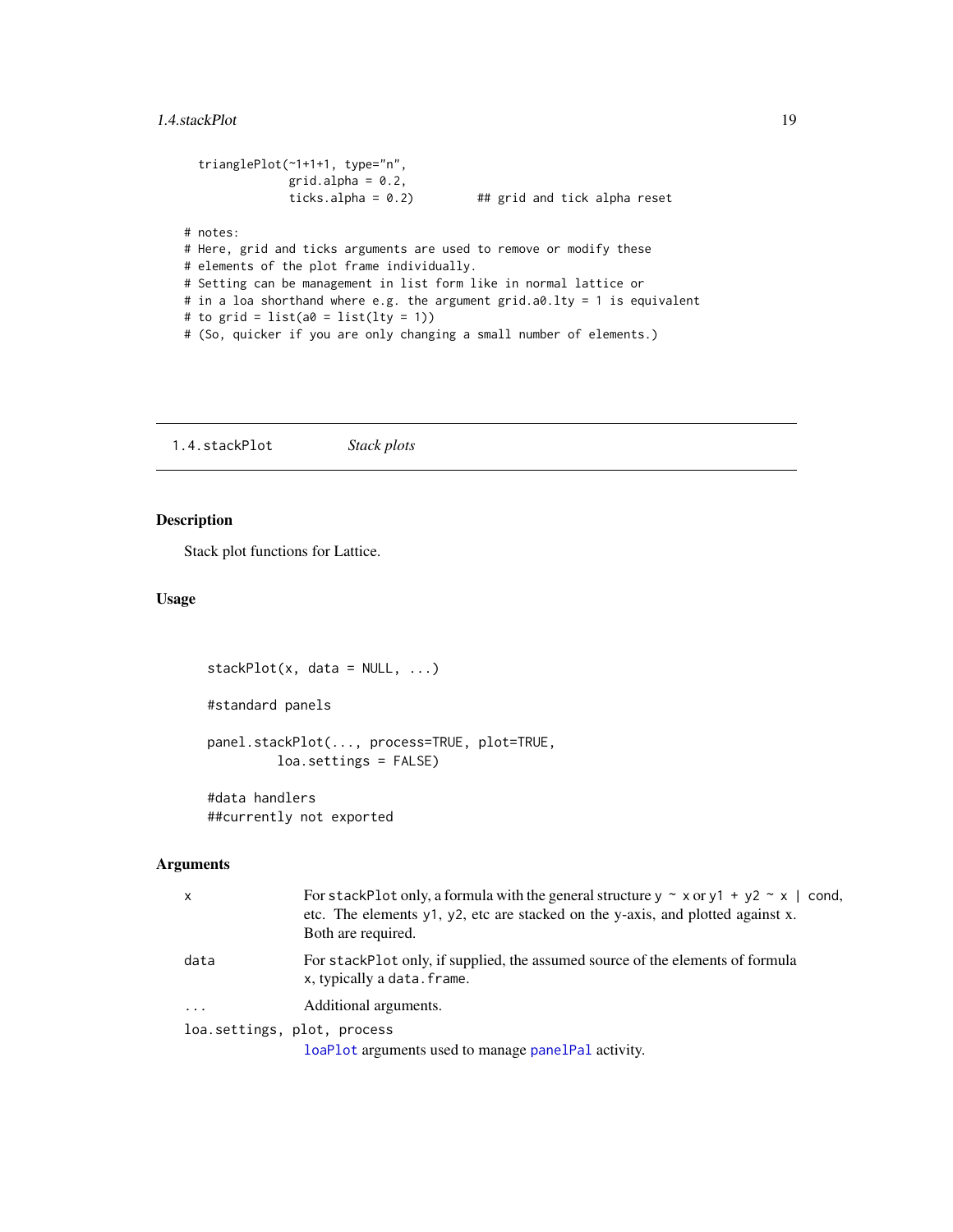### <span id="page-19-0"></span>Details

stackPlot generates a stack plot using the lattice framework.

panel.stackPlot handles the appearance of triangle plot outputs.

### Value

stackPlot returns trellis objects, much like conventional lattice plot functions.

panel.stackPlot is intended for use within a trianglePlot function call.

### Note

Development:

This is an in-development plot, and 'best handling' strategies have not been decided for several elements. So, future versions of these functions may differ significantly from the current version.

In particular:

stackPlot:

The stackPlot argument x may include conditioning in the form  $y \sim x$  | cond. However, exact handling is has not been defined, so may subject to change.

To generate the stacks, stackPlot resets y values by applying  $y - min(y)$  to each layer and then stacks them. It also generates a second element y0 of asociated baselines. This is then used in the form  $x = c(x, rev(x)), y = c(y, rev(y0))$  with panel polygon to generate the stack layers.

panel.stackPlot:

Code currently in revision. Please handle with care.

### Author(s)

Karl Ropkins

### References

These function makes extensive use of code developed by others.

As elsewhere, the use of lattice is also gratefully acknowledged:

lattice: Sarkar, Deepayan (2008). Lattice: Multivariate Data Visualization with R. Springer, New York. ISBN 978-0-387-75968-5

#### See Also

In loa: [loaPlot](#page-3-1) and [panelPal](#page-32-1).

In other packages: [xyplot](#page-0-0) and [panel.polygon](#page-0-0) in [lattice](#page-0-0).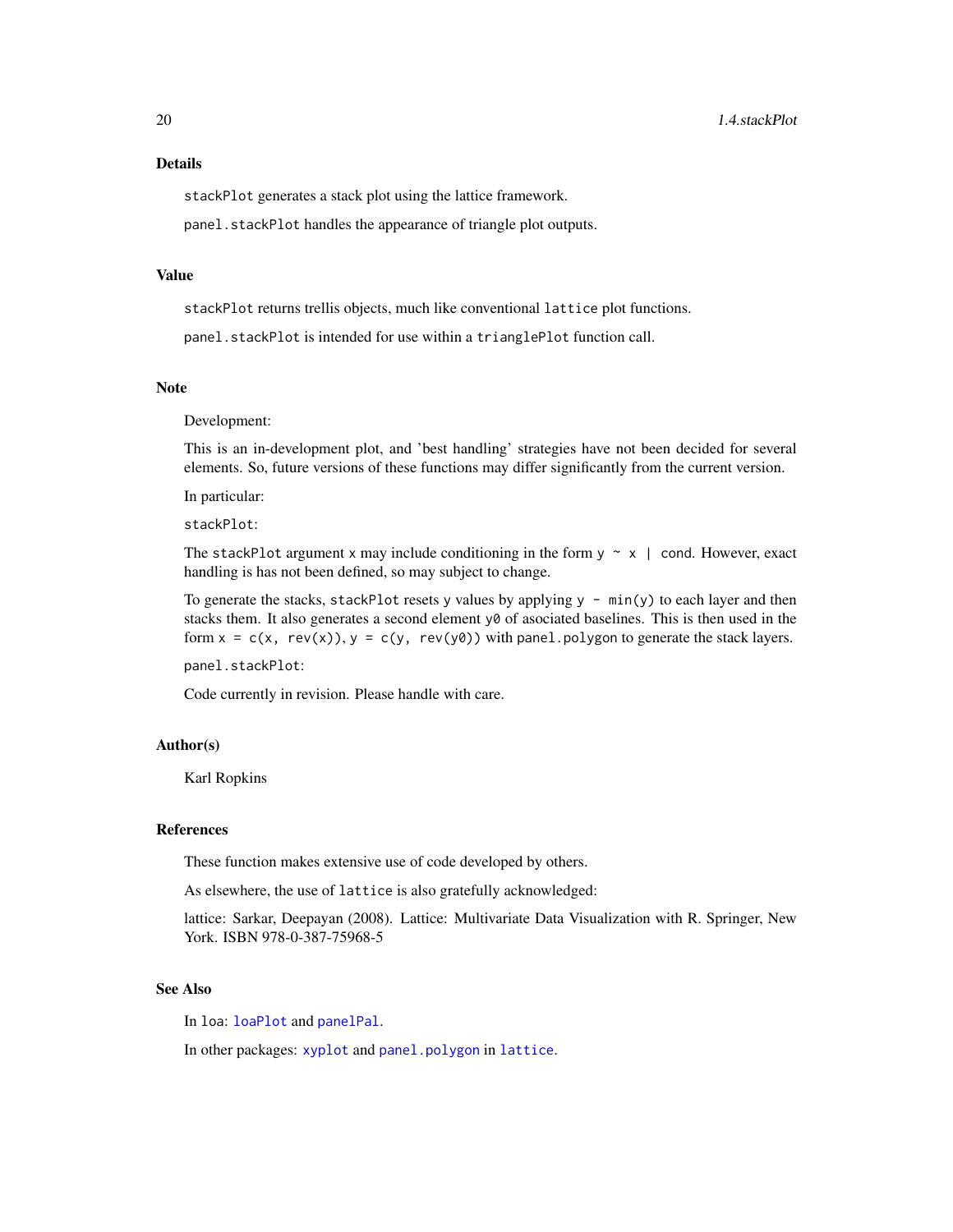### <span id="page-20-0"></span>2.1.specialist.panels 21

### Examples

```
## Example 1
## Basic stack plot usage
#stackPlot(lead~dist.m, data=lat.lon.meuse)
#stackPlot(cadmium+copper+lead+zinc~dist.m, data=lat.lon.meuse)
```
stackPlot(cadmium\*40+copper\*5+lead+zinc~dist.m, data=lat.lon.meuse)

2.1.specialist.panels *Special panel functions 01*

### <span id="page-20-1"></span>Description

Specialist panel functions for use with lattice and loa plots.

### Usage

```
panel.loaLevelPlot(x = NULL, y = NULL, z = NULL, ...,
         loa.settings = FALSE)
panel.surfaceSmooth(x = NULL, y = NULL, z = NULL,breaks = 200, x.breaks = breaks, y.breaks = breaks,
         smooth.fun = NULL, too.far=0, ...plot = TRUE, process = TRUE, loa.settings = FALSE)
panel.kernelDensity(x, y, z = NULL, \ldots, n = 20,
         kernel.fun = NULL, panel.range = TRUE,
         process = TRUE, plot = TRUE, loa.settings = FALSE)
panel.binPlot(x = NULL, y = NULL, z = NULL,breaks=20, x.breaks = breaks, y.breaks = breaks,
         x1=NULL, x2=NULL, y1=NULL, y2=NULL,
         statistic = mean, pad.grid = FALSE, ...,
         plot = TRUE, process = TRUE, loa.settings = FALSE)
```
#### Arguments

| x, y, z | lattice function arguments passed down to individual panels. |
|---------|--------------------------------------------------------------|
| $\cdot$ | Additional arguments, typically passed on. See below.        |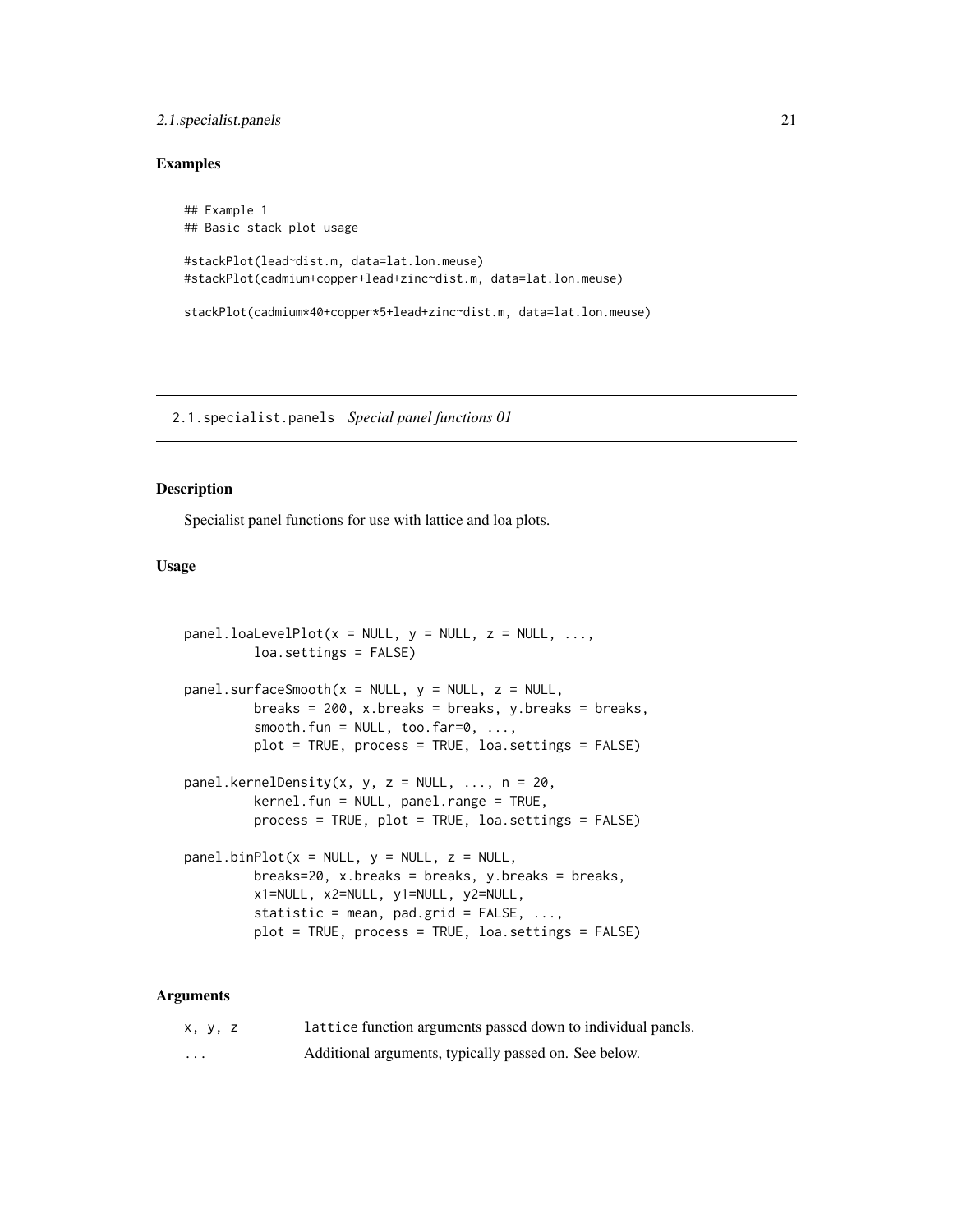<span id="page-21-0"></span>

| loa.settings, process, plot | For panel functions that intended to be handled using panelPal. loa.settings,<br>a logical indicating if the safe mode setting should be returned. process and<br>plot, logicals, indicating if the process and plot sections of the panel function<br>should be run. See below and panelPal help documents for further details.                                                                     |
|-----------------------------|------------------------------------------------------------------------------------------------------------------------------------------------------------------------------------------------------------------------------------------------------------------------------------------------------------------------------------------------------------------------------------------------------|
| breaks, x.breaks, y.breaks  |                                                                                                                                                                                                                                                                                                                                                                                                      |
|                             | (For panel. surfaceSmooth and panel.binPlot) How many break points to<br>introduce when smoothing a surface or binning data. breaks can be used to set<br>the same number of breaks on both axes, while x.breaks and y.breaks can be<br>used to set these separately.                                                                                                                                |
| smooth.fun                  | (For panel. surfaceSmooth) A function that can fit a surface estimate to $(x, y, z)$<br>data. See notes below for further details.                                                                                                                                                                                                                                                                   |
| too.far                     | (For panel. surfaceSmooth) The distance from original data at which to stop<br>predicting surface values. See notes below for further details.                                                                                                                                                                                                                                                       |
| n                           | (For panel.kernelDensity) the number of x and y cases to estimate when<br>estimating density.                                                                                                                                                                                                                                                                                                        |
| kernel.fun                  | (For panel. kernelDensity) A function that can estimate kernel densities.                                                                                                                                                                                                                                                                                                                            |
| panel.range                 | (For panel.kernelDensity) A logical (default FALSE) indicating if the kernel<br>density estimation data range should be forced to the full panel range. See Be-<br>low.                                                                                                                                                                                                                              |
| x1, x2, y1, y2              | (For panel binPlot) Vectors giving the bin cell dimensions used when binning<br>x and y elements. Typically ignored and calculated within the plot call.                                                                                                                                                                                                                                             |
| statistic                   | (For panel.binPlot) the function to use when calculating z values for each set<br>of binned. By default, this is mean. So, if a z element is supplied in the plot call,<br>the data is binned according to x and y values, and the mean of z values within<br>each bin reported/plotted. If z is not supplied, statistic is reset to length to<br>generate a frequency plot and a warning generated. |
| pad.grid                    | For panel.binPlot, Logical, should empty bins be reported? If TRUE, they are<br>reported as NAs; if FALSE, they are not reported.                                                                                                                                                                                                                                                                    |

### Details

panel.loaLevelPlot is intended for plot data structured for use with the [lattice](#page-0-0) function [levelplot](#page-0-0), e.g. regularised (x,y,z) or a matrix:

loaPlot(..., panel = panel.loaLevelPlot) levelplot(...) #in lattice

Other specialist panel... functions can be used with the [lattice](#page-0-0) function [xyplot](#page-0-0):

xyplot(..., panel = panel.kernelDensity)  $xyplot(..., n = 50, panel = panel.kernelDensity)$  $xyplot(..., panel = function(...) panel.kernelDensity(..., n = 50))$ #etc

However, they are intended for use with loa plots that incorporate [panelPal](#page-32-1). This combination provides a mechanism for the routine preprocessing of panel data, the association of specialist keys,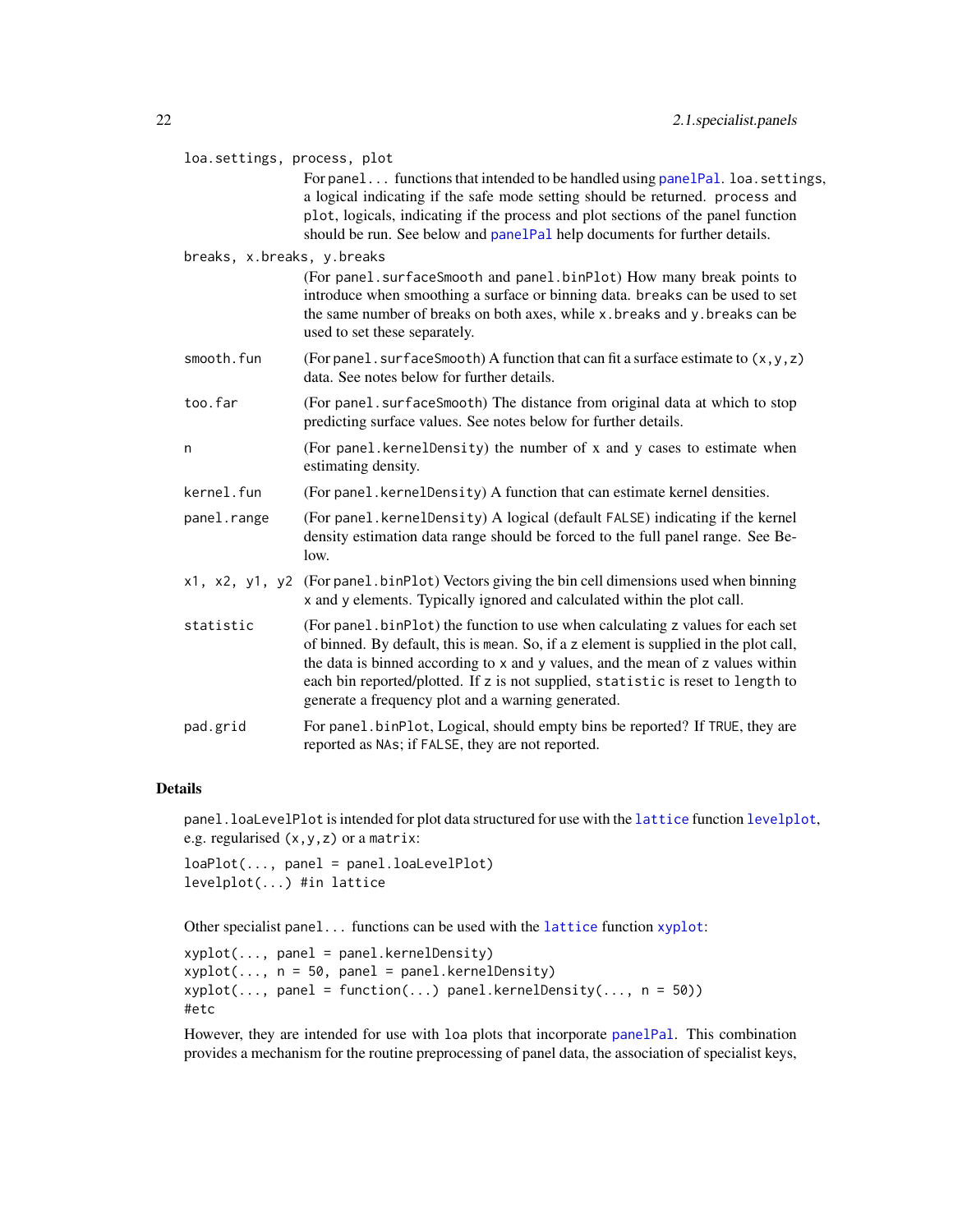#### <span id="page-22-0"></span>2.1.specialist.panels 23

and the routine alignment of panel and legend settings in cases where values are reworked within the panel function call:

 $loaPlot(..., panel = panel.kernelDensity)$ #etc

panel.surfaceSmooth and other similar panel... functions generate smoothed surfaces using supplied  $(x, y, z)$  data and pass this to panel. loaLevelPlot to plot.

By default, panel. surfaceSmooth uses stats function [loess](#page-0-0) to generate a surface. Alternative smooths can be set using the smooth. fun argument, and the surface range can to controlled using the too.far argument.

panel.kernelDensity generates kernel density estimations based on the supplied x and y data ranges. Because it is density plot, it counts the number of z values. So, z values are ignored. It is intended to be used in the form:

loaPlot(~x\*y, ..., panel = panel.kernelDensity)

So, if any z information is supplied, users are warned that it has been ignored, e.g:

loaPlot(z~x\*y, ..., panel = panel.kernelDensity) #warning generated

panel.binPlot bins supplied z data according to x and y values and associated break points (set by break arguments), and then calculates the required statistic for each of these. By default, this is [mean](#page-0-0), but alternative functions can be set using the statistic argument. It is intended to be used in form:

```
loaPlot(z \rightarrow x \rightarrow y, ..., panel = panel.binPlot)
```
If no z values are supplied, as in:

 $loaPlot(\sim x*y, ..., panel = panel.binPlot)$ 

... panel.binPlot resets statistic to [length](#page-0-0) (again with a warning) and gives a count of the number of elements in each bin.

#### Value

As with other panel... functions in this package, output are suitable for use as the panel argument in loa (and sometimes lattice) plot calls.

#### Note

All these panel... functions treat col and col.regions, etc, as discrete arguments. Typically, col links to lines (contour lines for surfaces, bin borders for binned data) and col.regions links any generates surface region.

panel.surfaceSmooth passes additional arguments on to the smooth.fun to estimate surface smooths and the lattice function panel. levelplot to generate the associated plot. If no kernel. fun is supplied in the panel call, the stats function loess is used to estimate surface smooth. The too. far argument is based on same in vis. gam function in the mgcv package.

panel.kernelDensity passes additional arguments on to the kernel.fun to estimate kerenel density and the lattice function panel.contourplot to generate the associated plot. If no kernel. fun is supplied in the panel call, the MASS function kde2d is used to estimate kernel density.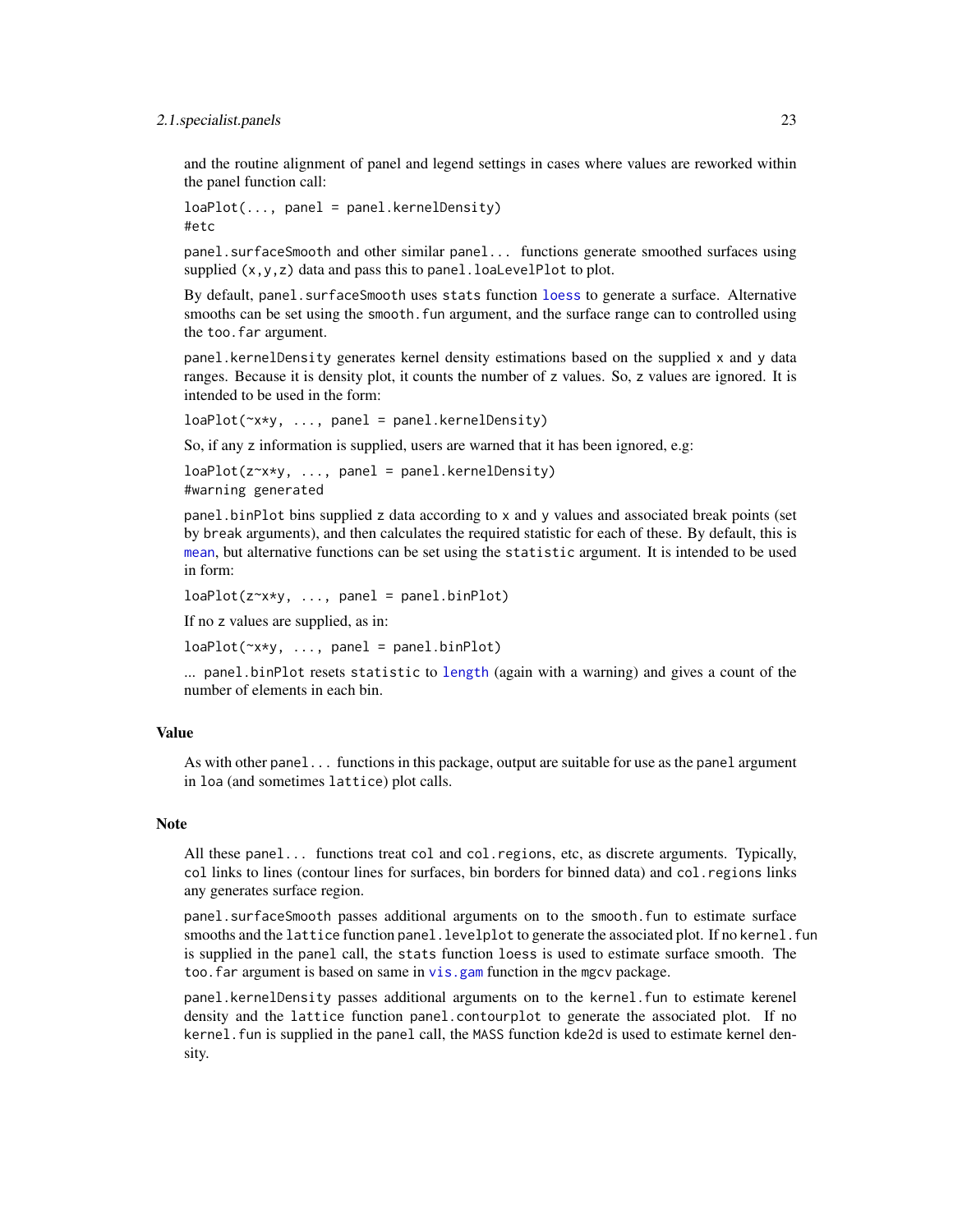<span id="page-23-0"></span>panel.binPlot passes limited arguments on to lrect.

panel.kernelDensity and panel.binPlot are currently under review.

### Author(s)

Karl Ropkins

### References

These function makes extensive use of code developed by others.

lattice: Sarkar, Deepayan (2008) Lattice: Multivariate Data Visualization with R. Springer, New York. ISBN 978-0-387-75968-5

(for panel.kernelDensity) MASS package: Venables, W. N. and Ripley, B. D. (2002) Modern Applied Statistics with S. Fourth edition. Springer.

(for panel.surfaceSmooth) mgcv package and too.far argument: Wood, S.N. (2004) Stable and efficient multiple smoothing parameter estimation for generalized additive models.Journal of the American Statistical Association. 99:673-686. Also http://www.maths.bath.ac.uk/~sw283/

### See Also

In loa: [panelPal](#page-32-1)

In [lattice](#page-0-0): [xyplot](#page-0-0), [levelplot](#page-0-0), [panel.contourplot](#page-0-0), [lrect](#page-0-0)

### Examples

```
## Example 1
## for data already set up for levelplot
loaPlot(volcano, panel=panel.loaLevelPlot)
## Example 2
## Surface smooth
loaPlot(copper~longitude*latitude, data= lat.lon.meuse,
        panel=panel.surfaceSmooth, grid=TRUE,
        too.far=0.1, col.regions=3:2)
## Example 3
## (not run)
## 3a. Specialist kernel density panel example
#a <- rnorm(1000)
#b <- rnorm(1000)
#c <- rnorm(1000)
#compare:
```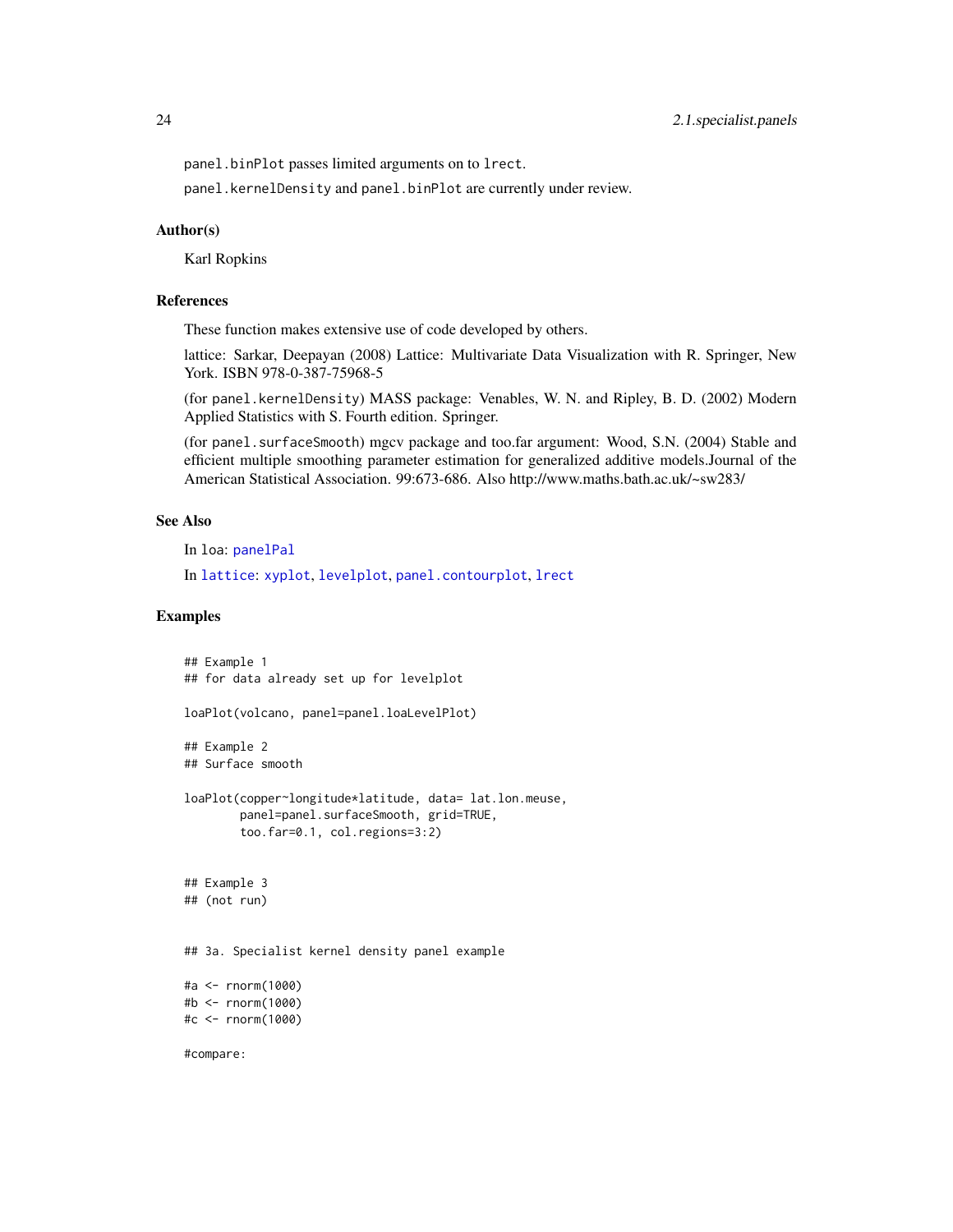```
#xyplot(a~b, panel = panel.kernelDensity, at = 0:5*5)
#loaPlot(~a*b, panel = panel.kernelDensity)
# Note 1:
# at sets col.regions for the color surface, but, as this is calculated
# in-panel, this is not known at time of call. So, you need to set when
# using specialist panels with standard lattice plots.
# (Same is true for any panel where plot attributes that are set in-panel
# and is needed to be known in all panels and keys for consistent output.)
# loa panels include separate process and plot steps that panelPal can
# use to track these.
# Note 2:
# By default, the panel ignores z data.
#
# compare:
# loaPlot(c~a*b, panel = panel.kernelDensity)    #where z term (c) ignored
# loaPlot(c~a*b, panel = panel.kernelDensity, n=100) #finer surface resolution
                                                     #but z term STILL ignored
## 3b. Specialist bin plot panel example
# By default, the panel bins supplied z case as mean
# modify by supplying alternative as statistic
#loaPlot(c~a*b, panel = panel.binPlot)
#loaPlot(c~a*b, panel = panel.binPlot, statistic=max)
# Note:
# If z is not supplied, statistic defaults to length to give a count
# loaPlot(~a*b, panel = panel.binPlot) #where z term not supplied
#etc.
```
2.2.specialist.panels *Special panel functions 02*

### <span id="page-24-1"></span>Description

In development specialist panel functions for polar plotting

#### Usage

```
panel.polarPlot(x = NULL, y = NULL, r = NULL, theta = NULL, ...,
         data.panel = panel.loaPlot, loa.settings = FALSE,
         plot = TRUE, process = TRUE)
```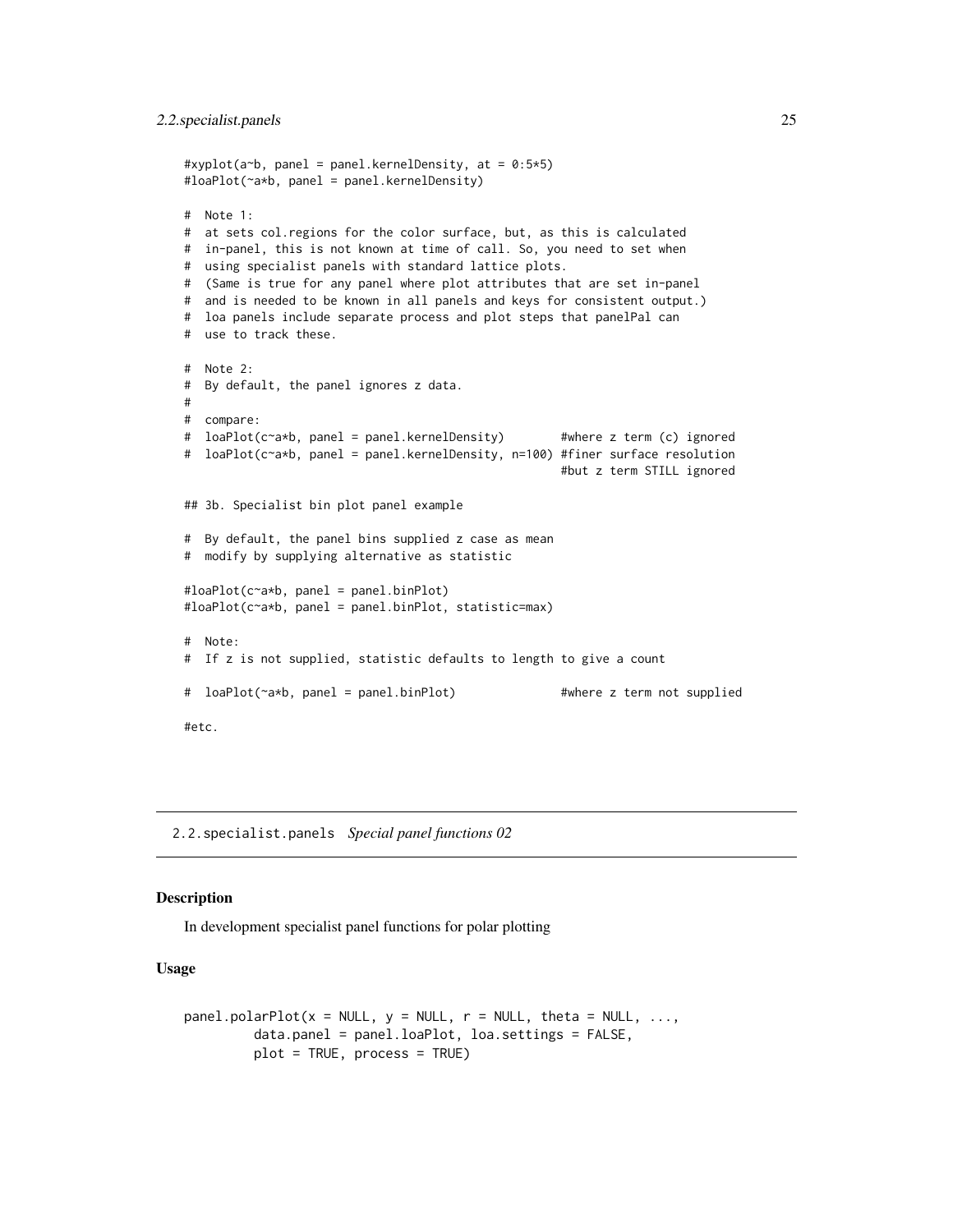```
#grid, axes and axes labelling
panel.polarFrame(..., grid = TRUE, axes = TRUE, labels = TRUE,
         panel.scales = NULL, grid.panel = panel.polarGrid,
         axes.panel = panel.polarAxes, labels.panel = panel.polarLabels)
panel.polarAxes(axes.theta = NULL, axes.r = NULL, thetalim = NULL,
        rlim = NULL, ..., axes = NULL, panel.scales = NULL)
panel.polarGrid(grid.theta = NULL, grid.r = NULL,thetalim = NULL, rlim = NULL, ..., grid = NULL,
        panel.scales = NULL)
panel.polarLabels(labels.theta = NULL, labels.r = NULL,
         thetalim = NULL, rlim = NULL, ..., labels = NULL,
         panel.scales = NULL)
```
#### Arguments

| x, y                               | The x and y coordinates of plot points.                                                                                                                                                      |
|------------------------------------|----------------------------------------------------------------------------------------------------------------------------------------------------------------------------------------------|
| r, theta                           | The equivalent polar coordinates of the plot points. If these are not supplied,<br>x and y are assumed to be polar coordinates and these are calculated by the<br>function.                  |
| .                                  | Additional arguments, typically passed on. For panel.polarPlot these are<br>passed to the data.panel. See below.                                                                             |
| data.panel                         | The panel to use to handle data once polar coordinates have been checked for or<br>generated. For panel.polarPlot, by default this is panel.loaPlot.                                         |
| loa.settings, plot, process        |                                                                                                                                                                                              |
|                                    | loa panel management arguments, handled by panelPal. See associated help<br>documentation for further details.                                                                               |
| grid, axes, labels                 |                                                                                                                                                                                              |
|                                    | plot management options for the grid, axis and axis label elements of the plot.<br>These can be logicals (TRUE to include the element or FALSE to remove it) or<br>lists of plot parameters. |
| panel.scales                       | loa plot management argument used when generating grids, axes and labels<br>within the plot panel.                                                                                           |
|                                    | grid.panel, axes.panel, labels.panel                                                                                                                                                         |
|                                    | Used by the panelFrame functions to identify the panel functions to<br>use when generating the grid, axes and axis labelling elements of the plot.                                           |
| axes.theta, axes.r, thetalim, rlim |                                                                                                                                                                                              |
|                                    | For panel.polarAxes axes settings. axes.theta and axes.r are the theta                                                                                                                       |
|                                    | and r coordinates of the axis reference points, tick marks, etc. the talim and<br>rlim are the plot/axes ranges (like xlim and ylim in standard lattice plots).                              |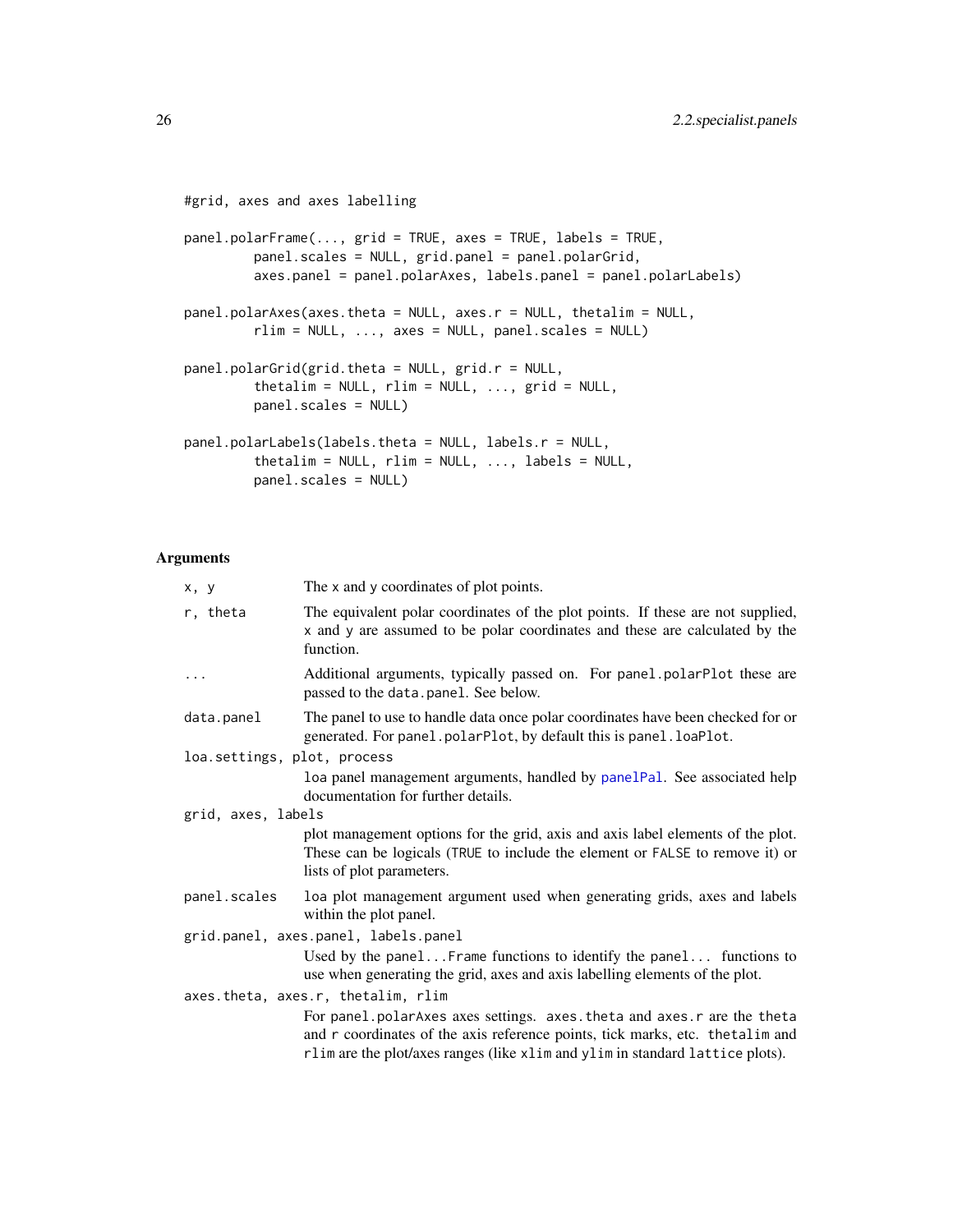### <span id="page-26-0"></span>2.2.specialist.panels 27

grid.theta, grid.r Like axes. theta and axes. r but for grid. labels.theta, labels.r Like axes.theta and axes.r but for labels.

### Details

The panel.polar... series of the functions are intended for use with [loaPlot](#page-3-1).

panel.polarPlot generates a 'bubble plot' style output on polar coordinates. It generates axes and annonation within each plot panel using the other panel functions.

panel.polarGrids, panel.polarAxes and panel.polarLabels generate plot grid, axes and axes labelling elements of the plot. panel.polarFrame provides a wrapper for these plot elements.

Users can fine-tune axes, grids and labels by supplying additional arguments in plot calls, or replace these elements with purpose written functions to more completely modify plot appearance.

### Value

The panel.polar... functions are intended to be used as the panel argument in loa plot calls. So, e.g.:

```
a \leq 1:360loaPlot(a~a*a, panel=panel.polarPlot)
```
They can also be used with relatively simple lattice plots. However, some features of loa plots managed by [panelPal](#page-32-1), e.g. default plot appearance management, automatic grouping and panel and key alignment will not be available.

### Note

panel.polarPlot is in-development. Function arguments may change.

### Author(s)

Karl Ropkins

### References

These function makes extensive use of code developed by others.

lattice: Sarkar, Deepayan (2008) Lattice: Multivariate Data Visualization with R. Springer, New York. ISBN 978-0-387-75968-5

### See Also

In loa: [loaPlot](#page-3-1); and [panelPal](#page-32-1).

In other packages: [xyplot](#page-0-0) in [lattice](#page-0-0).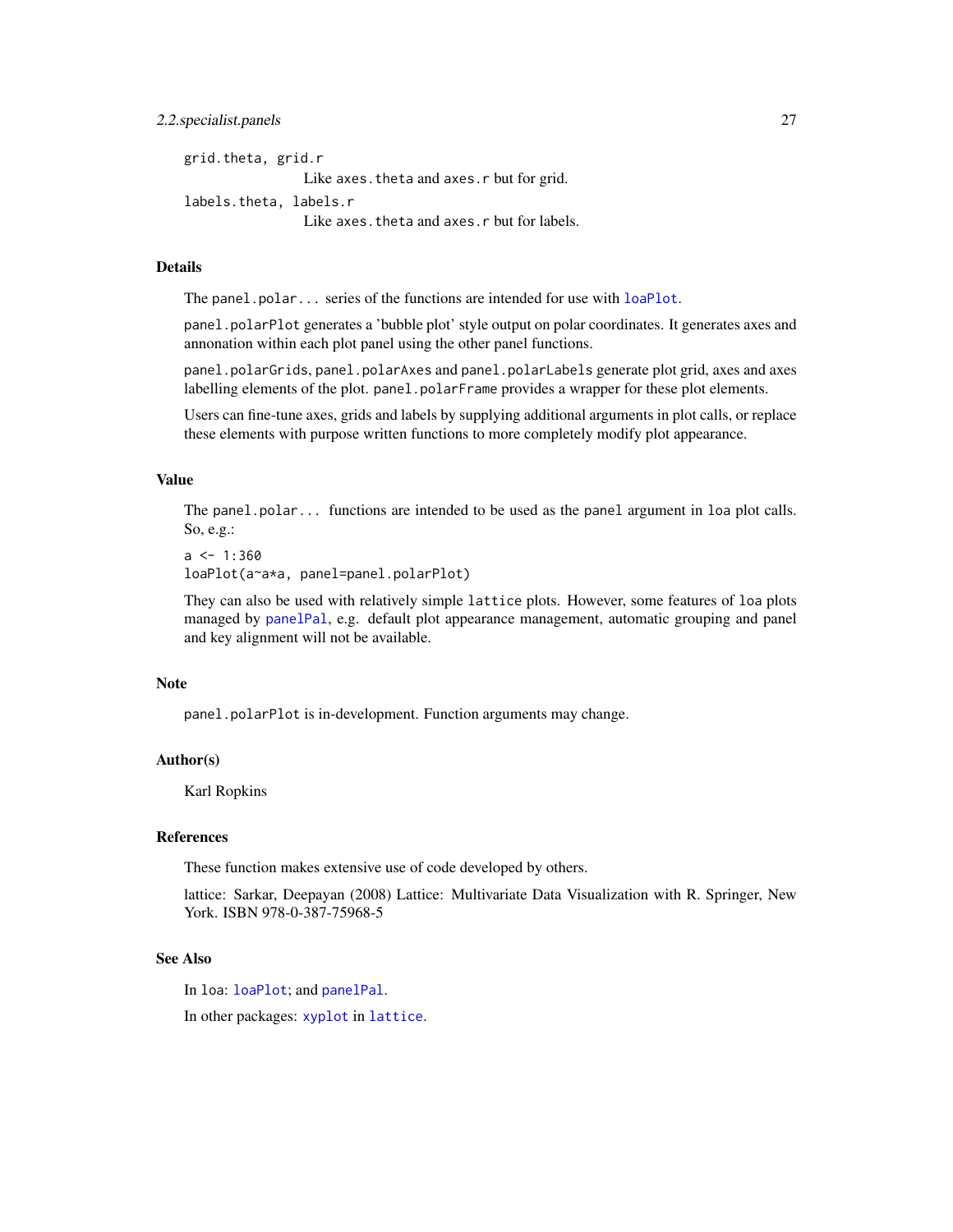<span id="page-27-0"></span>2.3.specialist.panels *Special panel functions 03*

#### Description

In development specialist panel functions for generating zcase glyph structures.

#### Usage

```
panel.zcasePiePlot(..., zcase.rescale=TRUE,
         loa.settings = FALSE)
panel.zcasePieSegmentPlot(..., zcase.rescale=TRUE,
         loa.settings = FALSE)
```
#### Arguments

| $\cdots$     | Additional arguments, typically setting the color and properties of the plotted<br>glyphs. See below. |
|--------------|-------------------------------------------------------------------------------------------------------|
|              | zcase.rescale Should the glyph element be rescaled? See below.                                        |
| loa.settings | loa options, to be handled by panelPal.                                                               |

#### Details

All these panel... functions generate glyphs using z inputs and plot these at the associated  $(x, y)$ location. So, for example a called which used one of the panels and the plot formula:

 $z1 + z2 + z3 + z4 - x + y$ 

... would plot a series of glyphs, each containing four elements that would be scaled according to  $z1$ ,  $z2$ ,  $z3$  and  $z4$ , and each at the associated  $(x, y)$  location. This means there will be one discrete glyph for each row of data supplied to the plot call.

panel.zcasePiePlot generates a series of x/y referenced pie graphs. By default, pie dimensions are assigned as: Pie size (radius) proportional to sum of z cases and scaled using [cexHandler](#page-43-1) (z1 +  $z^2 + z^3 + z^4$  for the above formula); Number of Pie segments equal to number of z cases (so, 4 for the above formula); Pie segment width (phi) proportional to the individual zcase (so, z1 /  $(z1 + z2)$ + z3 + z4) \* 360 for first pie segment for the above formula).

panel.zcasePieSegmentPlot is a variation on the conventional pie plot where segement radius rather than segment width is varying by zcase.

#### Value

These panel... functions are intended to be used as the panel argument in loa plot calls. So, e.g.:

 $a \le -1:10$  $b \le -10:1$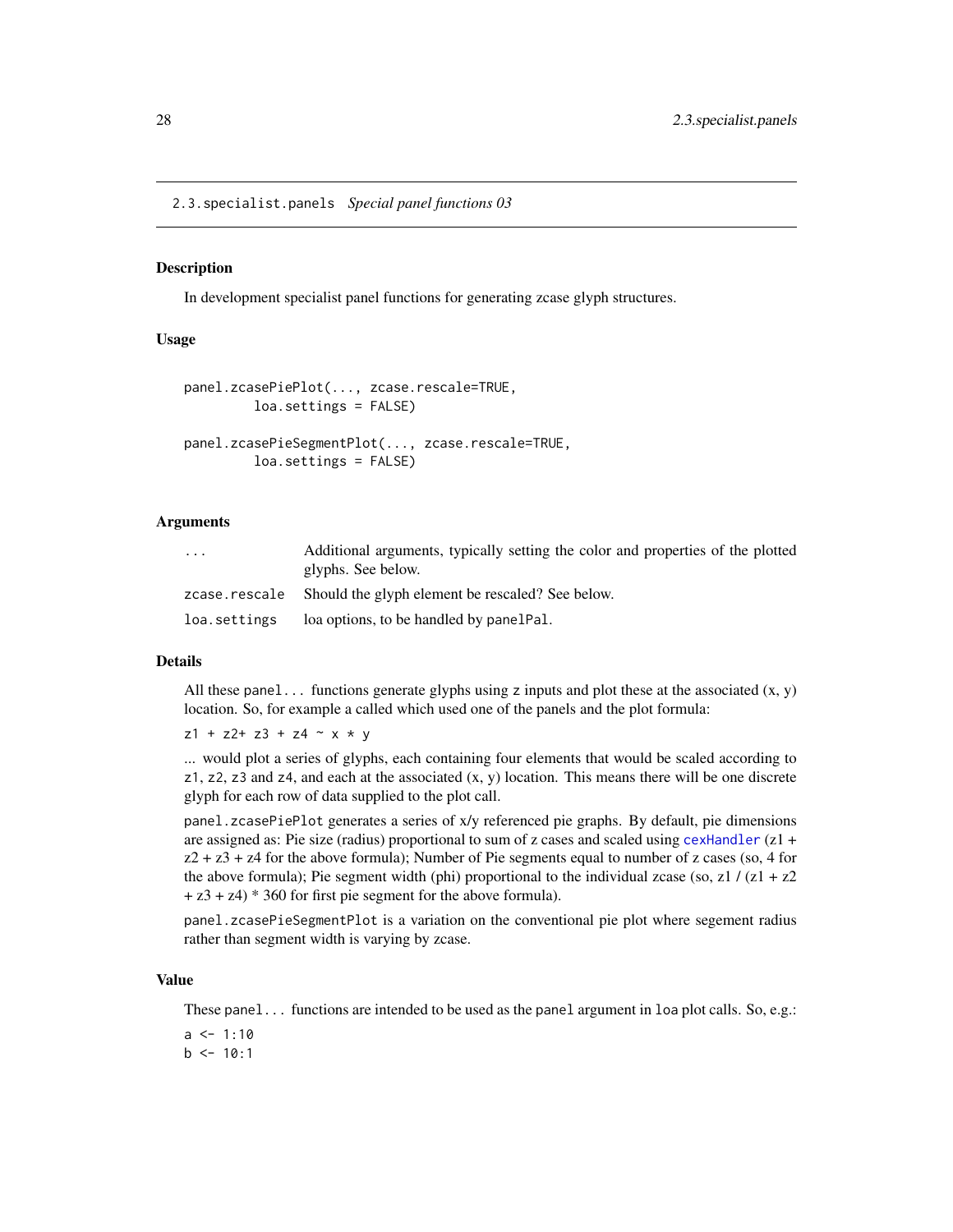### <span id="page-28-0"></span>2.4.specialist.panels 29

```
loaPlot(a+b~a*a, panel=panel.zcasePiePlot)
loaPlot(a+b~a*a, panel=panel.zcasePieSegmentPlot)
```
### Note

Functions in development. Arguments may change.

### Author(s)

Karl Ropkins

#### References

These function makes extensive use of code developed by others.

lattice: Sarkar, Deepayan (2008) Lattice: Multivariate Data Visualization with R. Springer, New York. ISBN 978-0-387-75968-5

### See Also

In loa: [loaPlot](#page-3-1), [panelPal](#page-32-1)

In other packages: [xyplot](#page-0-0) in [lattice](#page-0-0).

#### Examples

```
## Example 1
## plotting georeferenced pie plots
# Use a subsample of lat.lon.meuse
temp <- lat.lon.meuse[sample(1:155, 15),]
# plot Cu/Pb/Zn pie plots at sampling locations
# loaPlot(copper+lead+zinc~longitude*latitude,
# panel=panel.zcasePiePlot, data=temp)
# then rescale smaller pie segments on the fly
loaPlot(copper*10+lead*4+zinc~longitude*latitude,
       panel=panel.zcasePiePlot, data=temp)
```
2.4.specialist.panels *Special panel functions 04*

### Description

In development specialist panel functions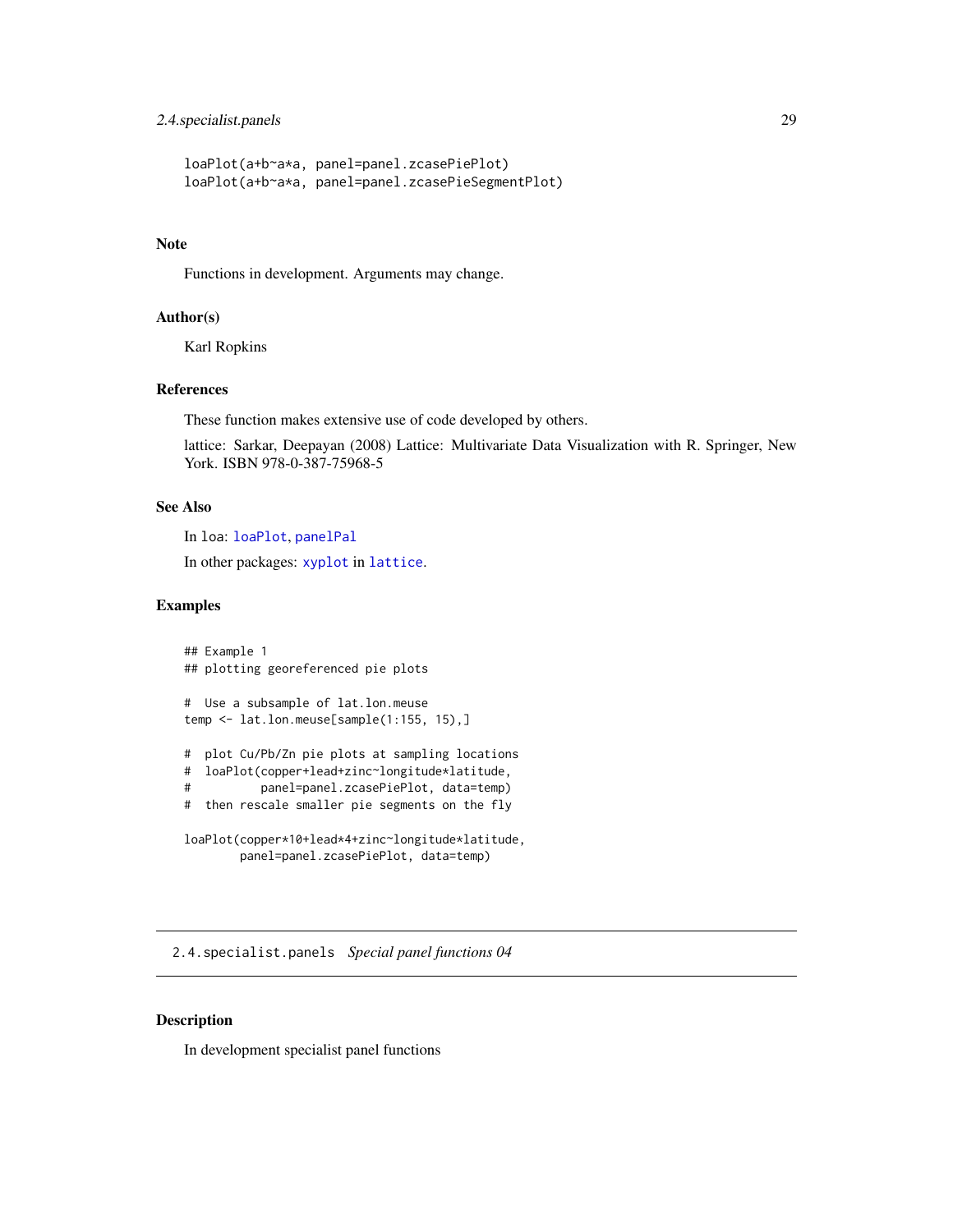### <span id="page-29-0"></span>Usage

```
panel.compareZcases(x=x, y=y, z=NULL, ...,
        loa.settings = FALSE)
```
#### Arguments

| x, y, z                 | Standard plot data series, typically vectors. |
|-------------------------|-----------------------------------------------|
| $\cdot$ $\cdot$ $\cdot$ | Additional arguments, typically passed on.    |
| loa.settings            | loa options, to be handled by panel Pal.      |

### Details

The panel.compareZcases generates a simple plot which compares z and y elements.

### Value

These panel... functions are intended to be used as the panel argument in loa plot calls. So, e.g.:

 $x \le -1:10$  $y \le -1:10$  $z \leftarrow y + \text{rnorm}(10)$ loaPlot(z~x\*y, panel=panel.compareZcases, col.regions="Reds")

#### Note

These are ad hoc panel... functions. Not sure of their life expectancy...

### Author(s)

Karl Ropkins

### References

These function makes extensive use of code developed by others.

lattice: Sarkar, Deepayan (2008) Lattice: Multivariate Data Visualization with R. Springer, New York. ISBN 978-0-387-75968-5

### See Also

In loa: [loaPlot](#page-3-1), [panelPal](#page-32-1).

In other packages: [xyplot](#page-0-0) in [lattice](#page-0-0).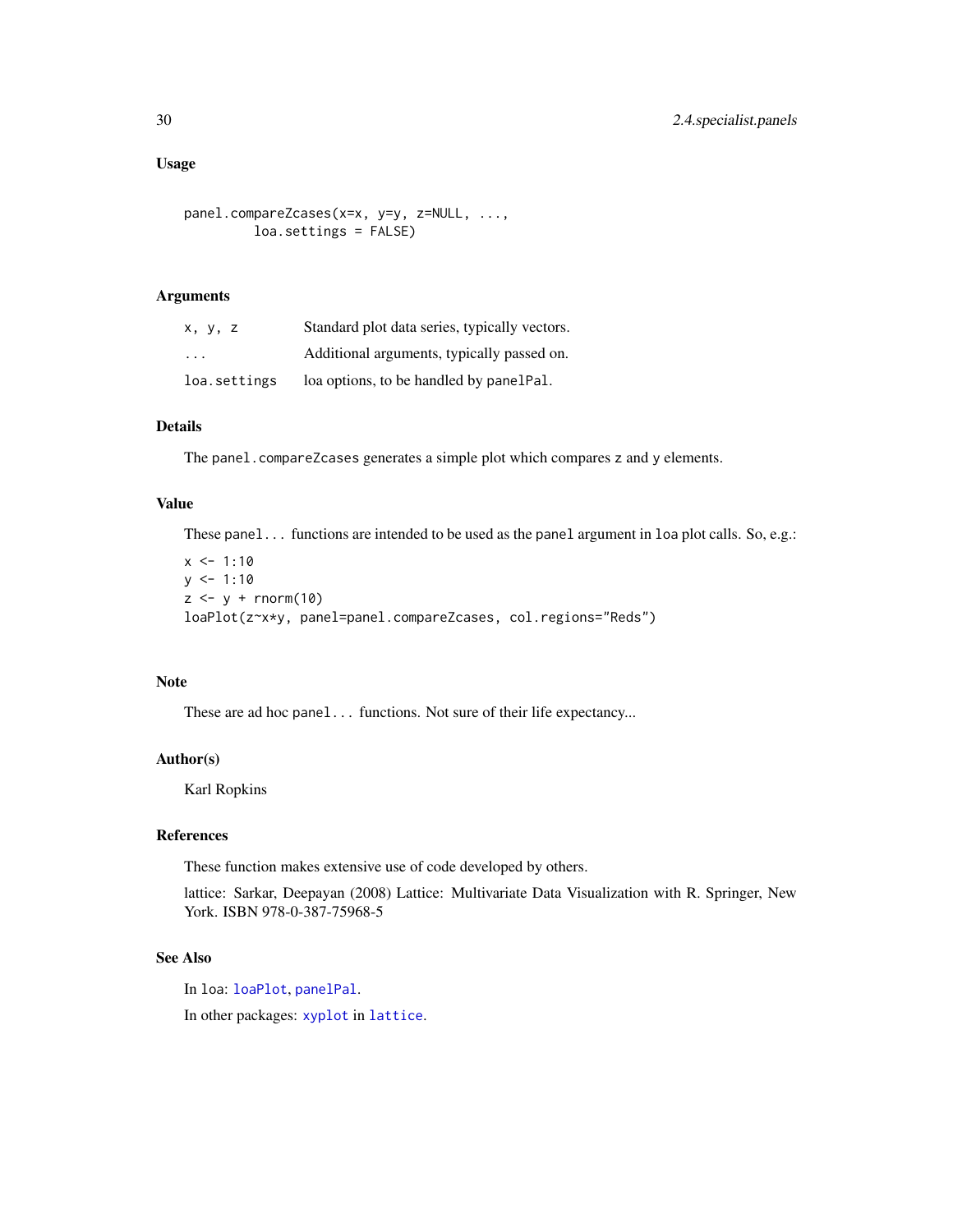<span id="page-30-0"></span>3.1.example.data *example data for use with loa*

#### <span id="page-30-1"></span>**Description**

Example data intended for use with examples in loa.

### Usage

lat.lon.meuse

roadmap.meuse

### Format

lat.lon.meuse is a modified form of the meuse data set taken from the sp package. Here, coordinate (x,y) elements have been transformed to latitudes and longtiudes and the object class has been converted from SpatialPointsDataFrame to data.frame.

roadmap.meuse is a previously downloaded map intended for use with off-line plot examples using lat.lon.meuse.

### Details

lat.lon.meuse was generated using method based on mzn object production in [https://github.](https://github.com/etes/Geoprocessing/blob/master/heatmap.R) [com/etes/Geoprocessing/blob/master/heatmap.R](https://github.com/etes/Geoprocessing/blob/master/heatmap.R).

```
library(sp); library(gstat); library(rgdal)
data(meuse)
coordinates(meuse) =~x + yproj4string(meuse) = CRS("+init=epsg:28992")
meuse1 = spTransform(meuse, CRS("+init=epsg:4326"))
meuse2=as.data.frame(meuse1)
mzn=meuse2[,c(14,13,4)]
names(mzn)<-c("Latitude","Longitude","zinc")
```
roadmap.meuse was generated using:

```
GoogleMap(zinc~latitude*longitude, data=lat.lon.meuse, size=c(450,500), maptype="roadmap")
roadmap.meuse <- getMapArg()
```
#### References

For meuse:

M G J Rikken and R P G Van Rijn, 1993. Soil pollution with heavy metals - an inquiry into spatial variation, cost of mapping and the risk evaluation of copper, cadmium, lead and zinc in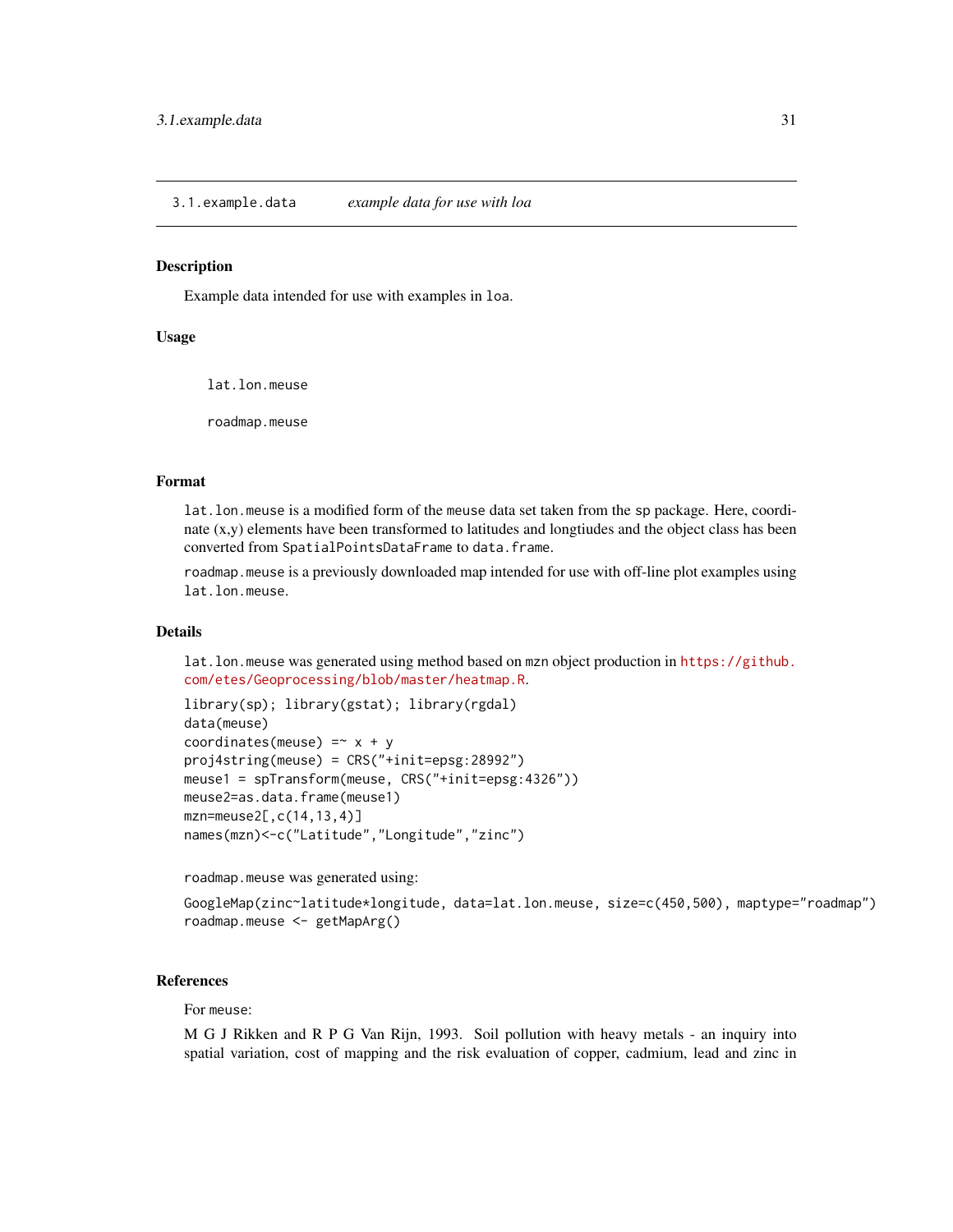the floodplains of the Meuse west of Stein, the Netherlands. Doctoraalveldwerkverslag, Dept. of Physical Geography, Utrecht University

P.A. Burrough, R.A. McDonnell, 1998. Principles of Geographical Information Systems. Oxford University Press.

Stichting voor Bodemkartering (Stiboka), 1970. Bodemkaart van Nederland : Blad 59 Peer, Blad 60 West en 60 Oost Sittard: schaal 1 : 50 000. Wageningen, Stiboka.

For sp:

Roger S. Bivand, Edzer J. Pebesma, Virgilio Gomez-Rubio, 2008. Applied spatial data analysis with R. Springer, NY. http://www.asdar-book.org/

Pebesma, E.J., R.S. Bivand, 2005. Classes and methods for spatial data in R. R News 5 (2), http://cran.r-project.org/doc/Rnews/.

#### Examples

```
## data structure of lat.lon.meuse
head(lat.lon.meuse)
## Use a subsample of lat.lon.meuse
temp <- lat.lon.meuse[sample(1:155, 15),]
## various loaPlot examples
## using lat.lon.meuse
loaPlot(~longitude*latitude, data=temp)
loaPlot(cadmium~longitude*latitude, data=temp)
loaPlot(cadmium~longitude*latitude, col.regions=c("lightblue", "darkblue"),
        data=temp)
loaPlot(cadmium*50+copper*10+lead*2+zinc~longitude*latitude, panel.zcases = TRUE,
        col.regions=c("lightblue", "darkblue"),
       key.z.main="Concentrations", data=temp)
## (off line) GoogleMap example
## using lat.lon.meuse and roadmap.meuse
GoogleMap(zinc~latitude*longitude, data=temp,
         map=roadmap.meuse, col.regions=c("grey", "darkred"))
# Note 1:
# With loaPlot and GoogleMap, note latitude, longitude axes
# assignments:
# loaPlot plots z ~ x * y | cond.
# GoogleMap plots z \sim lat * lon | cond (z \sim y * x | cond)
```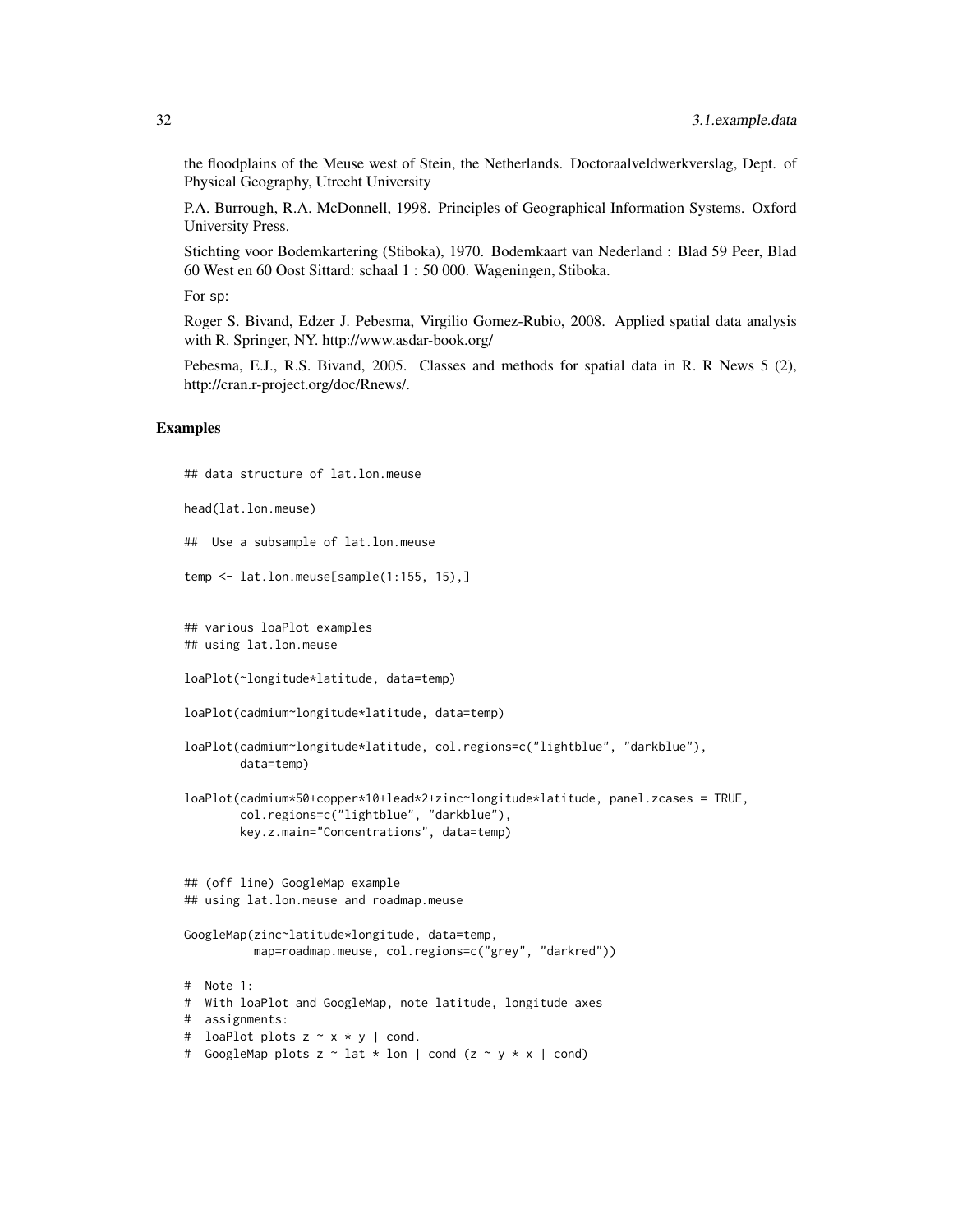<span id="page-32-0"></span>4.1.panel.pal 33

# Note 2: # Here, the map argument is supplied so example works off-line. # If not supplied and R is on-line, GoogleMap will (try to) get map # from the Google API. Looke at: # GoogleMap(zinc~latitude\*longitude, data=lat.lon.meuse, # col.regions=c("grey", "darkred")) # (The map will appear slightly different, because non-default # size and maptype settings were used to make roadmap.meuse. See above.)

4.1.panel.pal *panelPal*

### <span id="page-32-1"></span>Description

lattice plot management using the loa function panelPal

### Usage

```
panelPal(ans, panel = NULL, preprocess = FALSE,
         reset.xylims = FALSE, legend = NULL,
         by.group = NULL, by.zcase = NULL, ...)panelPal.old(x, y, subscripts, at, col.regions, ...,
         panel = panel.xyplot, ignore = NULL,
         group.fun = NULL)
loabA and <math>ler(panel = NULL, ...)</math>
```
#### Arguments

| ans   | For panelPal only, a stanard trellis object, such as that generated by lattice<br>function xyplot.                                                                                                                                                                                                                                                                                                                                                                                    |
|-------|---------------------------------------------------------------------------------------------------------------------------------------------------------------------------------------------------------------------------------------------------------------------------------------------------------------------------------------------------------------------------------------------------------------------------------------------------------------------------------------|
| panel | A panel function, e.g. panel xyplot. If supplied in panel Pal call, typically<br>the one used to generate ans. If supplied in panelPal.old, the panel that is<br>intended to used when generating a plot.                                                                                                                                                                                                                                                                             |
|       | preprocess, reset.xylims, legend, by.group, by.zcase                                                                                                                                                                                                                                                                                                                                                                                                                                  |
|       | For panelPal only, loa plot management arguments. proprocess: Logical,<br>should the supplied panel function be preprocessed? reset.xylims: Logical,<br>should the plot dimensions be reset if changed, e.g. by preprocessing? legend:<br>the legend as with standard lattice plots, by group: a vector of plot argu-<br>ment names to be linked to any group conditioning, by . zcase: a vector of plot<br>argument names to be linked to any z case conditioning See Details below. |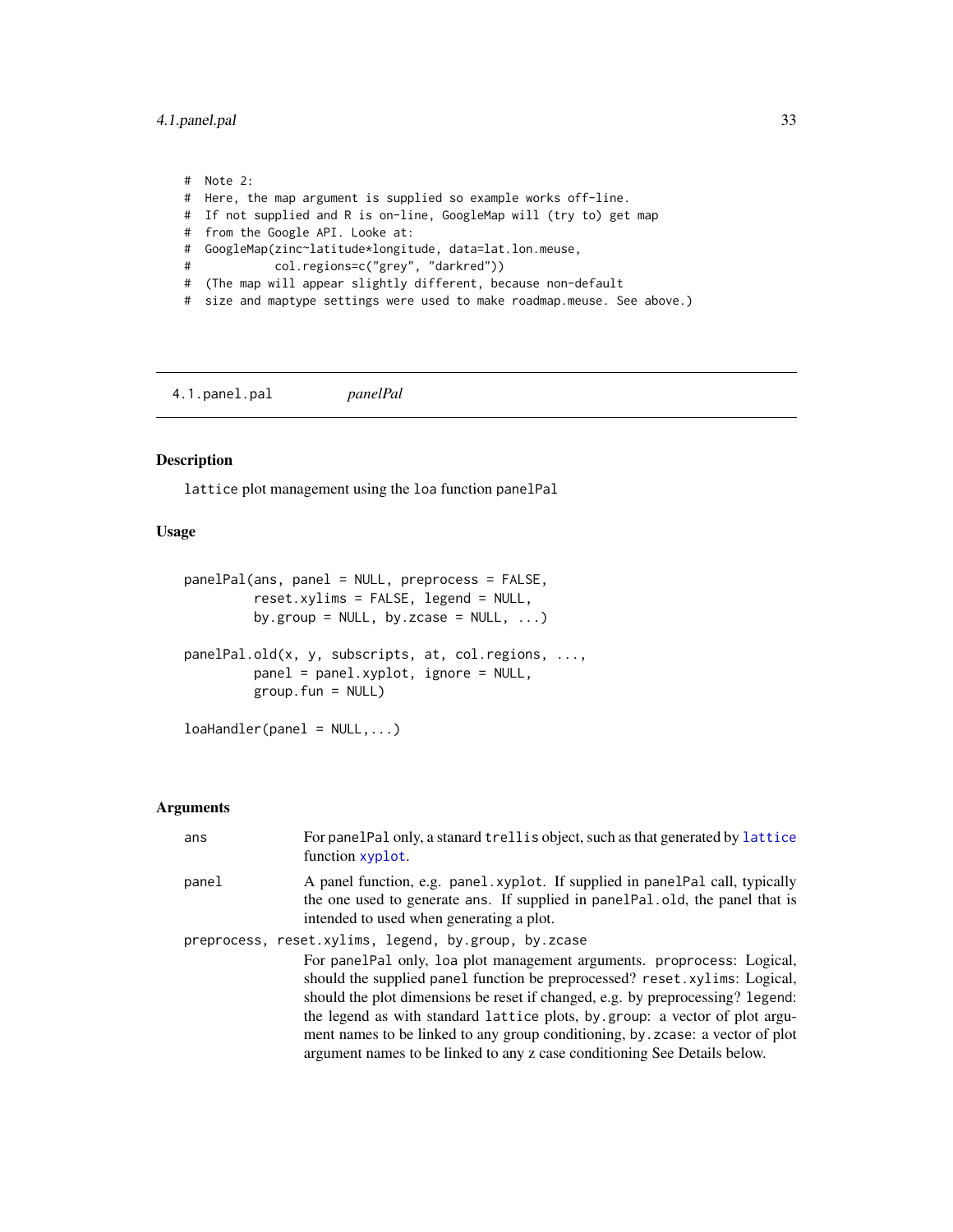| $\cdots$                      | Additional arguments, typically passed on.                                                                                                                                                                                                                                                                                                                                                                                                                                                                                                                                 |
|-------------------------------|----------------------------------------------------------------------------------------------------------------------------------------------------------------------------------------------------------------------------------------------------------------------------------------------------------------------------------------------------------------------------------------------------------------------------------------------------------------------------------------------------------------------------------------------------------------------------|
| x,y,subscripts,at,col.regions |                                                                                                                                                                                                                                                                                                                                                                                                                                                                                                                                                                            |
|                               | For panel Pal old only, panel arguments passed down to individual panels.                                                                                                                                                                                                                                                                                                                                                                                                                                                                                                  |
| ignore                        | Any additional arguments that panelPal.old should ignore and pass on to<br>panel unchecked/unmodified.                                                                                                                                                                                                                                                                                                                                                                                                                                                                     |
| group.fun                     | Fine control of the standard lattice plot argument group. It can be a vector or<br>list containing the same number of elements as there as groups. These can be<br>functions (or the names of functions as characters) setting individual functions<br>for group or sets of parameters to be evaluated using the panel function. For<br>example, the current NULL default generates a list of col and pch settings that<br>produce a conventional grouped scatter plot output when the group argument is<br>applied to the panel default panel. xyplot. See Details below. |

#### Details

panelPal provides a range of generic plot management features.

Firstly, it allows plot as well as panel defaults to be managed by the panel... function. This allows the panel developer to control plot-level components of the plot output, e.g. which key to use with the plot and what default settings to apply to it. See example 1 below.

Secondly, it uses a generalised extension of the subscripting methods described by Deepayan Sarkar in Chapter 5 of Lattice (see sections on scatterplots and extensions) to automatically handle plot argument subscripting, demonstrated in example 2 below.

Thirdly, it applies an extension of the method used by the hexbin lattice panel to pass hex cell counts (calculated in panels) to the plot key and standardise the assignment of associated parameters within all panels to provide more general panel-to-panel and panel-to-scale. The method is briefly discussed in Chapter 14 of Sarkar.

This method has also been extended by isolating processing and plot components of the panel... function operation allowing results of any calculations made in-panel to be retained rather than lost when plot is generated.

Fourly, group... and zcase... arguments can used to manage plot group and zcase based plot outputs.

Some panelPal are implemented if specially structured (or loa-friendly) panel... functions are supplied. These are illustrated in the final example below.

loaHandler is a workhorse that assesses information in 'loa' friendly panel... functions. As well as checking this, loaHandler also checks the supplied panel for any default plot settings. This allows users to manage the appearance of a plot from the panel or automatically associated color keys.

### Value

Both panelPal and panelPal.old are intended to be used with trellis plot outputs.

panelPal should be employed retrospectively. So, for example:

 $p1 \leftarrow xyplot(...)$ panelPanel(p1, ...)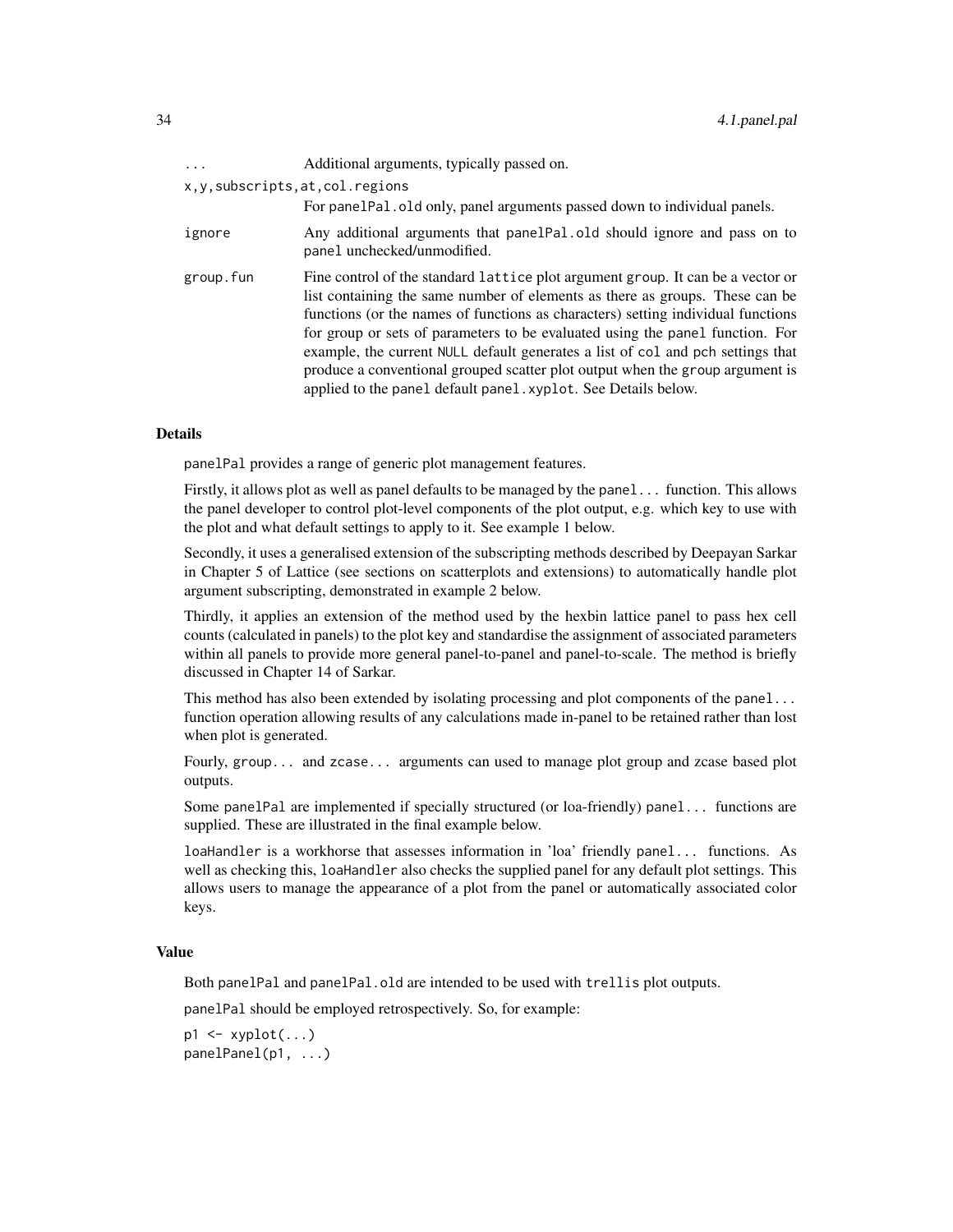#### <span id="page-34-0"></span>4.1.panel.pal 35

The previous version, currently retained as panelPal.old, was employed developed as a panel... function wrapper and intended to be employed within the plot call. So, for example:

xyplot(..., panel = function(...) panelPal(..., panel=panel))

Because it is run within the plot call, and therefore within each panel called, it does not provide features that require panel-to-plot, panel-to-key or panel-to-panel communication.

loaHandler returns either a logical (FALSE if not loa 'friendly'; TRUE if loa 'friendly') or a list of default arguments to be used when plotting.

### Note

The by.group and by.zcase arguments of panelPal and the group.fun argument of panelPal.old are all currently under review. Please do not use these.

#### Author(s)

Karl Ropkins

### References

These function makes extensive use of code developed by others.

lattice:

Sarkar, Deepayan (2008) Lattice: Multivariate Data Visualization with R. Springer, New York. ISBN 978-0-387-75968-5

hexbin:

Dan Carr, ported by Nicholas Lewin-Koh and Martin Maechler (2013). hexbin: Hexagonal Binning Routines. R package version 1.26.2. http://CRAN.R-project.org/package=hexbin

panelPal.old and panelPal both apply an extension of the subscripting methods described by Deepayan Sarkar in Chapter 5 of Lattice (see sections on scatterplots and extensions) to automatically handle plot argument subscripting.

panelPal applies an extension of the method used by hex bin lattice panel to comunicate hex cell counts (calculated in panels) panel-to-panel and panel-to-scale. The method is briefly discussed in Chapter 14 of Sarkar.

#### See Also

[lattice](#page-0-0), [xyplot](#page-0-0),

#### Examples

```
## the combination of panelPal and specially
## structured panel... functions provides
## several additional plot features:
## example 1
## plot management from the panel... functions.
```
# loaHandler can used to see if a panel is loa-friendly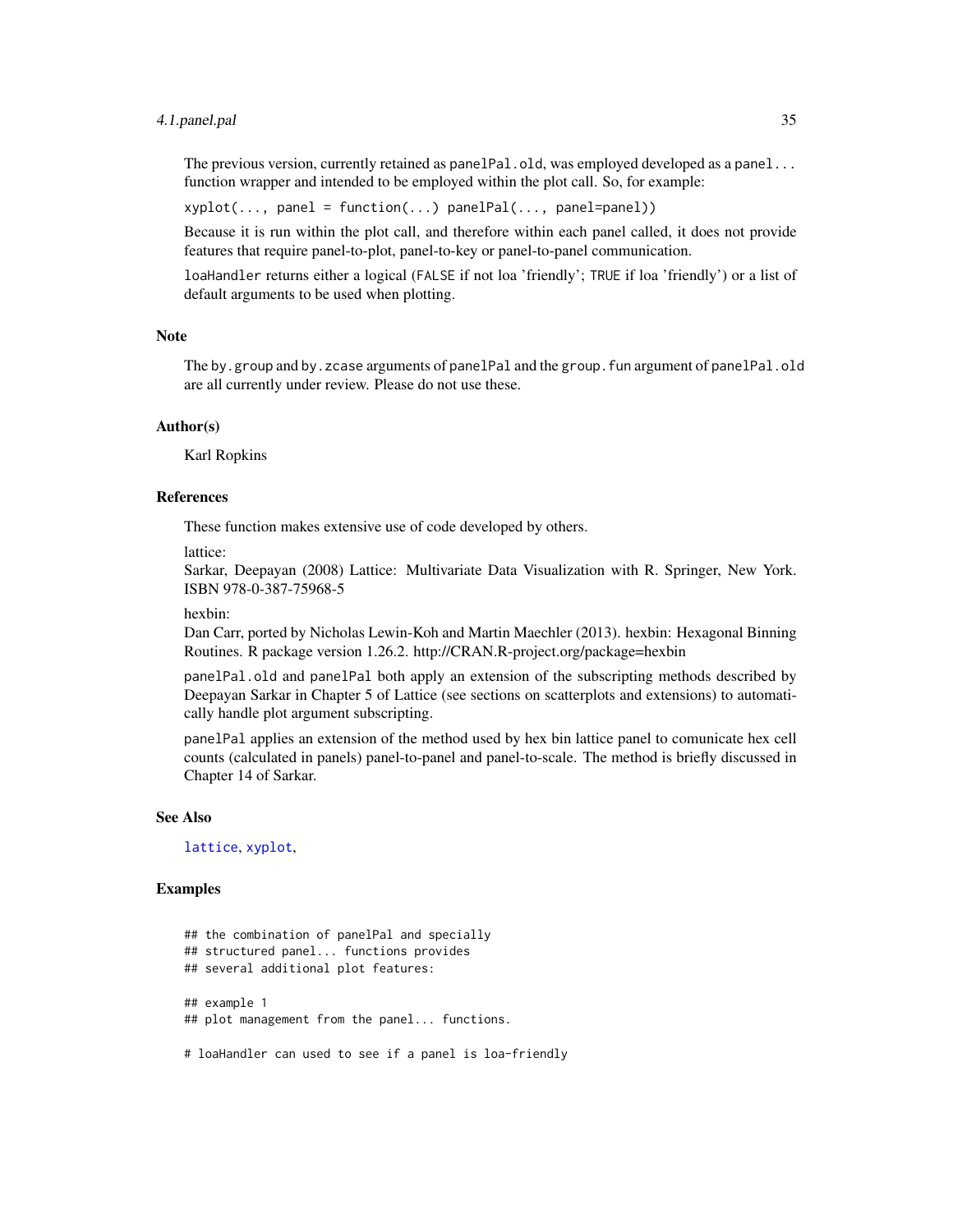```
loaHandler(panel.xyplot) #FALSE
loaHandler(panel.loaPlot) #panel defaults
# note that these include a list called
# default.settings. These are settings that are
# automatically added to the plot call.
# Here this assigns a specialist key to that
# panel. However, the same mechanism can also
# be used to turn off plot elements like the
# standard lattice axes, when using in panel
# alternatives
# first some silly data
a < - rnorm(1000)
b \le rnorm(1000)
# now compare:
# default plot
# note bubble plot style key
loaPlot(a~a*b)
# bin plot
# with classic color key
loaPlot(a~a*b, panel = panel.binPlot)
## example 2
## automatic subscripting with loa
# Other arguments are not automatically
# aligned with the main plots.
# For example, consider the data:
a \le -1:10ref <- rep(1:2, each=5)
# and associated lattice xyplot output:
xyplot(a~a|ref, col=ref, pch=19)
# Here, the 'col' argument does not
# automatically track plot conditioning.
# With lattice plots you need to assign
# arguments you want to track in this
# manner using subscripts, as discussed
```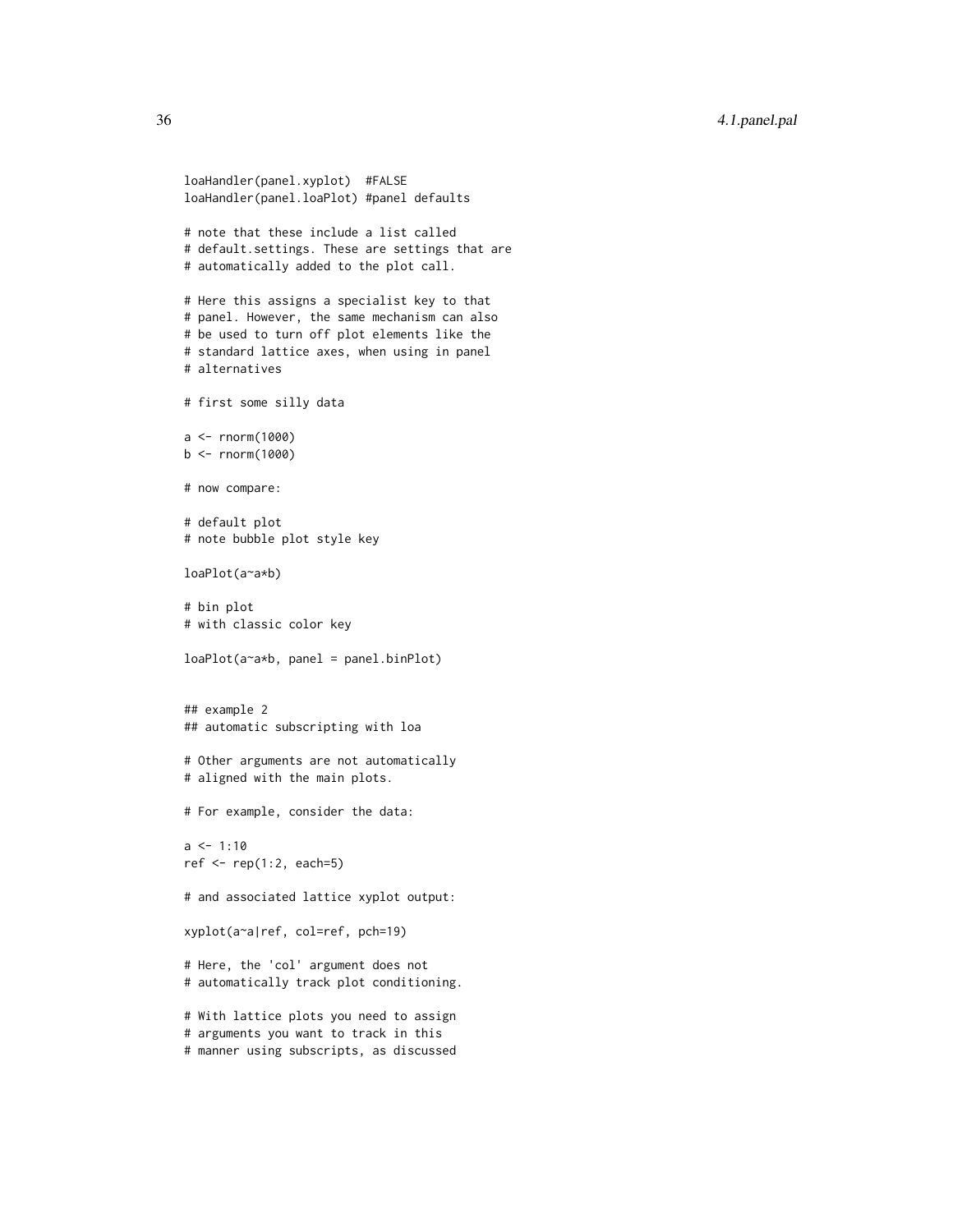```
# in Lattice Chapter 5.
# Now compare a similar loaPlot:
loaPlot(~a*a|ref, col=ref, pch=19)
# Here, panelPal automatically handles
# such subscripting. It extends this
# assumption to all supplied arguments.
# For example, try
# loaPlot(~a*a|ref, col=ref, pch=ref)
# loaPlot(~a*a|ref, col=ref, pch=1:10)
# etc
```

```
4.2.plot.structure.handlers
```
*Handler functions for plot structure arguments.*

### <span id="page-36-1"></span>Description

Function(s) for handling (front end) plot arguments like x and strip that manage the plot structure.

### Usage

```
formulah andler(x, data = NULL, groups = NULL, ...,expand.plot.args = TRUE, formula.type = "z~x*y|cond", panel.zcases = FALSE,
     coord.conversion = NULL, lattice.like = NULL, check.xy.dimensions = TRUE,
      check.coord.dimensions = TRUE, get.zcase.dimensions = TRUE,
      output = "extra.args")
matrixHandler(x, data = NULL, row.values=NULL, column.values=NULL,
              ...)
stripHandler(..., striplab=NULL)
getZcaseDimensions(...)
```
### Arguments

|        | (For formula Handler) A formula or matrix (matrix Handler) intended to be              |
|--------|----------------------------------------------------------------------------------------|
|        | used to generate a lattice plot. See Below.                                            |
| data   | If supplied, the assumed source of the elements of formula x, typically a data, frame. |
| groups | If supplied, the grouping argument to be used with x and data.                         |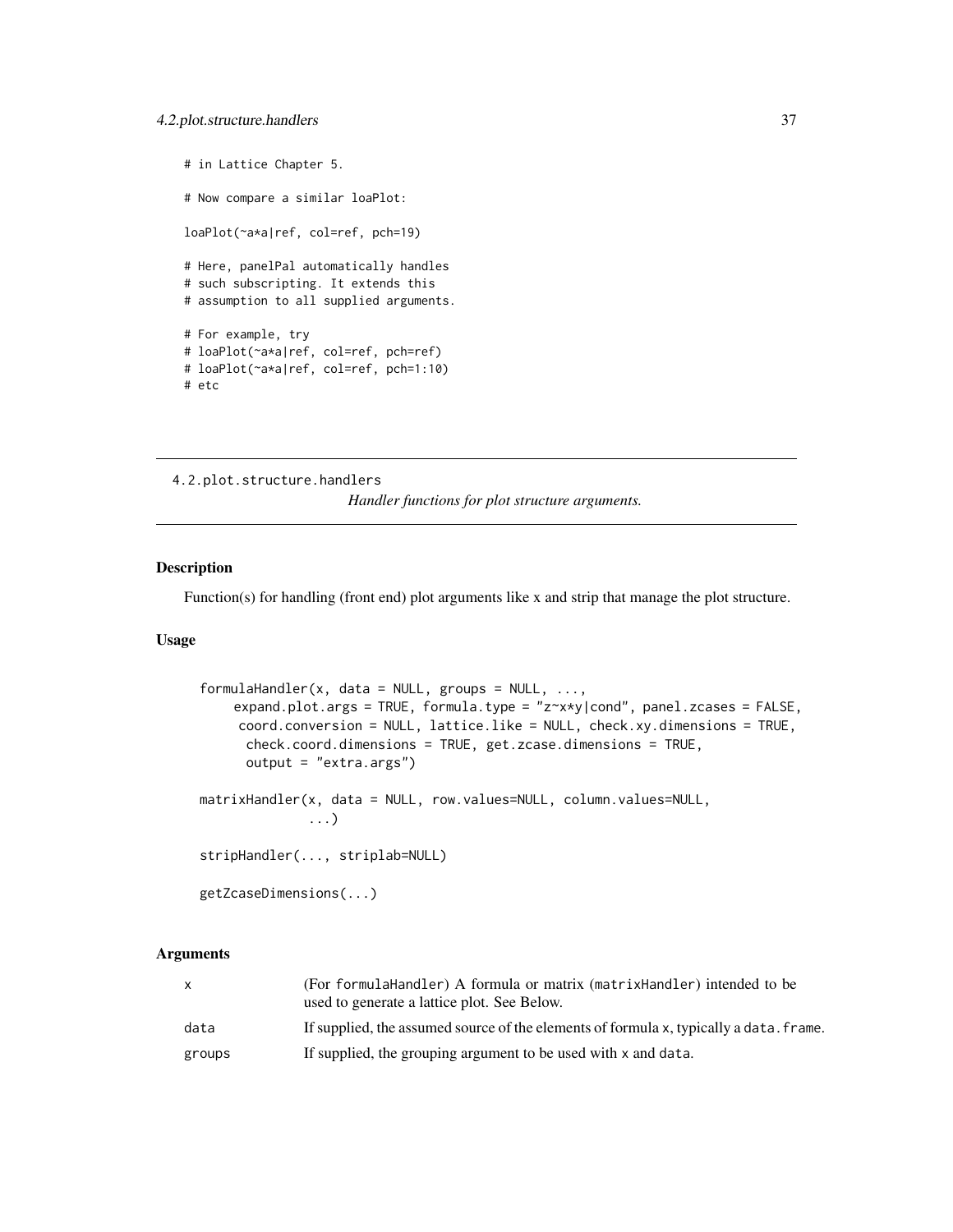<span id="page-37-0"></span>

|                           | Additional arguments are passed on to related functions.                                                                                                                                                       |
|---------------------------|----------------------------------------------------------------------------------------------------------------------------------------------------------------------------------------------------------------|
| expand.plot.args          |                                                                                                                                                                                                                |
|                           | For formulaHandler only, logical. Should any short elements of the plot struc-<br>ture be expanded?                                                                                                            |
| formula.type              | For formulaHandler only, character vector or function. The plot structure to be<br>used when generating the plot, e.g. $z \sim x * y$   cond for loaPlot                                                       |
| panel.zcases              | For formulaHandler only, logical. Should zcase arguments, e.g. z1 and z2 in<br>$z1 + z2 \sim x \times y$ cond, be treated as panel conditioning terms rather than<br>grouping terms?                           |
| coord.conversion          |                                                                                                                                                                                                                |
|                           | For formulaHandler only, function. If supplied, the conversion to use to con-<br>vert coordinate information supplied using other coordinate systems to (x, y).                                                |
| lattice.like              | For formulaHandler only, list. For preprocessing, a list of plot terms that can<br>be passed directly to lattice/loa plots.                                                                                    |
|                           | check.xy.dimensions, check.coord.dimensions                                                                                                                                                                    |
|                           | For formulaHandler only, logicals. Should the formula structure be tested be-<br>fore attempting to generate the plot? See Note below.                                                                         |
| get.zcase.dimensions      |                                                                                                                                                                                                                |
|                           | For formulaHandler only, logical. Should the dimensions of any multiple<br>zcases b calculated? See Note below.                                                                                                |
| output                    | For formulaHandler only, character vector. The format to return function out-<br>put in.                                                                                                                       |
| row.values, column.values |                                                                                                                                                                                                                |
|                           | For matrixHandler only, row and column values to be assigned to supplied<br>matrix x.                                                                                                                          |
| striplab                  | For stripHandler only, character vector. If supplied, the label to add to the<br>panel strip when conditioning is applied. By default, it applies the standard<br>lattice convention, i.e., show for numerics. |
|                           |                                                                                                                                                                                                                |

### Details

formulaHandler manages the formula component or x element of of loa plot functions.

For example, for loaPlot it assumes the general formula structure  $z \sim x * y$  | cond, and applies it in a similar fashion to the [lattice](#page-0-0) function [levelplot](#page-0-0).

Within the formula part of the plot call  $x$  and  $y$  are the horizontal and vertical axes,  $z$  is any additional information to be used in point, symbol, surface or glyph generation, and cond any additional conditioning to be applied. (The coordinates, x and y, are required elements; z and cond are typically optional.)

matrixHandler converts a matrix supplied as x element of a loa plot to a formula and associated data. If row.values and column.values are supplied, these are used as  $(x, y)$  values for the supplied matrix.

stripHandler manages the strip component of loa plot functions.

getZcaseDimensions tracks the dimensions of multiple z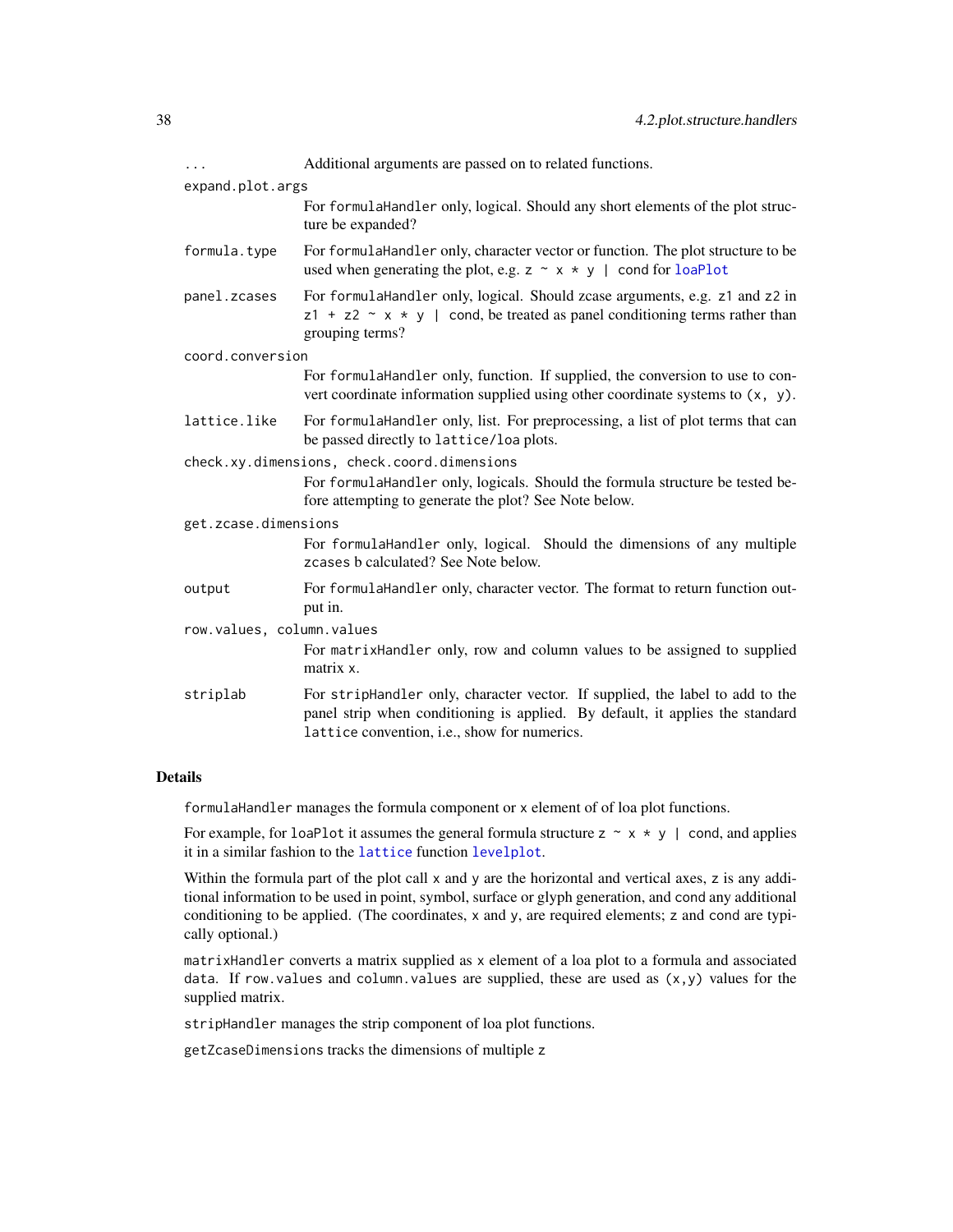### <span id="page-38-0"></span>Value

formulaHandler returns a list, containing the plot elements defined in the supplied formula.

matrixHandler returns a list containing all supplied arguments, subject to the following modifications: matrix x converted to formula (z~x\*y); data, replaced with supplied matrix content; xlim and ylim, added is not suppied.

stripHandler returns a list containing all supplied arguments, subject to the following modifications: strip, Updated or generated if not supplied; striplab, added to strip via the strip argument var.name, if this is undeclared in call.

getZcaseDimensions returns a list containing all the supplied arguments, plus two additions arguments (if supplied in the call): zcase.zlim and z.rowsum.lim. zcase.zlim is a list of lim values, one for each zcase. z.rowsum.lim is the range of 'by-row' sums of zcases. These are calculated using any zcase information supplied in the call.

#### **Note**

These function are in development and may be subject to changes.

The current version of formulaHandler includes code from the stats function get\_all\_vars. It operates in a similar fashion to the previous version but checks zcase dimensions.

The previous version of formulaHandler was a wrapper for the lattice function latticeParseFormula. This version of formulaHandler was updated to simplify multiple z argument handling.

The latest version of formulaHandler includes more flexible formula.type handling. For example, it can now handle formulas that have more than two coordinates. As a result the check.xy.dimensions argument was replaced with a check.coord.dimensions argument. The previous argument will however remain in the function formals and function as before until all related code has been updated.

The latest version of formulaHandler uses getZcaseDimensions to calculate the dimensions of z if it is multi-part, e.g.  $z1 + z2 + etc \sim x * y$  rather than  $z \sim x * y$ .

The current version of matrixHandler is based on code from levelplot.matrix in [lattice](#page-0-0). If used with x and data arguments it will overwrite data with the matrix content.

#### Author(s)

Karl Ropkins

### References

This function makes extensive use of code developed by others.

lattice: Sarkar, Deepayan (2008) Lattice: Multivariate Data Visualization with R. Springer, New York. ISBN 978-0-387-75968-5

### See Also

In loa: [loaPlot](#page-3-1); [panelPal](#page-32-1)

In other packages: [levelplot](#page-0-0) in [lattice](#page-0-0).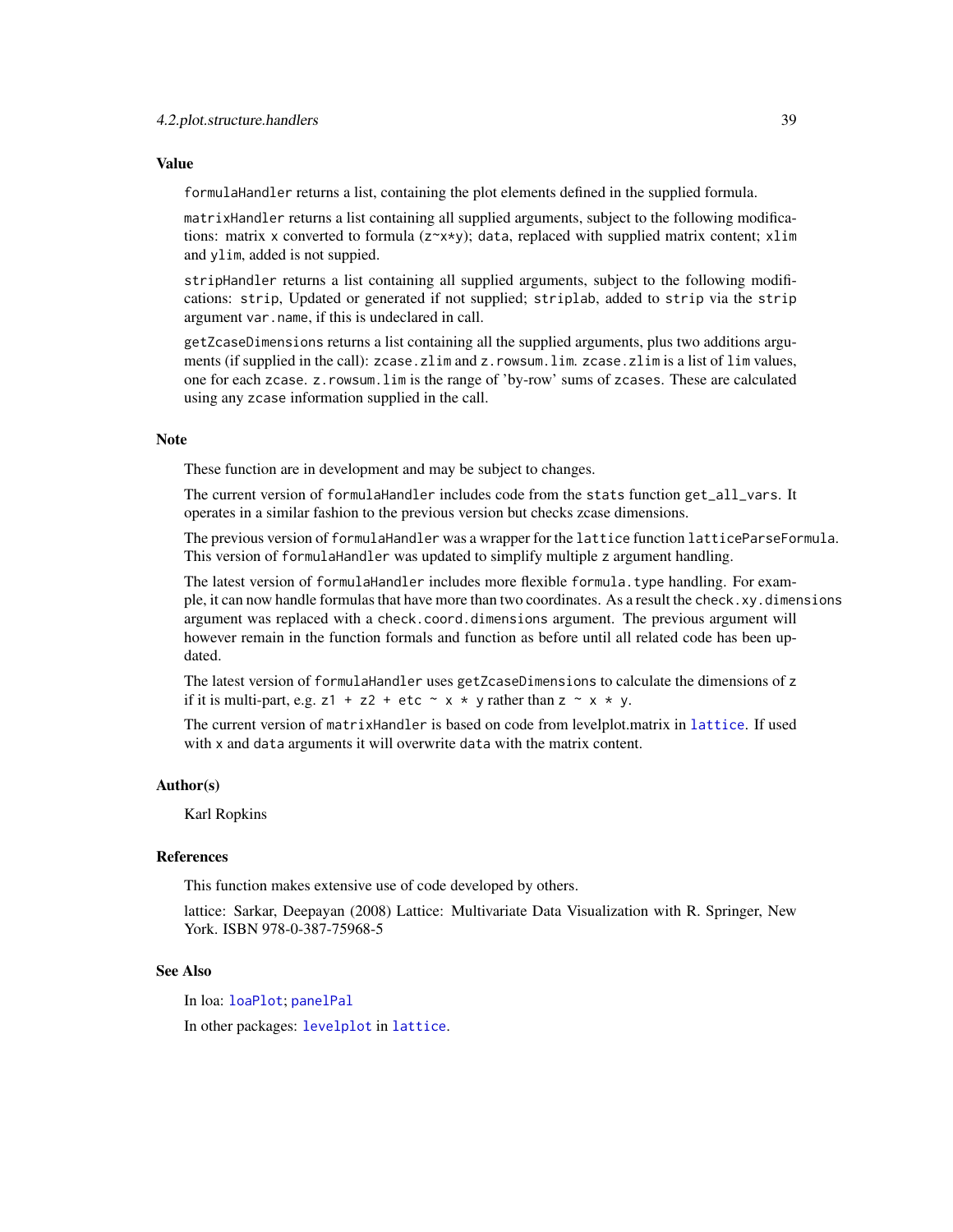```
4.3.lims.and.scales.handlers
```
*Plot lims and scales handlers*

### <span id="page-39-1"></span>Description

In development functions for lims and scales handling with lattice plots.

### Usage

```
limsHandler(x=NULL, y=NULL, z=NULL, ..., lim.borders = 0.05)
localScalesHandler(scales = NULL, ..., allowed.scales =c("x", "y"),
         disallowed.scales = NULL, remove.box = FALSE)
panel.localScale(x.loc, y.loc, lim, ..., panel.scale = NULL,
        label.before = TRUE, x.offset = NULL, y.offset = NULL,
         axis = TRUE, ticks = TRUE, annotation = TRUE)
yscale.component.log10(...)
xscale.component.log10(...)
```
#### Arguments

| x, y, z             | x, y and/or z data series.                                                                                                                                                                                                                                                                                                                                                                                                                                            |  |
|---------------------|-----------------------------------------------------------------------------------------------------------------------------------------------------------------------------------------------------------------------------------------------------------------------------------------------------------------------------------------------------------------------------------------------------------------------------------------------------------------------|--|
| lim.borders         | numeric vector, giving the relative border to extend  lim ranges by when<br>generating axes or scales. The lim borders are relative proportions. So, the<br>default setting of 0.05 adds an extra $+/-$ 5 are supplied the first three are treated<br>as codex, y and z lim.borders, respectively. If less than three values are supplied,<br>the three values are generated by wrapping. So, the default setting of 0.05 is<br>equivalent to $c(0.05, 0.05, 0.05)$ . |  |
| scales, panel.scale |                                                                                                                                                                                                                                                                                                                                                                                                                                                                       |  |
|                     | A list of elements like the scales argument used with lattice functions. Cur-<br>rent default elements draw (= TRUE), arrows (= FALSE), tick.number (= 5),<br>abbreviate $(=\text{FALSE})$ , minlength $(=\text{4})$ , and tck $(=\text{1})$ .                                                                                                                                                                                                                        |  |
| .                   | Additional arguments.                                                                                                                                                                                                                                                                                                                                                                                                                                                 |  |
|                     | allowed. scales A character vector containing the names of the axes to be generated for as part<br>of a local axis.                                                                                                                                                                                                                                                                                                                                                   |  |
| disallowed.scales   |                                                                                                                                                                                                                                                                                                                                                                                                                                                                       |  |
|                     | A character vector containing the names of any axes that are not required. Note:<br>If found, these are removed from scales before evaluation.                                                                                                                                                                                                                                                                                                                        |  |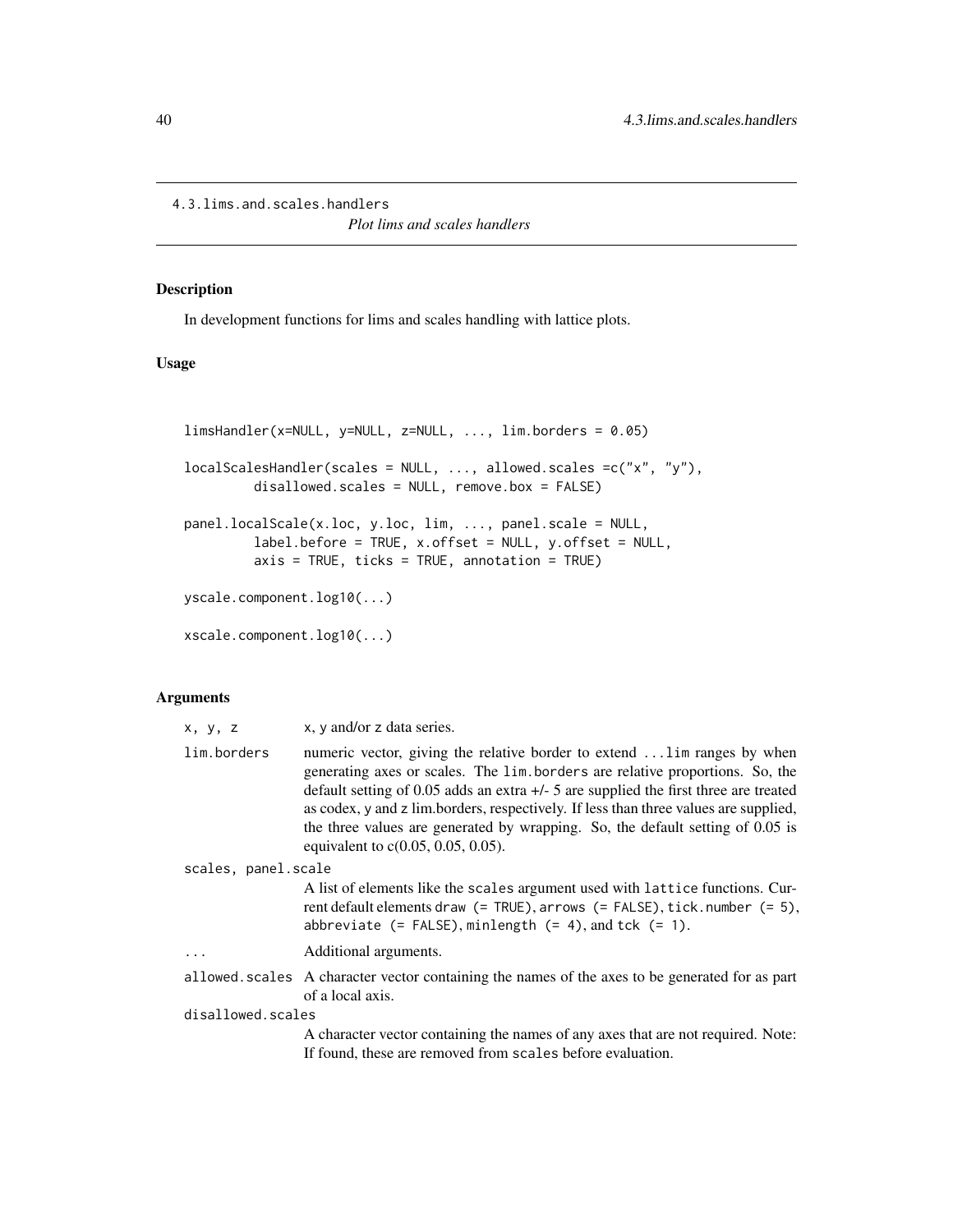remove.box A logical, default FALSE. Should the box lattice typically places around standard plots be removed? This can be useful if you are using a panel... function to generate axes within the plot.

#### x.loc, y.loc, lim

two member vectors setting the x and y locations where the scale is to be drawn (x.loc ans y.loc), and the limits of the range to be annotated on the scale (lim). Note: These are currently handled 'as is', i.e. for both locations and limit, the first element is the start point and the second is the end point, and any other elements are ignored.

label.before, x.offset, y.offset

Scale annotation overrides. label.before is a logical, which controls the position of annotation, tick marks and/or arrows, etc relative to the scale line (i.e., above/left before or below/right after). By default panel.localScale generates tick marks and labels at right angles to the scale line/axis. x.offset and y.offset force the offsets when adding tick marks and annotation.

#### axis,ticks,annotation

If supplied, fine controls for the appearance of the axis line, axis tick marks and axis annotation on the generated scale. These can be vectors, in which they are assumed to be color assignments, or lists of common plot parameters, such as col, lty, lwd, etc.

#### Details

limsHander generates xlim, ylim and/or zlim ranges for axes or color scales for use in a range of plots.

localScalesHandler provides a relatively crude mechanism for the removal of conventional lattice plot axes and the generation of alternative axes using a panel... function like panel.localScale.

#### Value

limsHandler returns a list containing ...lim ranges for any of the elements codex, y and/or z supplied to it.

localScalesHandler returns a list containing the elements: scales, panel.scales and possibly par.settings. scales turns off the standard axes annotation. panel.scales is a list of named elements, one per named axis, describing the axis layout. If remove box  $=$  TRUE, the additional argument par.settings is also supplied.

All arguments should be passed on to the associated plot.

panel.scales or axis-specific elements in panel.scales can then be evaluated by an associated panel... function run from within the lattice plot call. This would typically take the form:

panel.my.axis(panel.scale = panel.scale\$axis, ...)

panel.localScale is a local axis/scale plotter. It can be used in combination with localScalesHandler, and should called once for each axis that is required, or it can be used 'stand alone' panel to add a local scale to a lattice plot.

yscale.component.log10 and xscale.component.log10 are simple axis transforms for use with log to the base 10 transformed plot axes.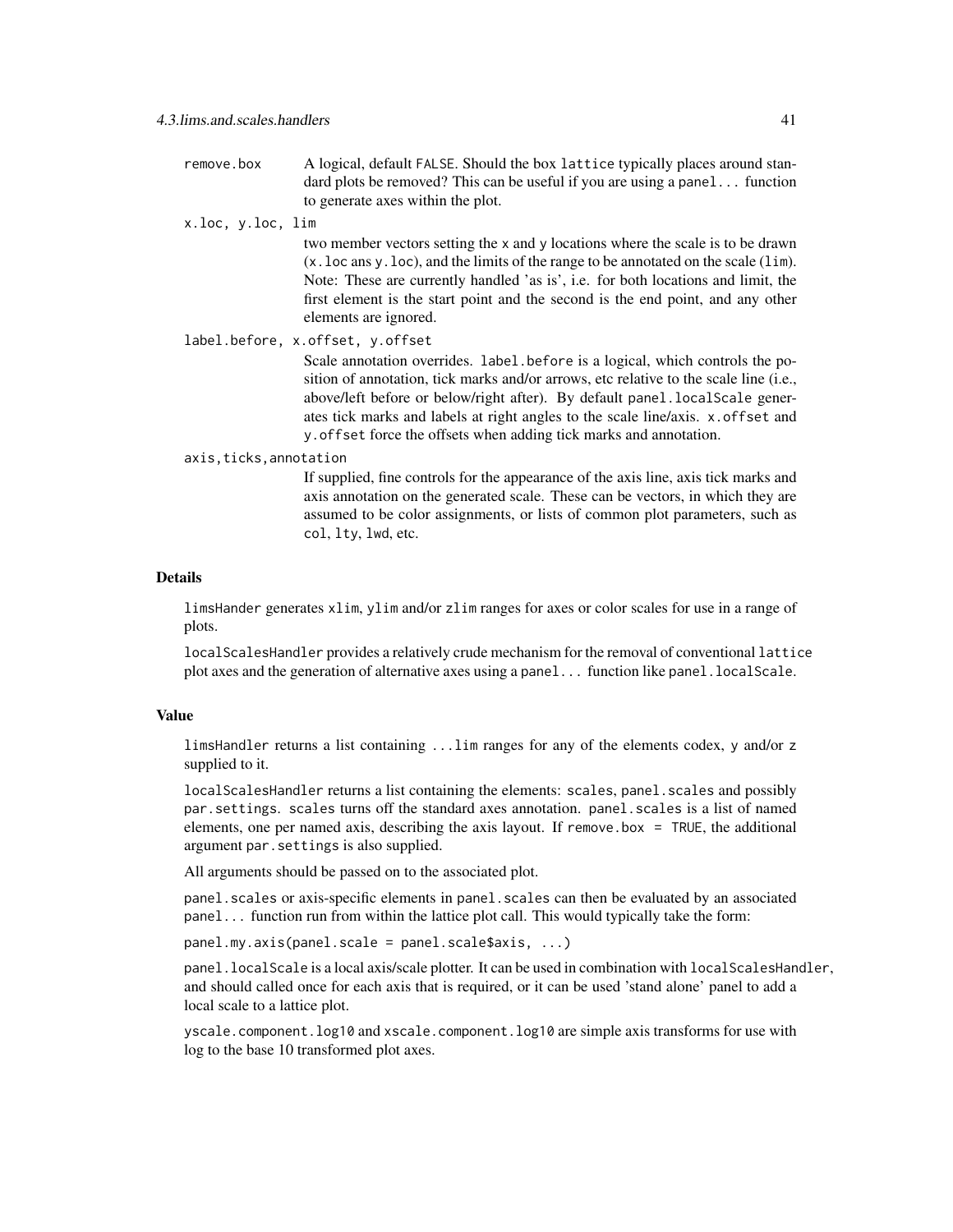### <span id="page-41-0"></span>Note

panel.localScale is currently in revision. Scale arrows are currently not available.

### Author(s)

Karl Ropkins

### References

These function makes extensive use of code developed by others.

lattice: Sarkar, Deepayan (2008) Lattice: Multivariate Data Visualization with R. Springer, New York. ISBN 978-0-387-75968-5

### See Also

In other packages: [xyplot](#page-0-0) in [lattice](#page-0-0).

#### Examples

## See trianglePlot Example 2 for example application

4.4.cond.handlers *Plot Conditioning*

#### <span id="page-41-1"></span>Description

Plot conditioning handling

### Usage

```
condsPanelHandler(..., conds = NULL, panel = NULL,
       by.cond = NULL, process = TRUE, plot = TRUE)
groupsPanelHandler(..., groups = NULL, panel = NULL,
       by.group = NULL, process = TRUE, plot = TRUE)
zcasesPanelHandler(..., zcases = NULL, panel = NULL,
       by.zcase = NULL, process = TRUE, plot = TRUE)
groupsAndZcasesPanelHandler(panel=NULL, ...,
       plot = TRUE, process = TRUE)
groupsHandler(z = NULL, groups = NULL, ..., group.ids = NULL,
      handler = "zzz")
```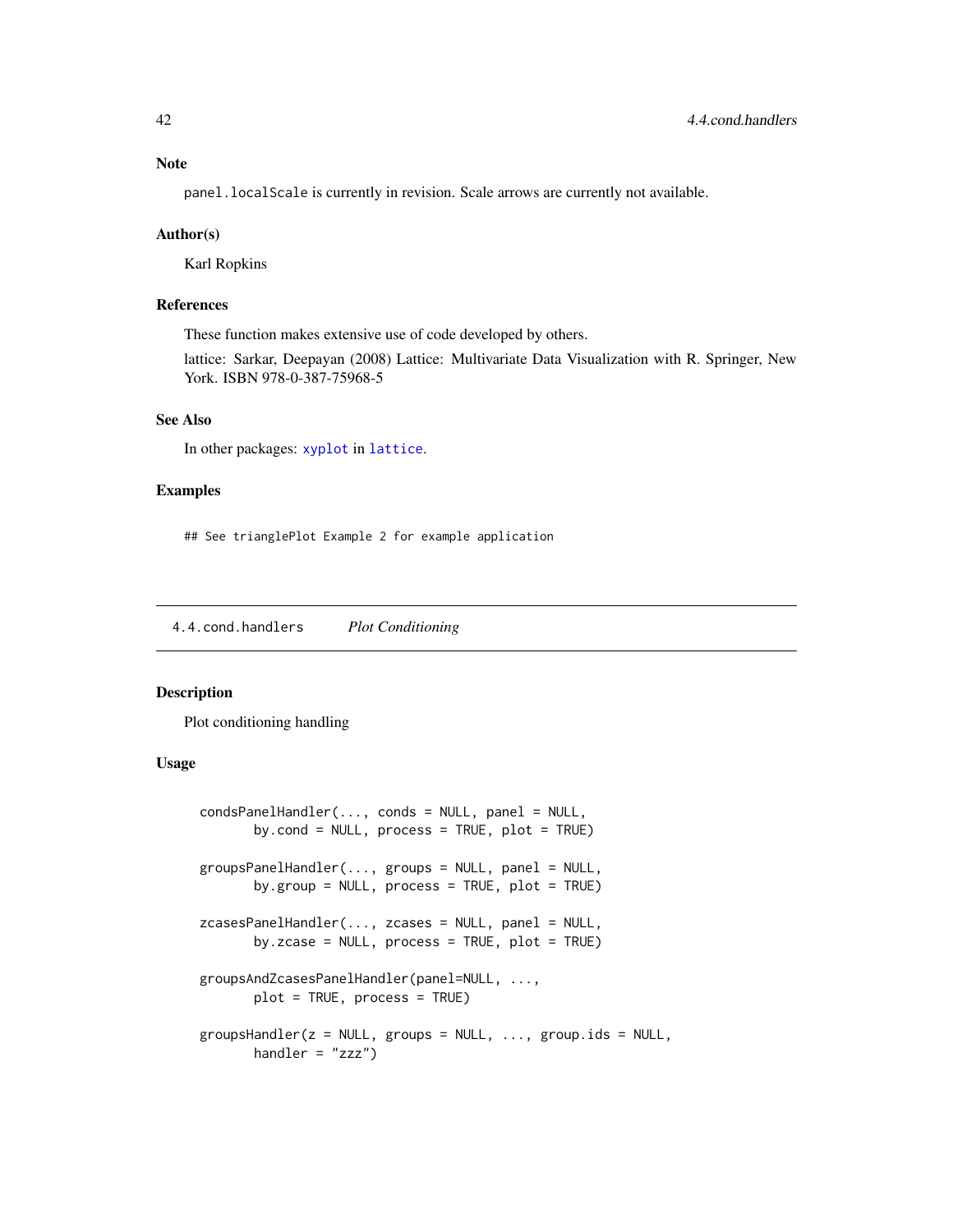```
zcasesHandler(z = NULL, zcases = NULL, ..., zcases.ids = NULL,
      handler = "zzz")groupsAndZcasesHandler(..., loa.settings = NULL)
stepwiseZcasesGlyphHandler(zcases = NULL, ..., zcase.ids = NULL,
       panel.elements = NULL, loaGlyph = NULL)
```
### Arguments

| . ,                         | Additional arguments. See Notes below.                                                                                                                                                                                                                                                                                                                                                                                                                                                                                                                                                                                                                         |
|-----------------------------|----------------------------------------------------------------------------------------------------------------------------------------------------------------------------------------------------------------------------------------------------------------------------------------------------------------------------------------------------------------------------------------------------------------------------------------------------------------------------------------------------------------------------------------------------------------------------------------------------------------------------------------------------------------|
| conds, panel, by.cond       | For all supplied additional arguments, conds is a vector of conditioning indices.<br>This is typically a logical, numeric, factor or character vector which can be used<br>to assign other elements undeclared call arguments to specific subsets. panel<br>identifies the panel function, and should also be supplied so loa can man-<br>age processing and plot activities correctly. by . cond identifies routine plot op-<br>erations associated with the requested conditioning. This can be a list of plot<br>arguments or panel functions that should be associated with the requested<br>conditoning. See process and plot below and associated Notes. |
| plot, process, loa.settings | Passed to and handled by panelPal. For panels that can be preprocessed, plot<br>and process turn off or on processing and the plotting steps of the panel code.<br>See panelPal Help documentation from further details.                                                                                                                                                                                                                                                                                                                                                                                                                                       |
| groups, by.group            |                                                                                                                                                                                                                                                                                                                                                                                                                                                                                                                                                                                                                                                                |
|                             | As conds and by cond but for grouping.                                                                                                                                                                                                                                                                                                                                                                                                                                                                                                                                                                                                                         |
| zcases, by.zcase            |                                                                                                                                                                                                                                                                                                                                                                                                                                                                                                                                                                                                                                                                |
|                             | As conds and by. cond but for zcase condition.                                                                                                                                                                                                                                                                                                                                                                                                                                                                                                                                                                                                                 |
| z, handler                  | The z data series and any associated plot arguments that need special handling.<br>group.ids, zcases.ids, zcase.ids<br>If given, vectors of the unique cases in groups and zcases, respectively.                                                                                                                                                                                                                                                                                                                                                                                                                                                               |
|                             | panel.elements If given, the names of all plot arguments that have been vectorized by panelPal.                                                                                                                                                                                                                                                                                                                                                                                                                                                                                                                                                                |
| loaGlyph                    | (For stepwiseZcasesGlyphHandler only), the loa glyph to drawn. See loa.glyphs<br>for further details.                                                                                                                                                                                                                                                                                                                                                                                                                                                                                                                                                          |

### Details

NOTE: These functions are currently in development and may be subject to changes.

condsPanelHandler is a general purpose function that can be used to routinely manage plot conditioning within a panel... function call. It takes all undeclared arguments are supplied to it, and subsets them by unique case in the supplied conds argument. Then it modifies each of these based on the associated elements of by.cond and processes and/or plots the results depending on process and plot settings.

groupsPanelHandler is similar but is intended for use with the plot call argument groups.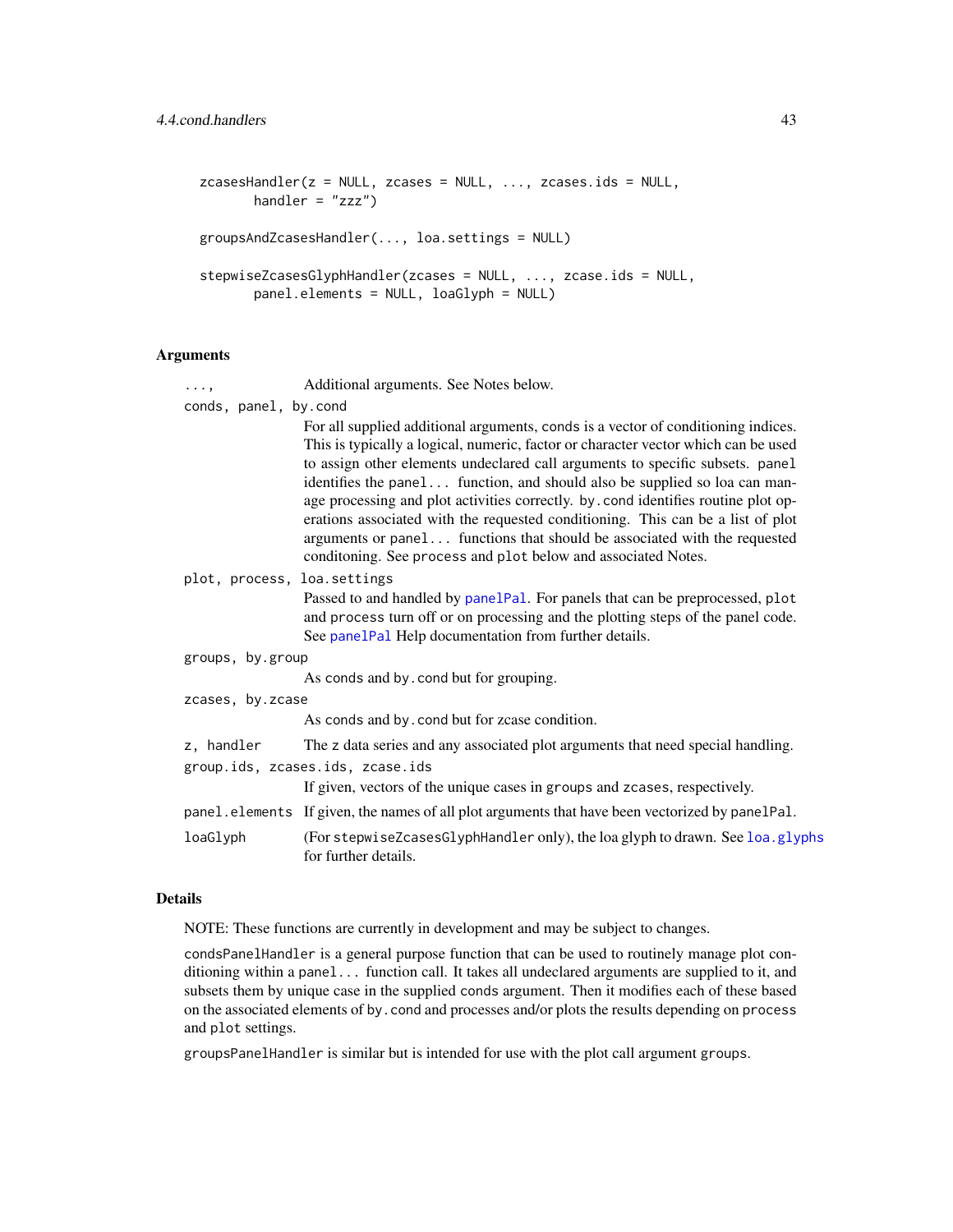<span id="page-43-0"></span>zcasesPanelHandler is similar but is intended for use with arguments conditioned within the z term of the plot formula. So, for example, for unique handling of z1 and z2 cases in the plot loaPlot(z1+z2~x\*y).

groupsAndZcasesPanelHandler is a wrapper for groups and zcase that allows users to simultaneously and uniquely handle both types of conditioning.

stepwiseZcasesGlyphHandler is a . . . Handler function for generating gylph plots based on multiple z inputs.

### Value

All ..PanelHandlers functions are intended for use with [panelPal](#page-32-1). Using different combinations of these allows plot developers a high degree of flexibility.

#### Note

This function is in development and may be subject to changes.

#### Author(s)

Karl Ropkins

### References

This function makes extensive use of code developed by others.

lattice: Sarkar, Deepayan (2008) Lattice: Multivariate Data Visualization with R. Springer, New York. ISBN 978-0-387-75968-5

#### See Also

#### [panelPal](#page-32-1)

For information on related functions in other packages, see

[lattice](#page-0-0): [xyplot](#page-0-0); [panel.xyplot](#page-0-0); and [panel.levelplot](#page-0-0).

4.5.plot.argument.handlers

*Common plot argument handlers*

### <span id="page-43-1"></span>Description

Functions for use the routine handling of some common plot arguments.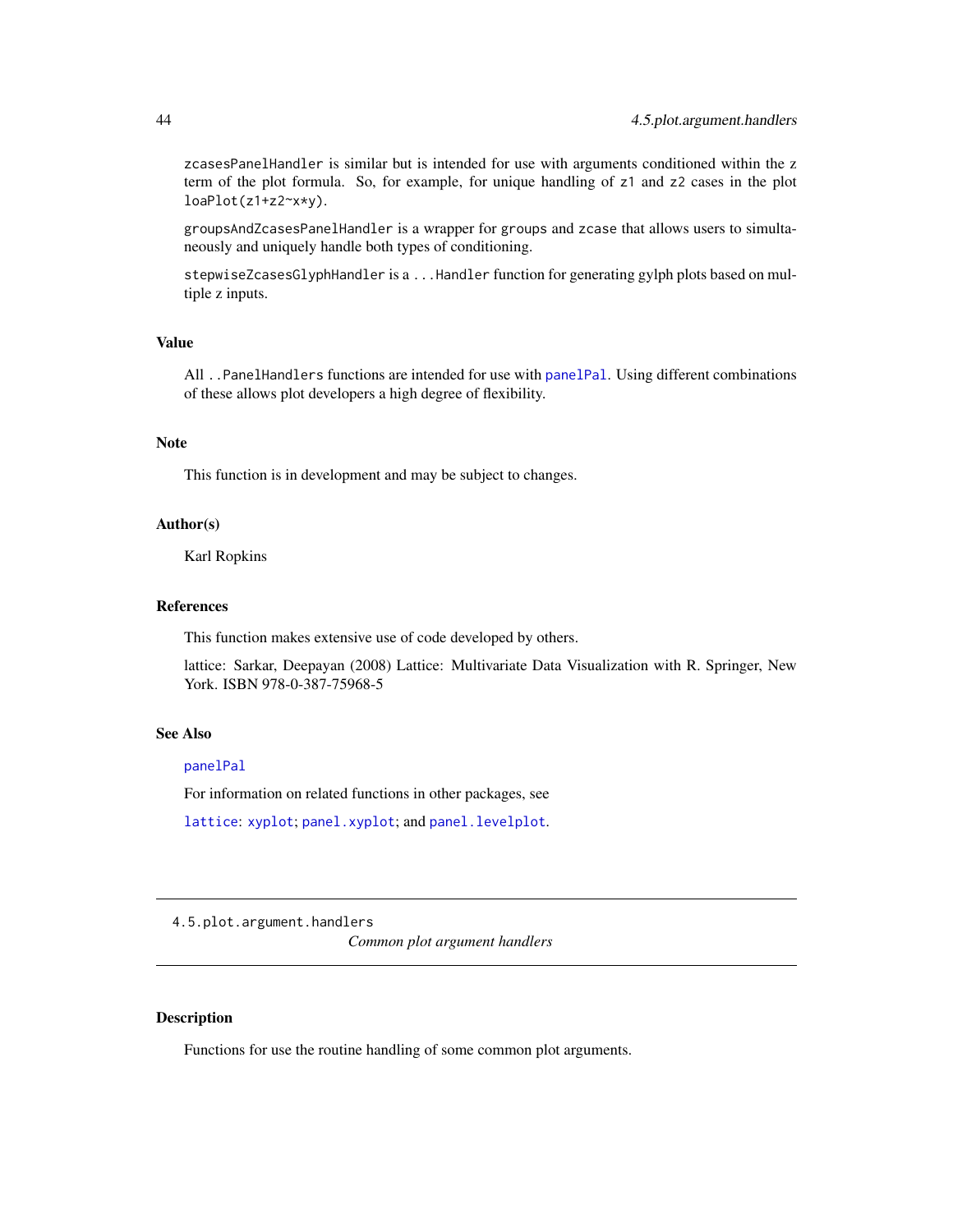### <span id="page-44-0"></span>Usage

```
cexHandler(z = NULL, cex = NULL,
          cex.range = NULL, expand.outputs = TRUE,
          ref = NULL, ..., zlim = NULL)collHandler(z = NULL, col = NULL,
           region = NULL, colorkey = FALSE, legend = NULL,
          pretty = FALSE, at = NULL, cuts = 20,col.regions = NULL, alpha.regions = NULL,
          expand.outputs = TRUE, ref = NULL,
           ..., zlim = NULL, output="col")
colRegionsHandler(...)
pchHandler(z = NULL, pch = NULL, pch.order = NULL,
           expand.outputs = TRUE, ref = NULL, ...,zlim = NULL)
zHandler(z = NULL, expand.outputs = TRUE,
          ref = NULL, ...)
```
### Arguments

| z             | If supplied, a vector of values intended to used as a scale when assigning a<br>property.                                                                                                                                                                                                                                                                                                                                               |
|---------------|-----------------------------------------------------------------------------------------------------------------------------------------------------------------------------------------------------------------------------------------------------------------------------------------------------------------------------------------------------------------------------------------------------------------------------------------|
|               | For cexhandler, the cex of, e.g., points on a scatter plot. Here, size scales are<br>managed using a reference range cex. range, but superseded by cex settings, if<br>also supplied.                                                                                                                                                                                                                                                   |
|               | For collandler, the color of, e.g., points on a scatter plot. Here, color scales are<br>managed using a colorkey method similar to that used by the lattice func-<br>tion levelplot, see below (arguments region, colorkey, pretty, at, cuts,<br>col. regions and alpha. regions). If z is NULL or not supplied, all colors are<br>set by col if supplied or as the default lattice symbol color if both z and col are<br>not supplied. |
|               | For pchHandler, the pch of, e.g., points on a scatter plot. Here, plot symbols are<br>managed using a reference vector pch. order, but superseded by pch settings, if<br>also supplied.                                                                                                                                                                                                                                                 |
|               | For zHandler, any vector that should to expanded by wrapping to a given length,<br>e.g. the length of the x (or y) data series to plotting.                                                                                                                                                                                                                                                                                             |
| cex, col, pch | For associated handlers, the parameter value(s) to be managed (i.e., cex for<br>cexHandler, etc. Note: In all cases if these are not NULL these supersede any<br>supplied z or Handler modification.                                                                                                                                                                                                                                    |
| cex.range     | If supplied, the range for z to be rescaled to when using this to generate a<br>cex scale. NOTE: cex. range = FALSE disables this cex scaling and uses                                                                                                                                                                                                                                                                                  |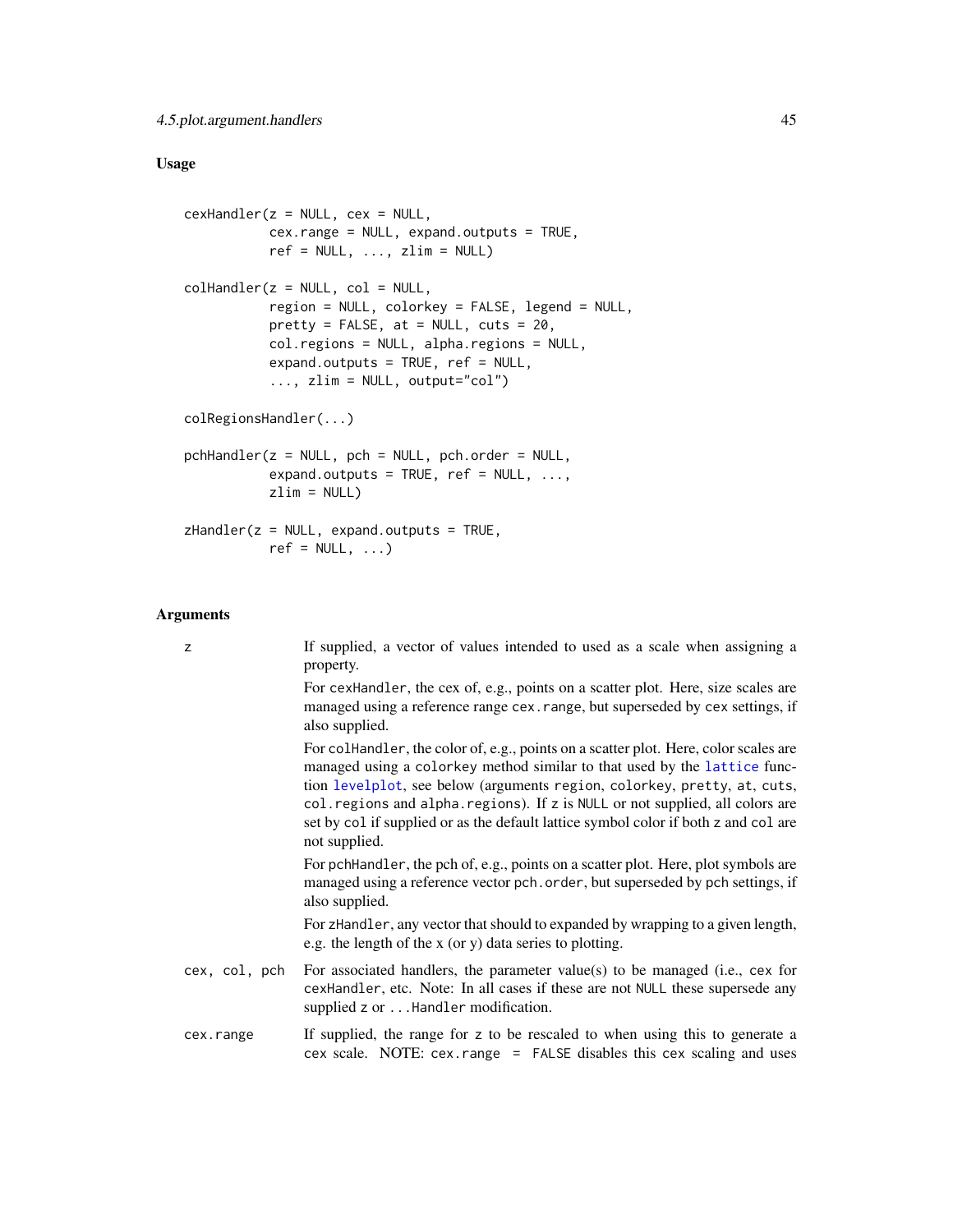z values directly; cex.range = TRUE applied default scaling, equivalent to  $cex.random = c(0.75, 3).$ 

<span id="page-45-0"></span>region, colorkey, legend, pretty, at, cuts, col.regions, alpha.regions The colorscale settings to be used when generating a colorkey. The most useful of these are probably col.regions which can be used to reset the color scale, alpha.regions which sets the col.region alpha transparency (0 for invisible to 1 for solid) and colorkey which can be a logical (forcing the colorkey on or off) or a list of components that can be used to fine-tune the appearance of the colorkey. Note: The generation of colorscales is handled by [RColorBrewer](#page-0-0).

- pch.order A vector of symbol ids (typically the numbers 1 to 24) to used when plotting points if, e.g. using a scatter plot. By default, all points are plotted using the first of these pch ids unless any conditioning (e.g. grouping or zcase handling) is declared and linked to pch, in which symbols are assigned in series from pch.order.
- expand.outputs, ref expand.outputs is a Logical (default TRUE): should outputs be expanded to the same length as ref? This can be useful if, e.g., coloring points on a scatter plot that may be conditioned and therefore may require subscript handling, in which case ref could be the x or y data series, or any other vector of the same length. Note: if ref is not supplied expand. outputs is ignored. zlim The range over which the scale is to be applied if not range(z). output For colHandler. The function output. Either the col vector alone (output='col') or the full list of color parameters. ... Additional arguments, currently all ignored.

#### Details

The ...Handler functions are argument handlers intended to routinely handle some common activities associated with plotting data.

cexHandler manages symbol sizes. It generates a (hopefully) sensible cex scale for handling plot symbol size based on a supplied input (z).

colHandler manages colors. It works like the colorkey in [levelplot](#page-0-0) in [lattice](#page-0-0), to generate a colorscale based on a supplied input (z).

colRegionsHandler is a wrapper for colHandler that can be used to with the col.regions argument.

zHandler expands (by wrapping) or foreshortens vectors.

#### Value

cexHandler returns a vector, which can be used as the cex argument in many common plotting functions (e.g. [plot](#page-0-0), [xyplot](#page-0-0)).

colHandler depending on output setting returns either the col vector or a list containing elements (z, col, legend, at, col.regions and alpha.regions), which can be used to create a col series scaled by z and an associated colorkey like that generated by [levelplot](#page-0-0) for other [lattice](#page-0-0) functions (e.g. [xyplot](#page-0-0)).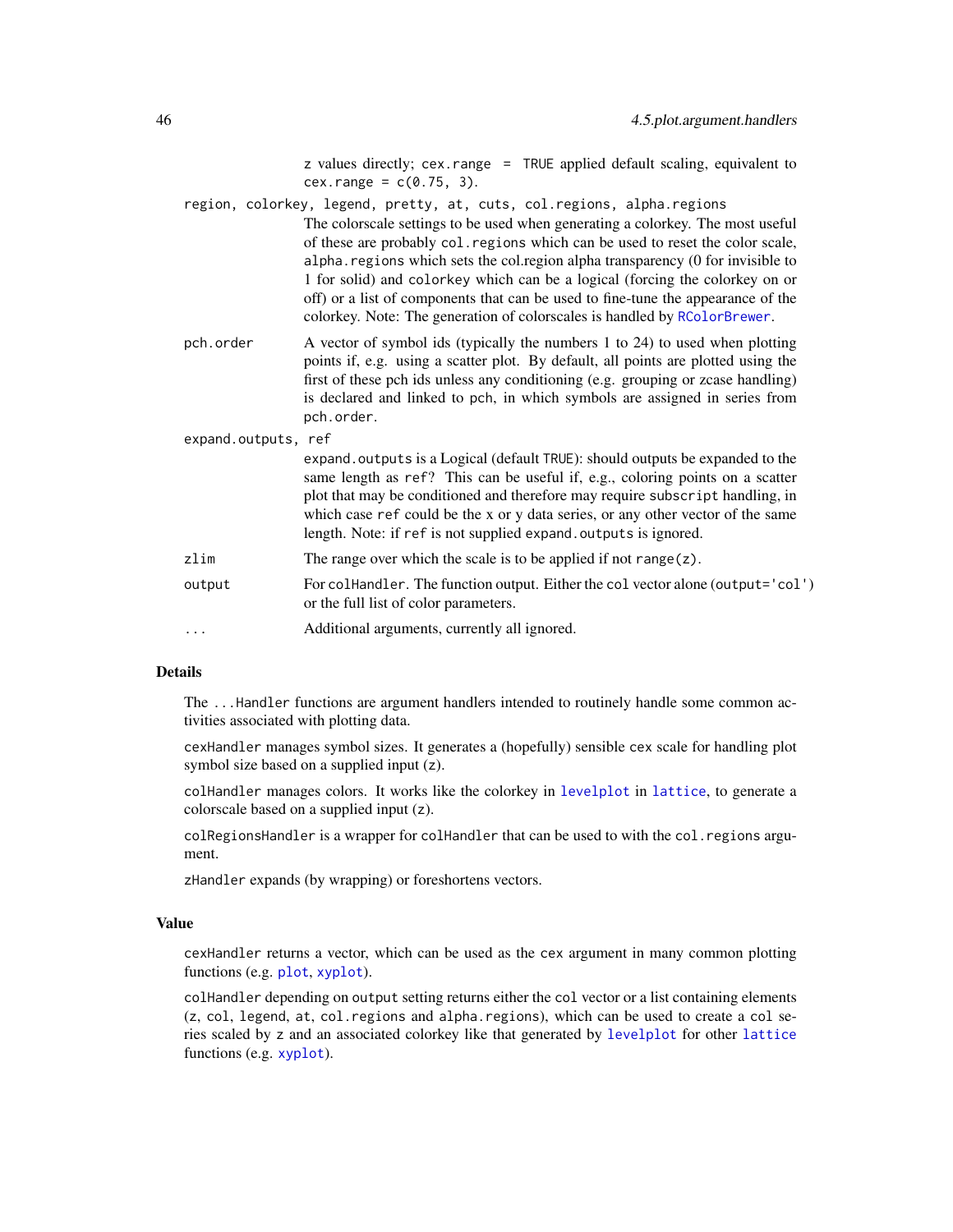### <span id="page-46-0"></span>4.5.plot.argument.handlers 47

colRegionsHandler returns a vector of color values suitable for use with the col.regions argument.

pchHandler returns a vector of pch values of an appropriate length, depending on expand.outputs and ref settings.

#### Note

cexHandler recently revised. Default cex range now smaller, in line with feedback.

#### Author(s)

Karl Ropkins

### References

These function makes extensive use of code developed by others.

lattice: Sarkar, Deepayan (2008) Lattice: Multivariate Data Visualization with R. Springer, New York. ISBN 978-0-387-75968-5

RColorBrewer: Erich Neuwirth <erich.neuwirth@univie.ac.at> (2011). RColorBrewer: Color-Brewer palettes. R package version 1.0-5. http://CRAN.R-project.org/package=RColorBrewer

### See Also

In other packages: See [xyplot](#page-0-0) in [lattice](#page-0-0).

### Examples

```
#some trivial data
a \leq 1:10## Example 1
## Simple plot with cex handling
myplot1 <- function(x, y, z = NULL, cex = NULL,
                  cex.\text{range} = NULL, ...}
   #set cex
   cex <- cexHandler(z, cex, cex.range)
   #plot
   xyplot(y~x, cex = cex,...)}
myplot1(a, a, a)
# compare
# myplot1(a, a) #like plot(x, y)
# myplot1(a, a, a*100) #as myplot1(a, a, a)
# #because cex scaled by range
```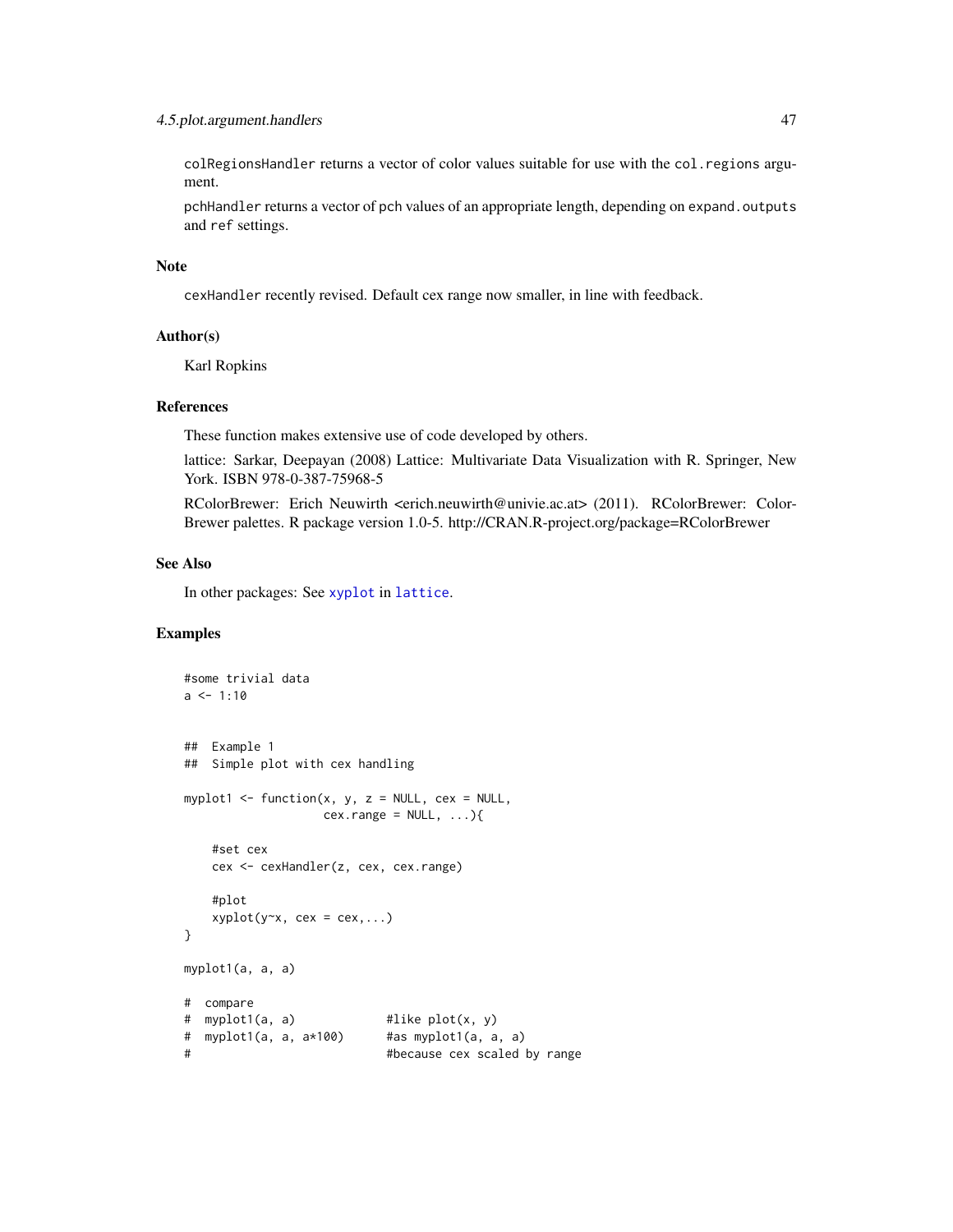<span id="page-47-0"></span>48 4.6.key.handlers

```
# myplot1(a, b, c,
# cex.range = c(1,5) #cex range reset
# myplot1(a, b, c,
# \, cex.range = c(10, 50),
# cex = 1) #cex supersedes all else if supplied
## Example2
## plot function using lists/listUpdates
myplot2 <- function(x, y, z = NULL, \ldots){
    #my default plot
   default.args \le list(x = y\approxx, z = z,
                       pch = 20, cex = 4)
    #update with whatever user supplied
   plot.args <- listUpdate(default.args, list(...))
    #col Management
   plot.args$col <- do.call(colHandler, plot.args)
   do.call(xyplot, plot.args)
}
#with colorkey based on z case
myplot2(a, a, a)
# compare
# myplot2(a, b, c,
# col.regions = "Blues") #col.regions recoloring
# myplot2(a, b, c,
# col = "red") ##but (again) col supersedes if supplied
# Note:
# See also example in ?listUpdate
```
4.6.key.handlers *Key handling*

### <span id="page-47-1"></span>Description

Workhorse functions for routine use of keys in plots.

#### Usage

keyHandler(key = NULL, ..., output = "key")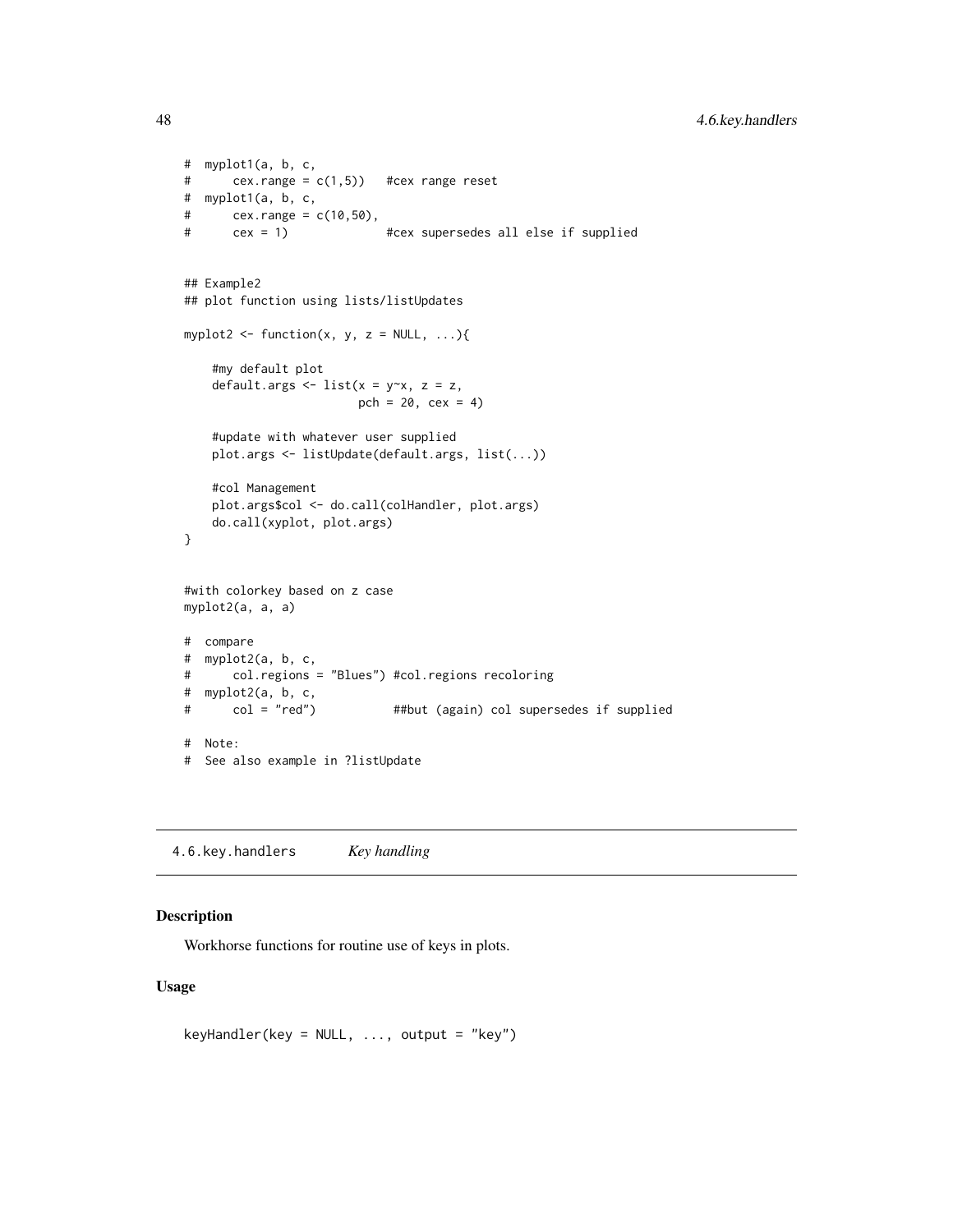#### <span id="page-48-0"></span>#keys

```
draw.loadPlotZKey(key = NULL, draw = FALSE, vp = NULL, ...)draw.loadCorKey(key = NULL, draw = FALSE, vp = NULL, ...)draw.loaColorRegionsKey(key = NULL, draw = FALSE, vp = NULL, ...)
draw.zcasePlotKey(key = NULL, draw = FALSE, vp = NULL, ...)
draw.ycasePlotKey(key = NULL, draw = FALSE, vp = NULL, ...)
draw-key.log10(key = NULL, draw = FALSE, vp = NULL, ...)
```
### Arguments

| key      | The key to be used.                                                                              |
|----------|--------------------------------------------------------------------------------------------------|
| $\cdot$  | Any additional arguments to be used to modify the the key before plotting.                       |
| output   | The format to return the function output in. This is 'key' for all routine (in plot)<br>use.     |
| draw, vp | lattice and grid arguments using when plotting GROB objects. Generally,<br>these can be ignored. |

#### Details

keyHandler is a general function that rotuine generates defaults arguments for add a key to a plot.

draw...key functions are all specialist plots keys. They are typically modifications of or variations on similar functions in lattice, e.g. draw.key and draw.colorkey.

draw.loaPlotZKey is the default 'bubble plot' key used with [loaPlot](#page-3-1).

draw.loaColorKey and draw.loaColorRegionsKey are variations on the draw.colorkey function in [lattice](#page-0-0).

draw.zcasePlotKey is a simple legend based on zcase annotation.

draw.ycasePlotKey is a simple legend based on ycase annotation.

draw.key.log10 is a simple legend for use with log to the base 10 transformed z scale.

### Value

keyHandler return a list of plot arguments to be used to generate a key .

When run within plot calls, the draw...key functions associated color keys. If they are used with loa plots and suitable panel... functions, color scales are automatically aligned.

#### Note

In Development: Function structures may change in future package updates.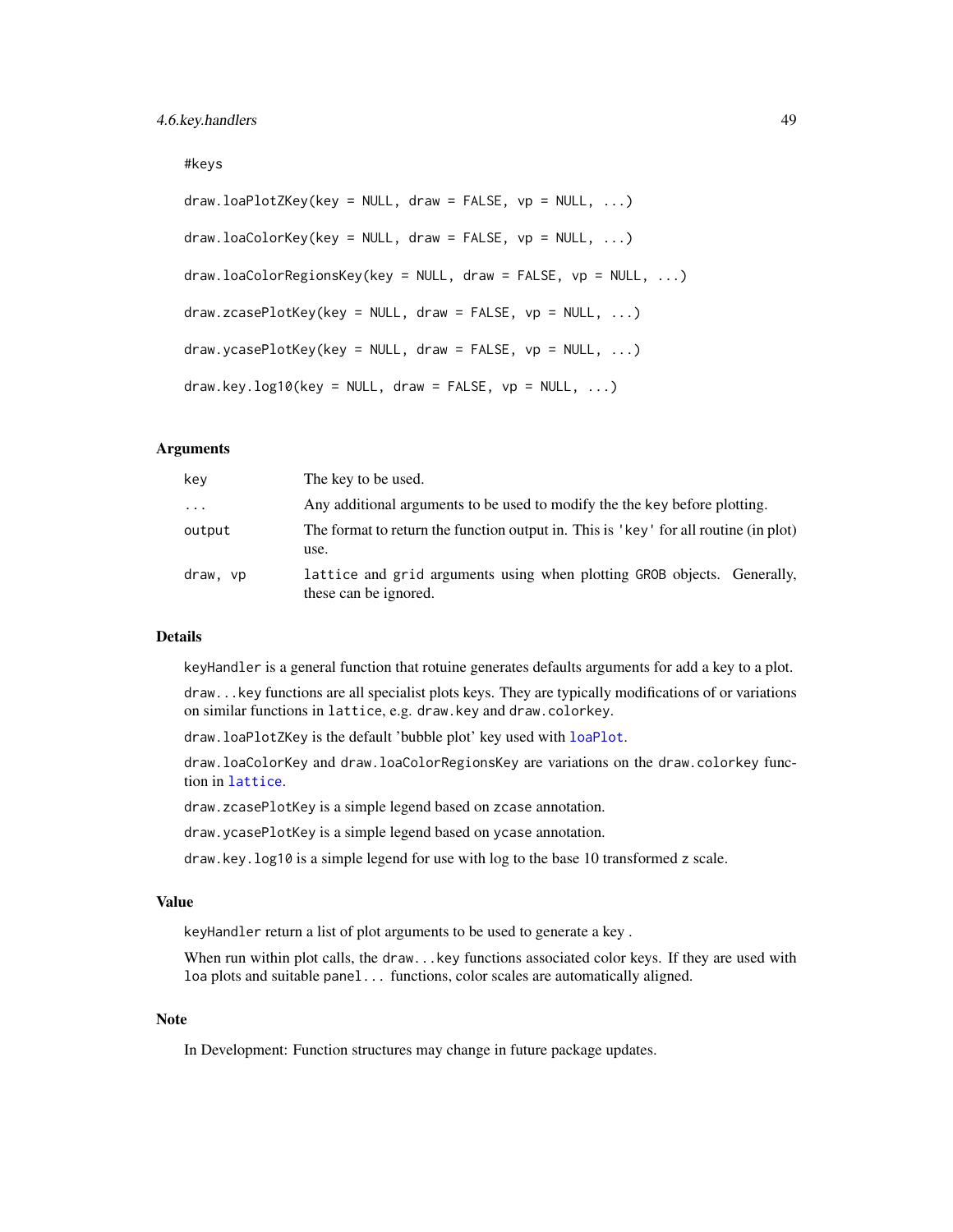#### <span id="page-49-0"></span>Author(s)

Karl Ropkins

#### References

These functions make extensive use of code developed by others.

lattice: Sarkar, Deepayan (2008) Lattice: Multivariate Data Visualization with R. Springer, New York. ISBN 978-0-387-75968-5

### See Also

In other packages: See [xyplot](#page-0-0) in [lattice](#page-0-0).

4.7.other.panel.functions

*Other panel functions argument handlers*

### <span id="page-49-1"></span>Description

In development panel functions for use with lattice

### Usage

```
parHandler(scheme = NULL, ...)
```
### #related

```
getArgs(source = TRUE, local.resets = TRUE,
        user.resets = TRUE, is.scales.lines = FALSE,
         elements = NULL, ..., defaults = list(),defaults.only = FALSE)
getPlotArgs(defaults.as = "axis.line", source = TRUE,
        local.resets = TRUE, user.resets = TRUE,
         elements = NULL, ..., is.scales.lines = NULL,
        defaults.only = TRUE)
```

```
isGood4LOA(arg)
```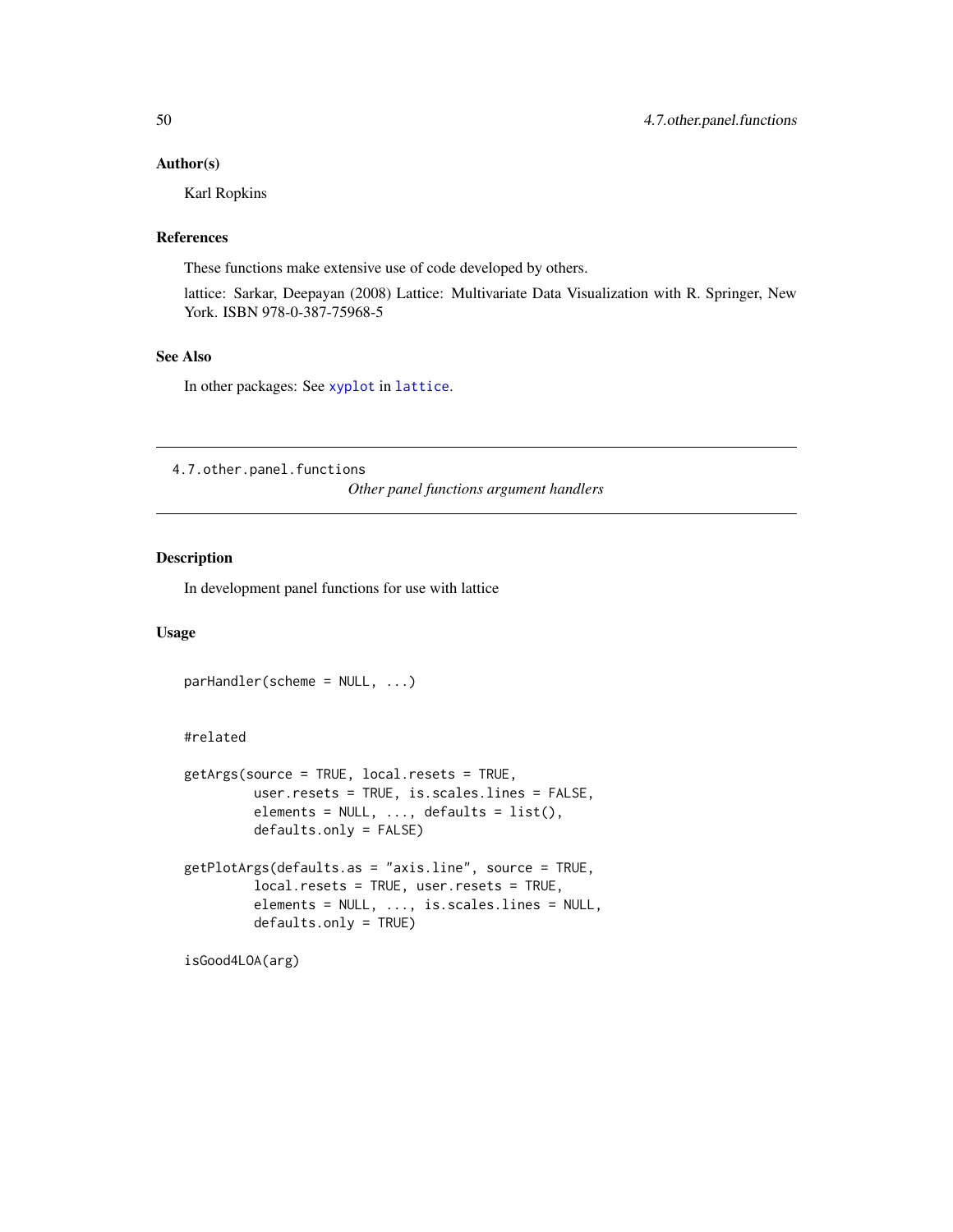#### Arguments

scheme The color scheme to apply. This can be a list of parameters to apply or a character vector for a pre-defined scheme. Current pre-defined schemes include 'greyscale' (for black and white figures).

source, local.resets, user.resets

When recovering plot arguments with getArgs or getPlotArgs, places to search for relevant parameters. If supplied these would typically be vectors or lists. If vectors, they are assumed to be col setting. If lists, they are assumed to be lists of named parameters for inclusion. There are two cases that need to be handed specially: (1) some sources, local.resets and/or user.resets may contain both axis-specific and general information, e.g. For a scales list, parameters to be applied just to the x axis in scales\$x and parameters to be applied to all scales in scales. In such cases these need to be checked in order (see elements below.) (2) Some sources, e.g. axis scales, contain both text and line parameters, with e.g. line settings declared as col.line, etc., rather than col, etc., (which are intended for use with text.) When supplied these need to be handled correctly (see is.scales.lines below). local.resets and user.resets are intended as overrides for the code developer and user, respectively. These can be logicals as well as vectors or lists. If logicals they turn on/off the associated plot components (using isGood4LOA). The check/update order is source, then source\$element, then local.reset, then local.reset\$element, then user.reset, then user.reset\$element. This means that the developer always has last say regarding the default appearance of a plot component and the user always has the very last say from the command line if the local.reset is included as a formal argument in that plot.

#### is.scales.lines

When recovering arguments with getArgs or getPlotArgs, should source be treated as a lattice scales list? If so, and source is checked for line parameters, line-specific terms such as col.line, etc., will be recovered as col, etc., while general terms (meant for text in scales lists) will be ignored. (Note: getPlotArgs guesses this based on defaults.as if not supplied.)

- elements When recovering arguments with getArgs or getPlotArgs, this identifies the elements in source, local.resets and user.resets that may contain casespecific information. As with lattice handling of scales axis-specific information in source\$element(s) is assumed to take priority over general information in source. (Note: if elements are not declared only general/top level information in source, local.resets and user.resets is considered at present.)
	- Other arguments, often ignored.

### defaults, defaults.only, defaults.as

When recovering arguments with getArgs, defaults is an optional 'fall-back' in case nothing is recovered from source, local.resets and user.resets. defaults.only is a logical: if TRUE only parameters named in defaults are searched for, otherwise all parameters are recovered. With getPlotArgs, defaults.as selects an appropriate default. This should be a trellis parameter name, e.g. 'axis.line', 'axis.text', etc. The function uses this to identify appropriate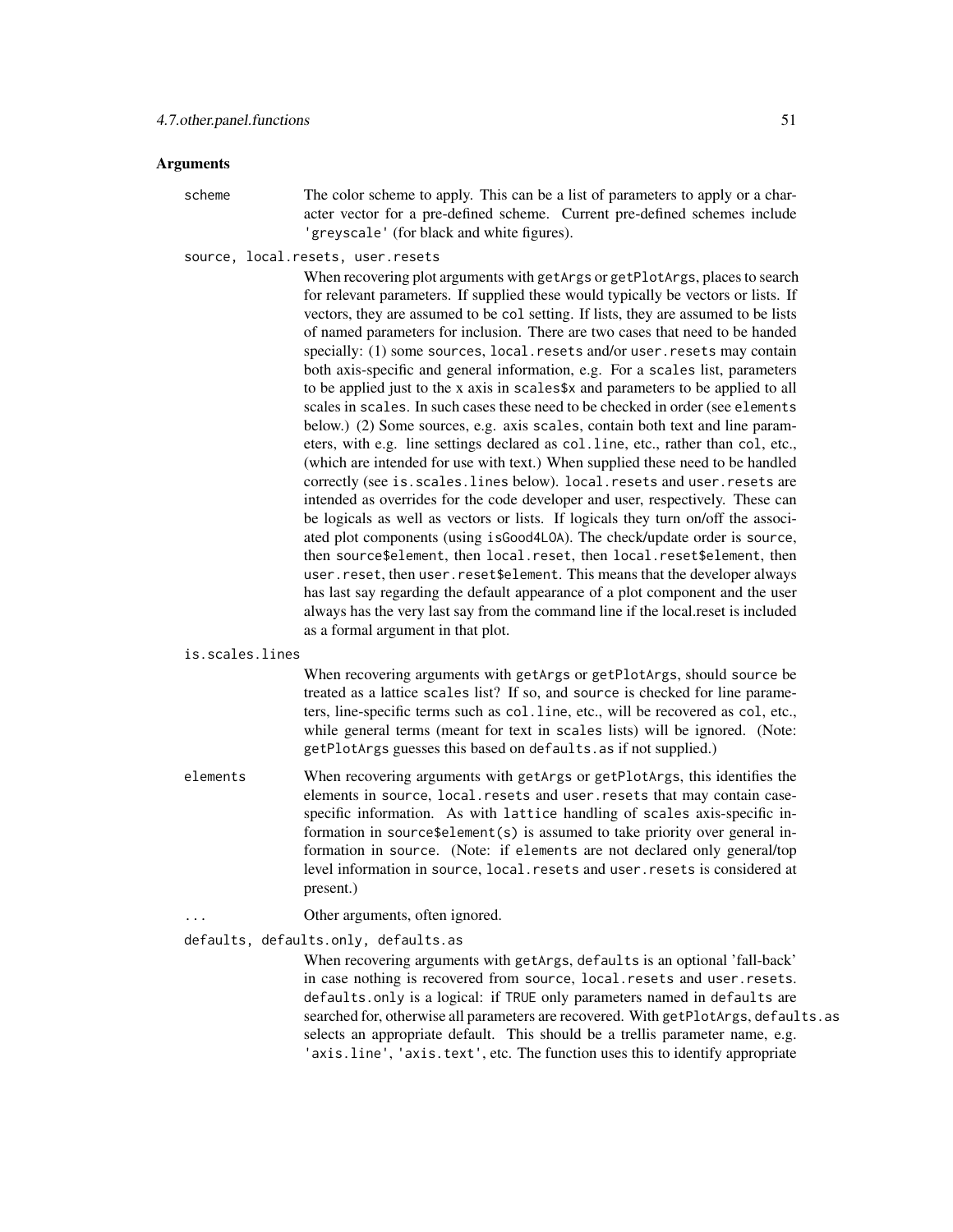<span id="page-51-0"></span>

|     | plot parameters to search for/select, e.g. pch, col, cex, etc for 'plot.symbol',<br>and to identify default values for each of these (if defaults.only = $TRUE$ ). |
|-----|--------------------------------------------------------------------------------------------------------------------------------------------------------------------|
| arg | For is Good 4 LOA a plot argument that can used to turn a plot panel or panel<br>component on or off.                                                              |

#### Details

getArgs returns a list of parameters/values based on lattice, developer and user settings. If multiple elements are identified as containing case-specific information, the list will contain one list of plot parameters for each named element.

getPlotArgs is a variation of getArgs intended for use with panel... and l... type lattice functions. It returns a list of plot parameters for different plot components, e.g. symbols, lines, or text.

isGood4LOA is a simple workhorse that checks if a supplied arg should be used by loa. (See value and note below.)

parHandler manages the default appearance of plots.

### Value

getArgs and getPlotArgs return lists of located parameters/values. For example, the call

```
getPlotArgs(default.as = "axis.line")
```
returns a list containing the lattice defaults for an axis line (alpha, col, lty and lwd) These can then be used in combination with appropriate x and y values in llines, or panel.lines calls. The arguments local.resets and user.resets can be added into the call to provide developer and user overrides. (See note below.)

isGood4LOA returns a logical (TRUE or FALSE), depending on the type of a supplied argument. This returns FALSE for NULL, for all FALSE logicals, and any arg that has previously been tagged as 'not wanted'.

parHandler returns a list a list suitable for use as par.settings with most [lattice](#page-0-0) plots.

#### Note

getPlotArgs is intended as a 'workhorse' for plot developers, to recover lattice settings, impose their own preferences on these, and in turn to provide users with similar options to quickly override developer settings.

isGood4LOA only exists because I, perhaps wrongly, equate arg = NULL with arg = FALSE when that argument is a component of a plot defined in the plot formals. For example, in [trianglePlot](#page-12-1) I want grids = NULL to turn off the plot grids much like grids = FALSE, but got fed up always writing the same everywhere. Does not mean it is right, particularly useful or even clever...

The getPlotArgs/isGood4LOA combination is a first attempt at providing plot developers with a simple tool to integrate plot argument management by lattice, the plot developer and the plot user. It is intended to be applied in the form shown in the Examples below.

Axis, tick, grid and annotation handling in [trianglePlot](#page-12-1) is intended to illustrate this type of application.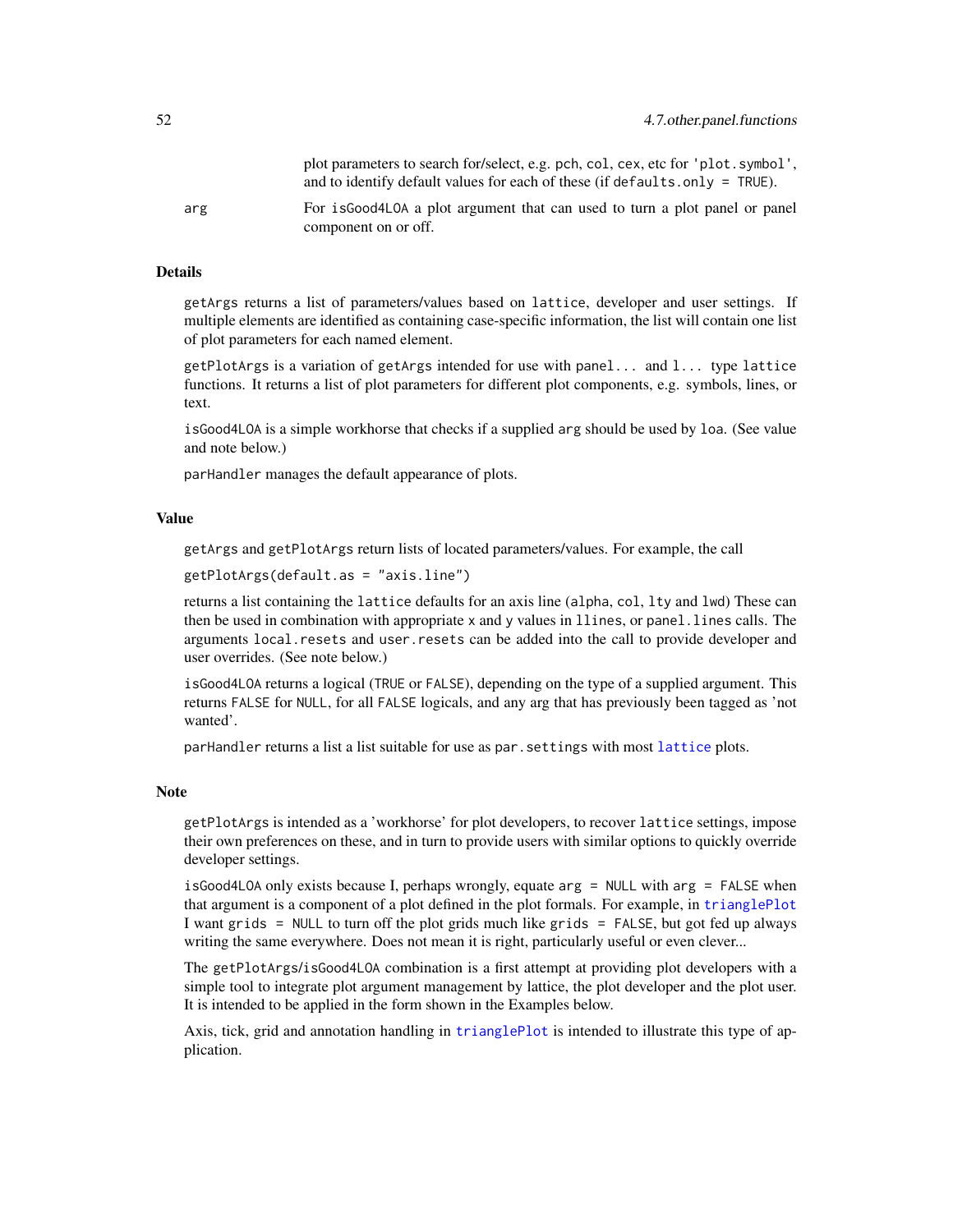### <span id="page-52-0"></span>4.8.list.handlers 53

#### Author(s)

Karl Ropkins

#### References

These function makes extensive use of code developed by others.

lattice: Sarkar, Deepayan (2008) Lattice: Multivariate Data Visualization with R. Springer, New York. ISBN 978-0-387-75968-5

### See Also

In other packages: See [xyplot](#page-0-0) in [lattice](#page-0-0).

#### Examples

#getPlotArgs/isGood4LOA notes

```
#in formals
#my.plot <- function(..., user.reset = TRUE, ...)
#in main code body
#local.resets <- [what developer wants]
#plot.arg <- getPlotArgs("[type]", source, local.reset, user.reset)
```

```
#in panel call
#(for panel off/on control)
#if(isGood4LOA(plot.arg)) panel...(..., plot.arg,...)
```

```
#in panel... function
#for panel component off/on control)
#if(isGood4LOA(plot.arg1)) panel...(..., plot.arg1,...)
#if(isGood4LOA(plot.arg2)) l...(..., plot.arg2,...)
#etc.
```
4.8.list.handlers *List manipulation*

### <span id="page-52-1"></span>Description

Workhorse functions for routine list handling in loa and elsewhere.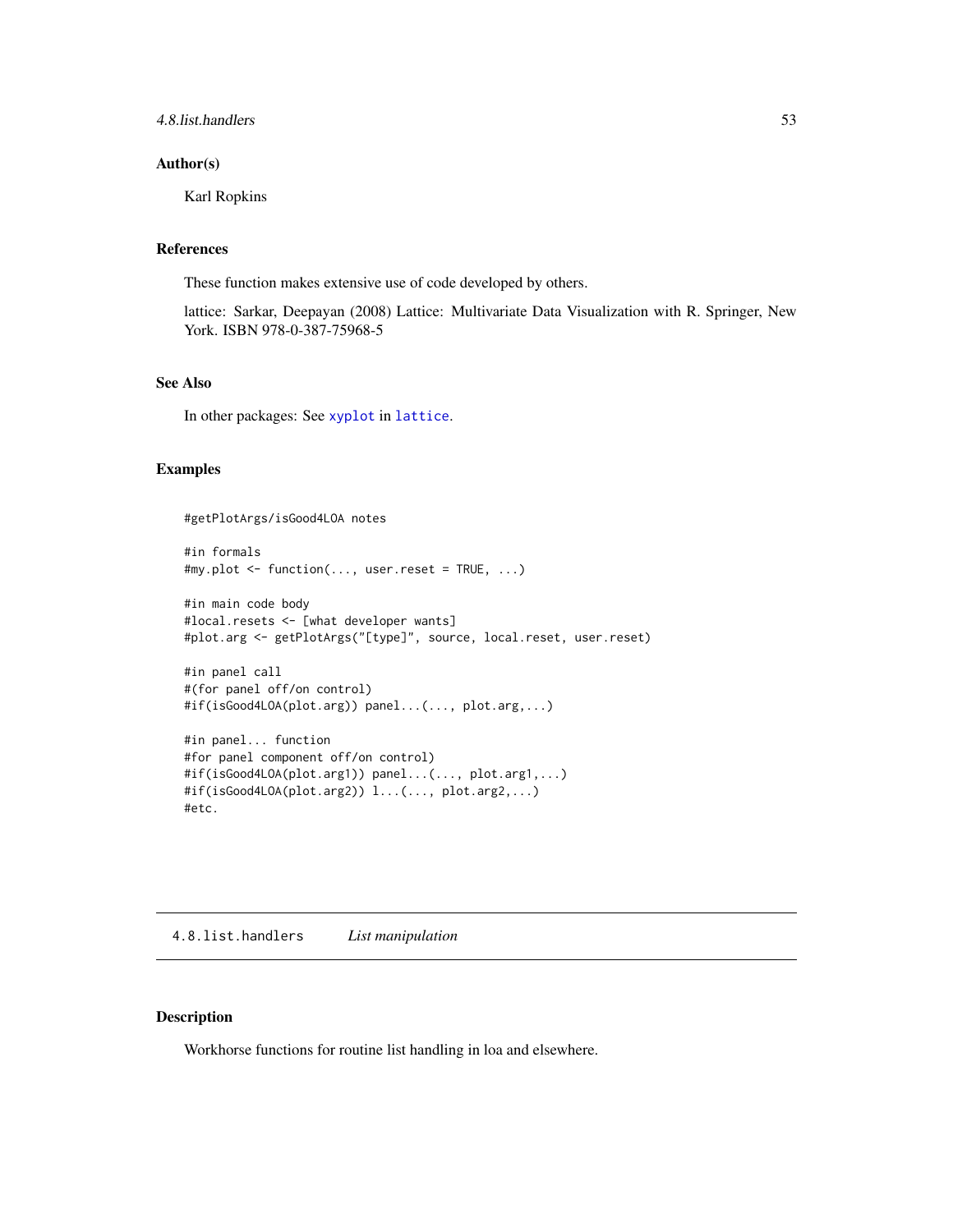### Usage

```
listHandler(a, use = NULL, ignore = NULL,
            drop.dots=TRUE)
listUpdate(a, b, use = NULL, ignore = NULL,
            use.a = use, use.b = use,
            ignore.a = ignore, ignore.b = ignore,
            drop.dots = TRUE)
listExpand(a, ref = NULL, use = NULL,
            ignore = NULL, drop.dots = TRUE)
listLoad(..., load = NULL)
```
### Arguments

| a                          | A required list. The list to be modified.                                                                                                                                                                                                             |  |
|----------------------------|-------------------------------------------------------------------------------------------------------------------------------------------------------------------------------------------------------------------------------------------------------|--|
| b                          | For list Update only, a required second list, the contents of which are used to<br>update a with.                                                                                                                                                     |  |
| use, use.a, use.b          |                                                                                                                                                                                                                                                       |  |
|                            | Vectors, all defaults NULL. If supplied, a vector of the names of list enteries to<br>be used. Other enteries are then discarded. use is applied to all supplied lists,<br>while use a, use b, etc. can be used to subset a and b lists individually. |  |
| ignore, ignore.a, ignore.b |                                                                                                                                                                                                                                                       |  |
|                            | Vectors, default NULL. As with use, etc, but for enteries to be ignored/not passed<br>on for modification.                                                                                                                                            |  |
| ref                        | For listExpand only, a vector, default NULL. A reference data series, the length<br>of which is used as the expansion length to be applied when wrapping of list<br>enteries.                                                                         |  |
| drop.dots                  | Logical, default TRUE. If TRUE, this removes "" entries from list names before<br>updating.                                                                                                                                                           |  |
| $\cdots$                   | For list Load only, any additional arguments.                                                                                                                                                                                                         |  |
| load                       | For list Load) only, a vector, default NULL. The names of any lists to be automat-<br>ically generated from the additional arguments supplied as part of the command<br>call.                                                                         |  |

#### Details

listHandler is a general function used by other list... functions for routine list preprocessing.

listUpdate is a list handler intended for use when managing user updates for default options (see examples).

listExpand is a list handler that expands vectors to a given reference length, intended for use for data wrapping.

listLoad is a list generator. See Note below.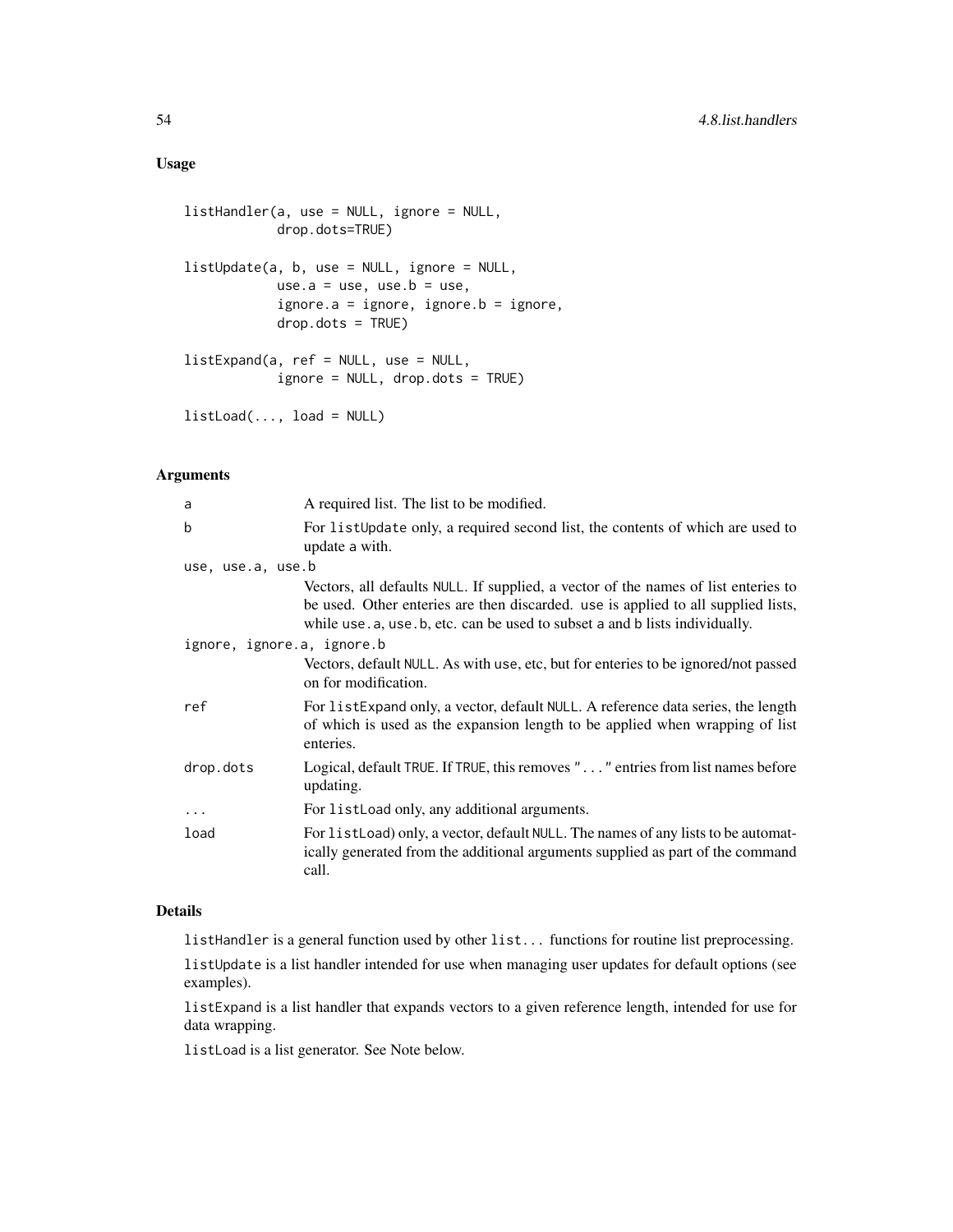### <span id="page-54-0"></span>Value

By default, all list... functions return results as lists.

listHandler, listUpdate and listExpand functions all return a modified (or updated) version of supplied list a.

listLoad (in-development) returns modified (or updated) version of additional arguments as a list. See Note below.

#### Note

listLoad is an in-development workhorse function that generates lists based on the supplied load argument.

It assumes each element of load is the name of an expected list and searches the associated additional arguments for arguments to populate it with using the rule '[load].[arg] is an element of list [load]'. So, for example, for a call including the arguments load = 'key' and key.fun = draw.colorkey, it would strip out both arguments and return key = list(fun=draw.colorkey). Used in functions in series it allowed list-in-list that can be commonplace when modifying, for example, key elements in conventional lattice plots to be simplified.

#### Author(s)

Karl Ropkins

### References

These functions make extensive use of code developed by others.

lattice: Sarkar, Deepayan (2008) Lattice: Multivariate Data Visualization with R. Springer, New York. ISBN 978-0-387-75968-5

### See Also

[lattice](#page-0-0), [xyplot](#page-0-0),

### Examples

```
## Example 1
## general
# two lists
list1 <- list(a = 1:10, b = FALSE)
list2 \leftarrow list(b = TRUE, c = "new")# updating a with b
# keeps unchanged list1 entry, a
# updates changed list1 entry, b
# adds new (list2) entry, c
listUpdate(list1, list2)
```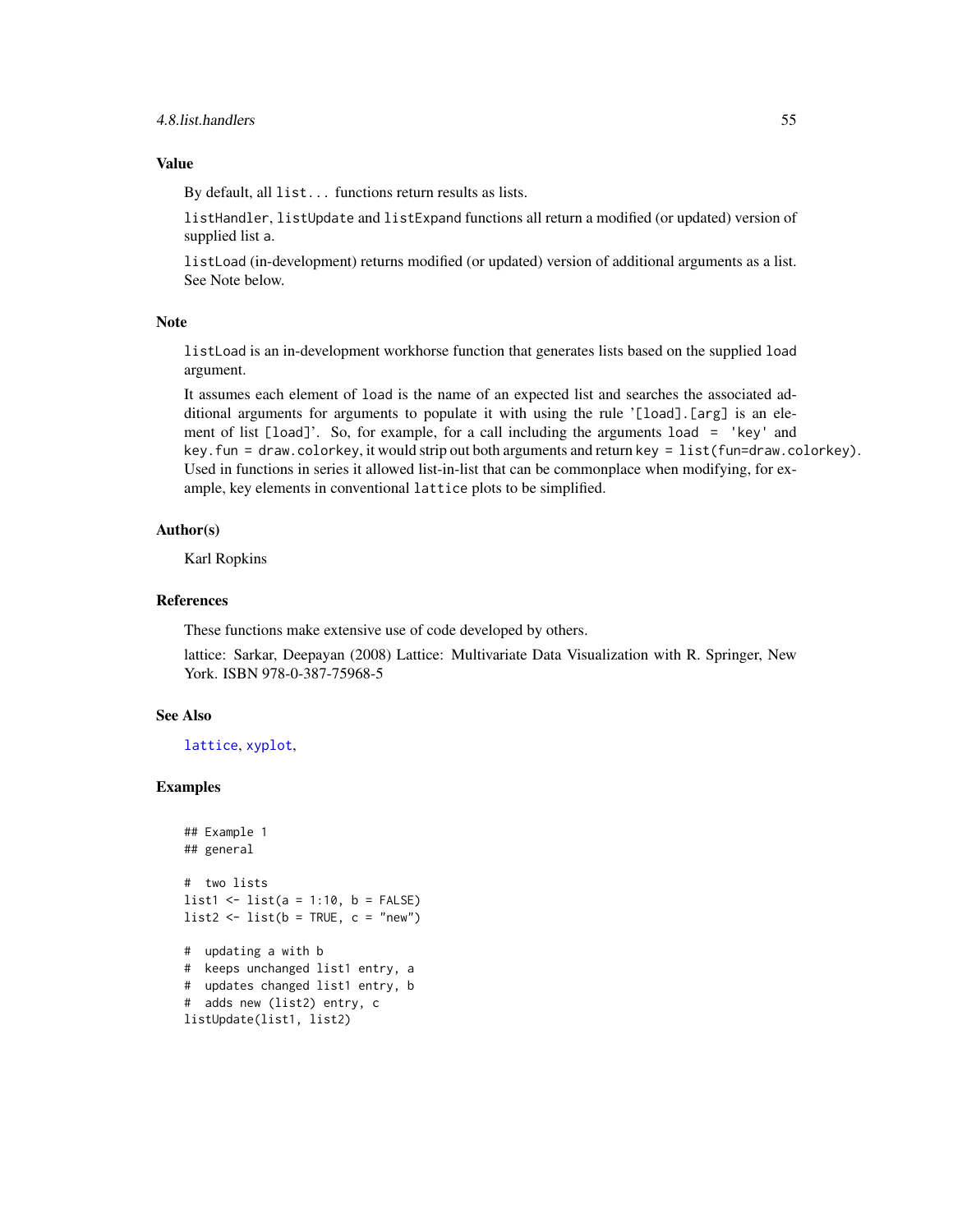```
## Example2
## use in plot functions
## to simplify formals
# some data
a \le -1:10b \le rnorm(10,5,2)
#a bad plot function
badplot \leq function(x, ...){
    #setting defaults in xyplot call itself
    xyplot(x = x, pch = 20, col = "red",panel = function(...){}panel.grid(-1, -1)
                         panel.xyplot(...)
                         panel.abline(0,1)
                  }, ...)
}
# badplot(a~b) #OK
# compare with
# badplot(a~b, xlim=c(0,10)) #OK
# badplot(a~b, col= "blue") #not OK
# (because col hardcoded into badplot function
# AND duplicated in call and '...'
# so user cannot update col
#a standard correction
stdplot \leq function(x, pch = 20, col = "red", ...){
    #setting defaults in xyplot call itself
   xyplot(x = x, pch = 20, col = "red",panel = function(x=x, pch=pch, col=col, ...){
                          panel.grid(-1, -1)panel.xyplot(x=x, pch=pch, col=col, ...)
                         panel.abline(0,1)
                  }, ...)
}
# stdplot(a~b) #OK
# stdplot(a~b, col = "blue",
# xlim=c(1:20)) #also OK
# An alternative correction using lists and
# listUpdate that removes the need for formal
```
<sup>#</sup> definition of all modified plot arguments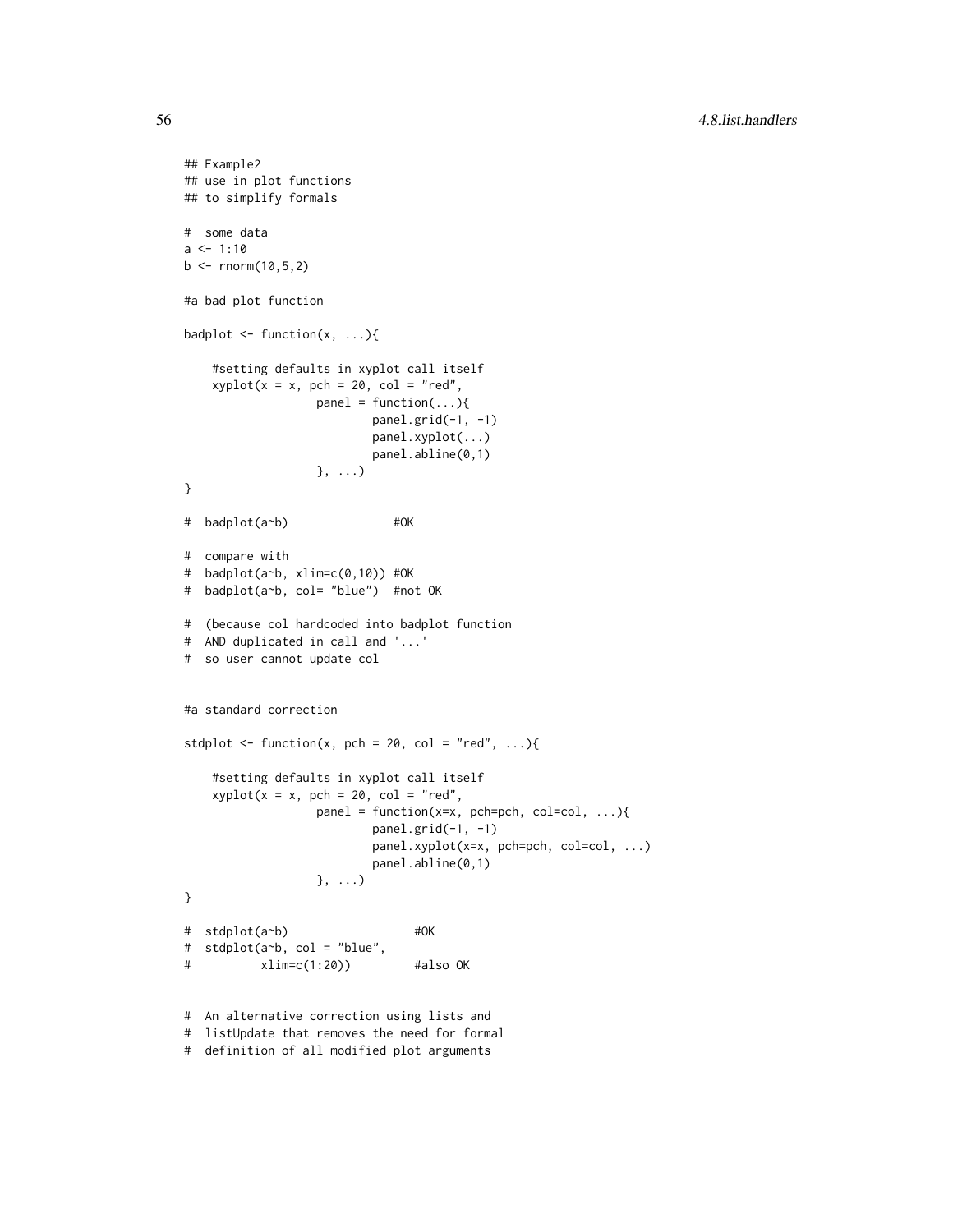### <span id="page-56-0"></span>4.9.loa.shapes 57

```
myplot \leq function(x, ...){
   #defaults I set for myplot form of xyplot
   mylist \le list(x = x, pch = 20, col = "red",
                 panel = function(...)\{panel.grid(-1, -1)
                        panel.xyplot(...)
                        panel.abline(0,1)
                 })
   #plot
   do.call(xyplot, listUpdate(mylist, list(...)))
}
# myplot(a~b) #OK
# myplot(a~b, col = "blue",
# xlim=c(1:20)) #also OK
```
4.9.loa.shapes *loa shapes*

### <span id="page-56-1"></span>Description

Simple shapes.

### Usage

```
loaPolygon(x, y, ..., polygon = NULL,loa.scale = NULL)
loacircle(..., polygon = NULL, radius = 1)loaPieSegment(..., polygon = NULL, start = 0,angle=360, radius = 1, center=TRUE)
```
### Arguments

| x, y         | The x and y points at which to plot the requested shape.                      |
|--------------|-------------------------------------------------------------------------------|
| $\cdots$     | Any additional arguments, usually passed on.                                  |
| polygon      | A list with elements x and y giving the polygon/shape to be plotted.          |
| loa.scale    | A list of parameters that can be used to fine-tune the polygon plotting.      |
| radius       | The radius to used when drawing either circles or pie segments.               |
| start, angle | When drawing pie segments, angle the angle of of the segment and start point. |
| center       | Should the segement begin and end at the center?                              |
|              |                                                                               |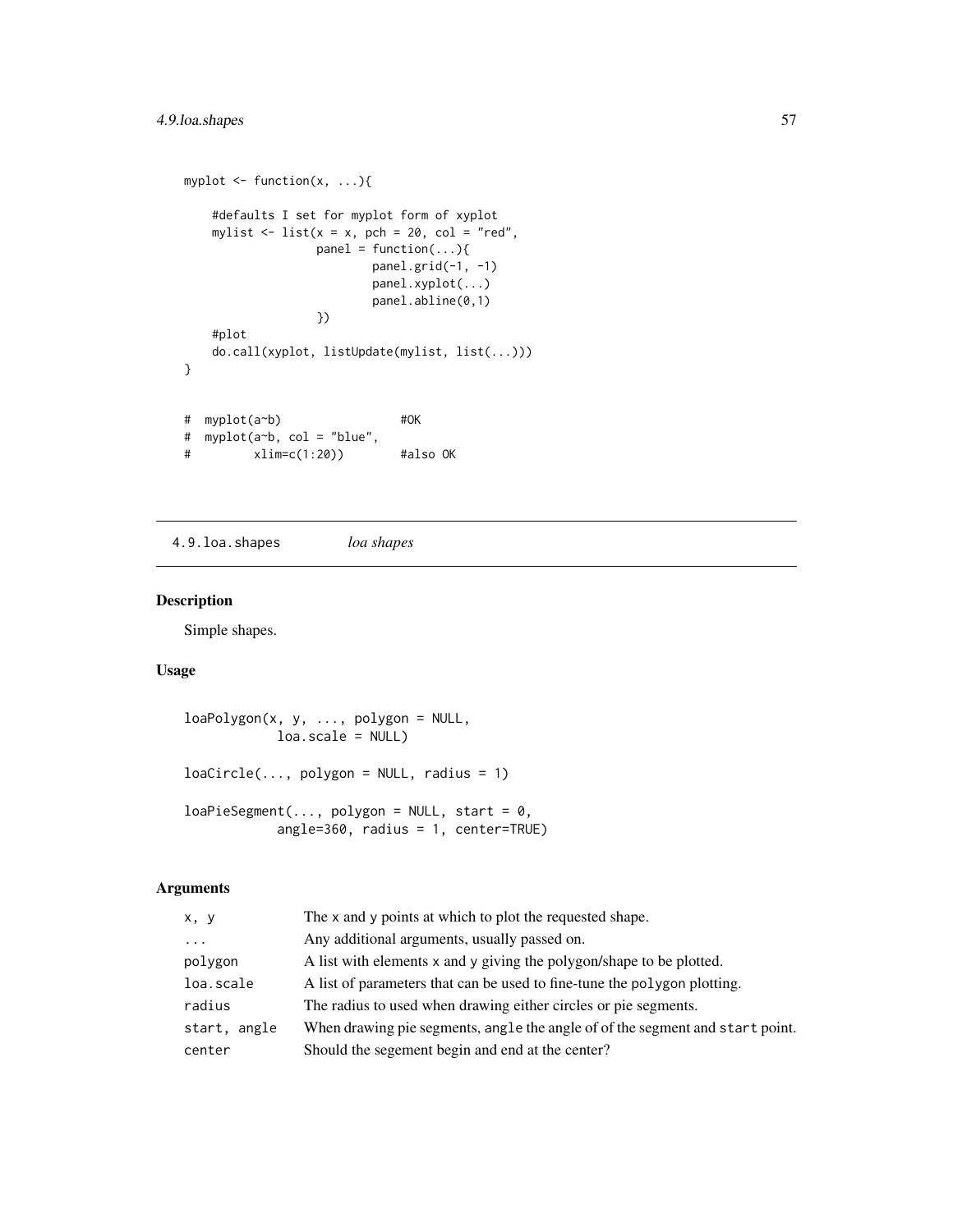### <span id="page-57-0"></span>Details

loaPolygon is a general function for drawing polygons. It is intended as an alternative to lpolygon, and other standard loa... shapes are typically wrappers for this function.

loaCircle draws a circle with an origin at (x, y).

loaPieSegment draws a pie segment (or slice of cake) shape. It is typically used as building block for pie plots and other similar glyph structures.

#### Value

All these functions generate simple shapes and are intended to be run within panel... functions as building blocks for more complex glyph type structures.

### Author(s)

Karl Ropkins

#### References

These functions make extensive use of code developed by others.

lattice: Sarkar, Deepayan (2008) Lattice: Multivariate Data Visualization with R. Springer, New York. ISBN 978-0-387-75968-5

#### See Also

In other packages: See [lrect](#page-0-0), and similar, in [lattice](#page-0-0)

5.1.plot.interactives *Interactive plot functions*

### <span id="page-57-1"></span>Description

Recovering information from existing lattice plots.

### Usage

```
getXY(n = -1, ..., unit = "native", scale.correction = NULL)
getLatLon(..., map = NULL, object = trellis.last.object(),
          scale.correction = function(x) {
                                temp <- XY2LatLon(map, x$x, x$y)
                                as.list(as.data.frame(temp))
                            })
```
screenLatticePlot(object = trellis.last.object(), ...)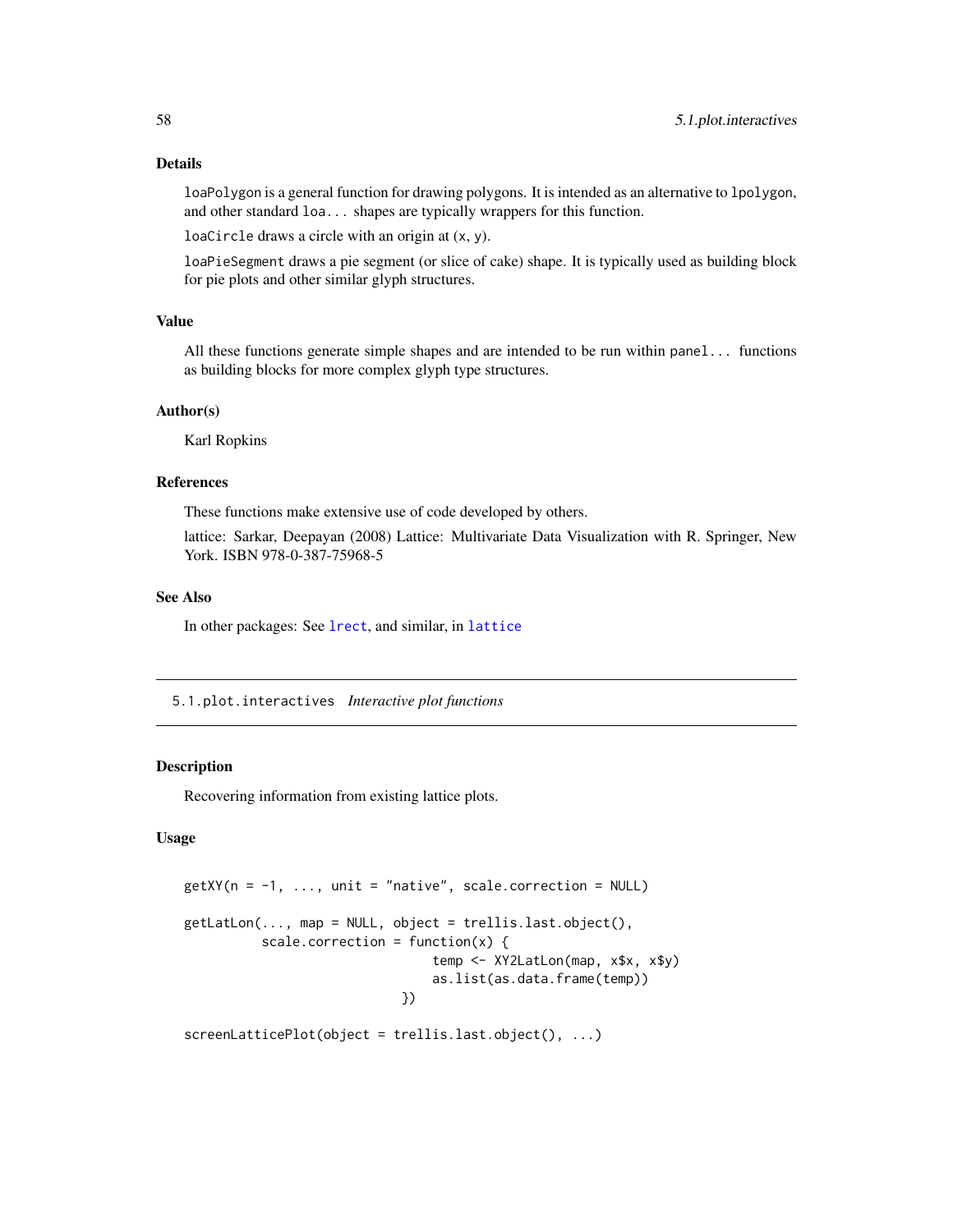#### <span id="page-58-0"></span>**Arguments**

| n                | If positive, the maximum number of points to locate. If negative (default), un-<br>limited.                                                                                                                                                                                                                                                                                                                                                                                          |  |
|------------------|--------------------------------------------------------------------------------------------------------------------------------------------------------------------------------------------------------------------------------------------------------------------------------------------------------------------------------------------------------------------------------------------------------------------------------------------------------------------------------------|--|
| unit             | The unit to use when reporting located points, by default "native".                                                                                                                                                                                                                                                                                                                                                                                                                  |  |
| scale.correction |                                                                                                                                                                                                                                                                                                                                                                                                                                                                                      |  |
|                  | The correction to apply if the plot has locally scaled axes. See Note below.                                                                                                                                                                                                                                                                                                                                                                                                         |  |
| map, object      | For getLatLon only. The plot layer as generated makeMapArg and the plot object<br>genereated by GoogleMap. The map is strictly required as a reference when con-<br>verting plot points to associated latitude, longitude values, and can be supplied<br>directly as map, or recovered from the plot, which can be supplied as object.<br>If neither are supplied (as in default use), the function attempts to recover map<br>from the last lattice plot via trellis. last. object. |  |
|                  | Additional arguments, passed on to related functions.<br>These may be subject to revision, but are currently: trellis. focus for panel<br>selection (if working with multi-panel plots) and lpoints to set point proper-<br>ties (if marking selected points). For getLatLon, additional arguments are also<br>passed to XY2LatLon for x, y to latitude, longitude rescaling.                                                                                                        |  |

### Details

getXY is an interactive function which returns the locations of points on a plot selected using the mouse (left click to select points; right click and stop to end point collection; escape to abort without returning any values).

It is a wrapper for the [grid](#page-0-0) function [grid.locator](#page-0-0) that behaves more like [locator](#page-0-0), the equivalent function intended for use with [plot](#page-0-0) outputs.

By default getXY selections are not automatically marked. Adding common plot parameters to the function call overrides this behaviour, e.g. to add red symbols and lines.

ans  $\leq$  getXY(col = "red", pch = 4, type = "b")

getXY also provides a mechanism to handle data plotted on locally scaled axes. See Note below.

getLatLon is wrapper for getXY for use with GoogleMap outputs and other similarly georeferenced plots. See Note below.

screenLatticePlot is a crude plot screening function. It is currently in development.

#### Value

getXY returns the x and y coordinates of the selected points on a plot as a list containing two components, x and y.

getLatLon returns the latitude and longitude values of the selected points on a map as a list containing two components, lat and lon.

#### Note

getXY recovers the (x, y) coordinates of points selected on a previously generated plot.

Some plots, use local scaling. For example, when plotting latitude, longitude data on a map a scale correction may be used to account for the curvature of the Earth. Similarly, if different data series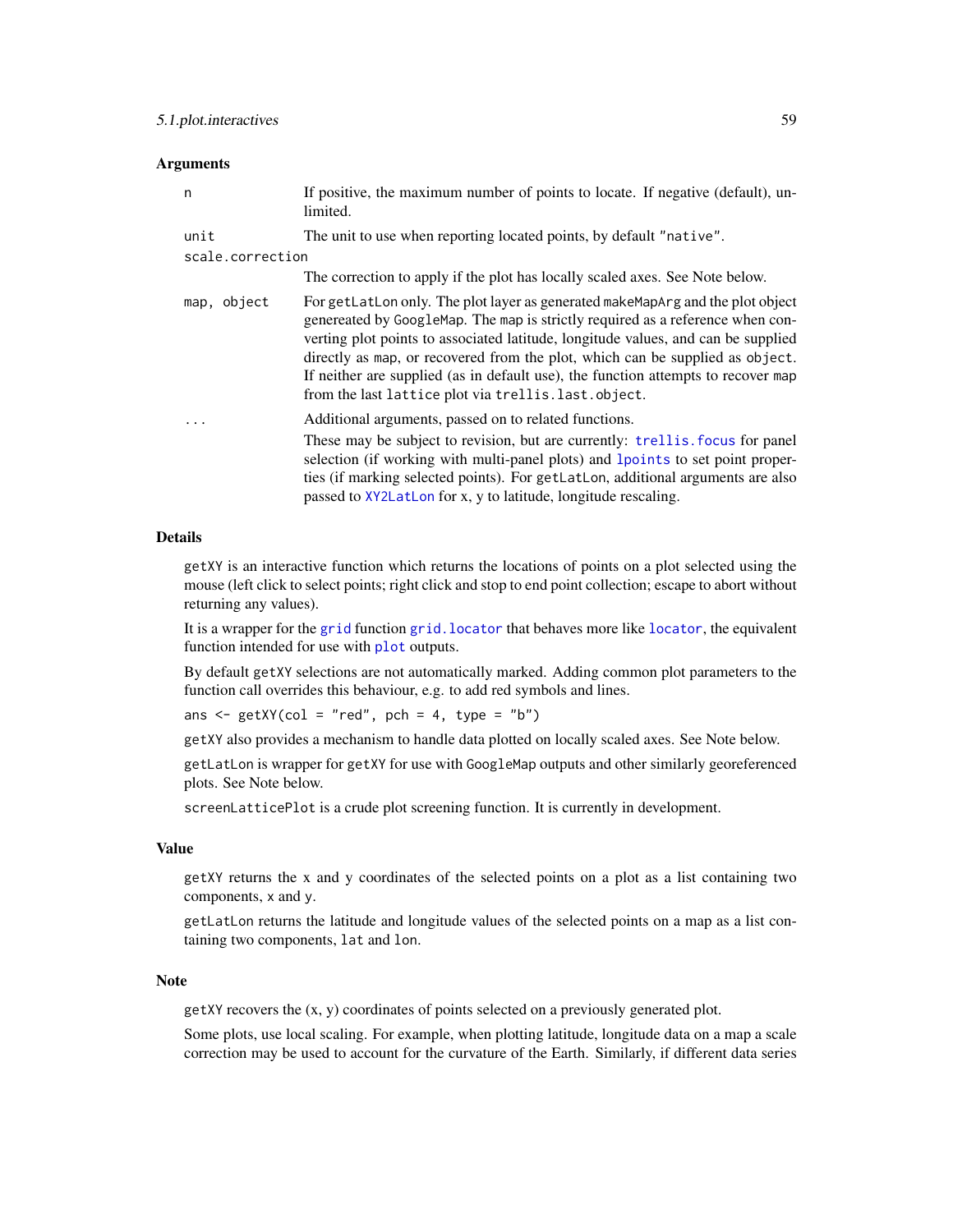<span id="page-59-0"></span>are plotted on primary and secondary axes in a single plot, some or all data may be normalised. In such cases scaling may be local, i.e. what you actually plot may not be exactly what the annotation says it is.

Using getXY on such plots would recover the actual  $(x, y)$  coordinates of the points selected.

However, corrections can be applied using scale.correction, if it is supplied, to convert these to the same scale as the axes annotation. The correction should be a function that can be applied directly to a standard getXY output (a list of  $x$  and  $y$  values) and rescale  $x$  and  $y$  to give their 'corrected' values.

getLatLon provides an example of the mechanism, and is for use with georeferenced plots that have been locally scaled using RgoogleMaps functions like [LatLon2XY](#page-0-0). getLatLon uses XY2LatLon to rescale x and y values and then as... functions to convert the outputs of this step to a list format like that generated by locator, grid.locator or getXY.

### Author(s)

Karl Ropkins

### References

This function makes extensive use of code developed by others.

lattice: Sarkar, Deepayan (2008) Lattice: Multivariate Data Visualization with R. Springer, New York. ISBN 978-0-387-75968-5

RgoogleMaps: Markus Loecher and Sense Networks (2011). RgoogleMaps: Overlays on Google map tiles in R. R package version 1.1.9.6. http://CRAN.R-project.org/package=RgoogleMaps

### See Also

In other packages: See [grid.locator](#page-0-0); [trellis.focus](#page-0-0) and [lpoints](#page-0-0) in [lattice](#page-0-0). See [LatLon2XY](#page-0-0) in RgoogleMap.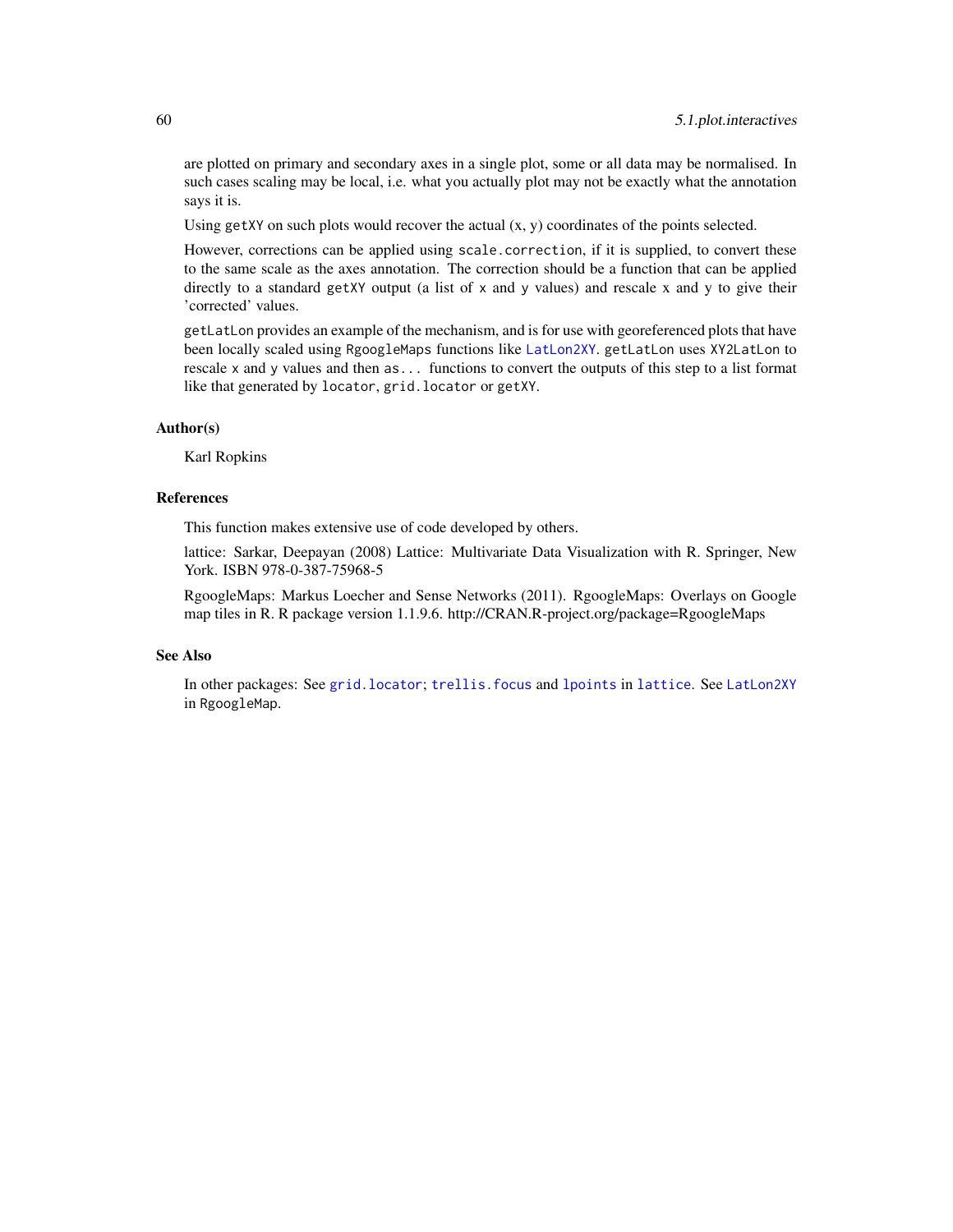# <span id="page-60-0"></span>**Index**

∗Topic datasets 3.1.example.data, [31](#page-30-0) ∗Topic methods 1.1.loaPlot, [4](#page-3-0) 1.2.GoogleMap.and.geoplotting.tools, [8](#page-7-0) 1.3.trianglePlot, [13](#page-12-0) 1.4.stackPlot, [19](#page-18-0) 2.1.specialist.panels, [21](#page-20-0) 2.2.specialist.panels, [25](#page-24-0) 2.3.specialist.panels, [28](#page-27-0) 2.4.specialist.panels, [29](#page-28-0) 4.1.panel.pal, [33](#page-32-0) 4.2.plot.structure.handlers, [37](#page-36-0) 4.3.lims.and.scales.handlers, [40](#page-39-0) 4.4.cond.handlers, [42](#page-41-0) 4.5.plot.argument.handlers, [44](#page-43-0) 4.6.key.handlers, [48](#page-47-0) 4.7.other.panel.functions, [50](#page-49-0) 4.8.list.handlers, [53](#page-52-0) 4.9.loa.shapes, [57](#page-56-0) 5.1.plot.interactives, [58](#page-57-0) ∗Topic package loa-package, [2](#page-1-0) 1.1.loaPlot, [4](#page-3-0) 1.2.GoogleMap.and.geoplotting.tools, [8](#page-7-0) 1.3.triangle.plots *(*1.3.trianglePlot*)*, [13](#page-12-0) 1.3.trianglePlot, [13](#page-12-0) 1.4.stack.plots *(*1.4.stackPlot*)*, [19](#page-18-0) 1.4.stackPlot, [19](#page-18-0) 2.1.specialist.panels, [21](#page-20-0) 2.2.specialist.panels, [25](#page-24-0) 2.3.specialist.panels, [28](#page-27-0) 2.4.specialist.panels, [29](#page-28-0) 3.1.example.data, [31](#page-30-0) 4.1.panel.pal, [33](#page-32-0) 4.2.plot.structure.handlers, [37](#page-36-0) 4.3.lims.and.scales.handlers, [40](#page-39-0)

4.4.cond.handlers, [42](#page-41-0) 4.4.conditioning.handlers *(*4.4.cond.handlers*)*, [42](#page-41-0) 4.5.plot.argument.handlers, [44](#page-43-0) 4.6.key.handlers, [48](#page-47-0) 4.7.other.panel.functions, [50](#page-49-0) 4.8.list.handlers, [53](#page-52-0) 4.9.loa.shapes, [57](#page-56-0) 5.1.plot.interactives, [58](#page-57-0) axis.components.GoogleMaps *(*1.2.GoogleMap.and.geoplotting.tools*)*, [8](#page-7-0) cexHandler, *[3](#page-2-0)[–5](#page-4-0)*, *[10](#page-9-0)*, *[28](#page-27-0)* cexHandler *(*4.5.plot.argument.handlers*)*, [44](#page-43-0) colHandler, *[3](#page-2-0)[–5](#page-4-0)*, *[10](#page-9-0)* colHandler *(*4.5.plot.argument.handlers*)*, [44](#page-43-0) colRegionsHandler *(*4.5.plot.argument.handlers*)*, [44](#page-43-0) condsPanelHandler, *[3](#page-2-0)* condsPanelHandler *(*4.4.cond.handlers*)*, [42](#page-41-0) draw.key.log10 *(*4.6.key.handlers*)*, [48](#page-47-0) draw.loaColorKey *(*4.6.key.handlers*)*, [48](#page-47-0) draw.loaColorRegionsKey *(*4.6.key.handlers*)*, [48](#page-47-0) draw.loaPlotZKey *(*4.6.key.handlers*)*, [48](#page-47-0) draw.ycasePlotKey *(*4.6.key.handlers*)*, [48](#page-47-0) draw.zcasePlotKey *(*4.6.key.handlers*)*, [48](#page-47-0) example.data *(*3.1.example.data*)*, [31](#page-30-0) formulaHandler, *[3,](#page-2-0) [4](#page-3-0)*, *[9](#page-8-0)*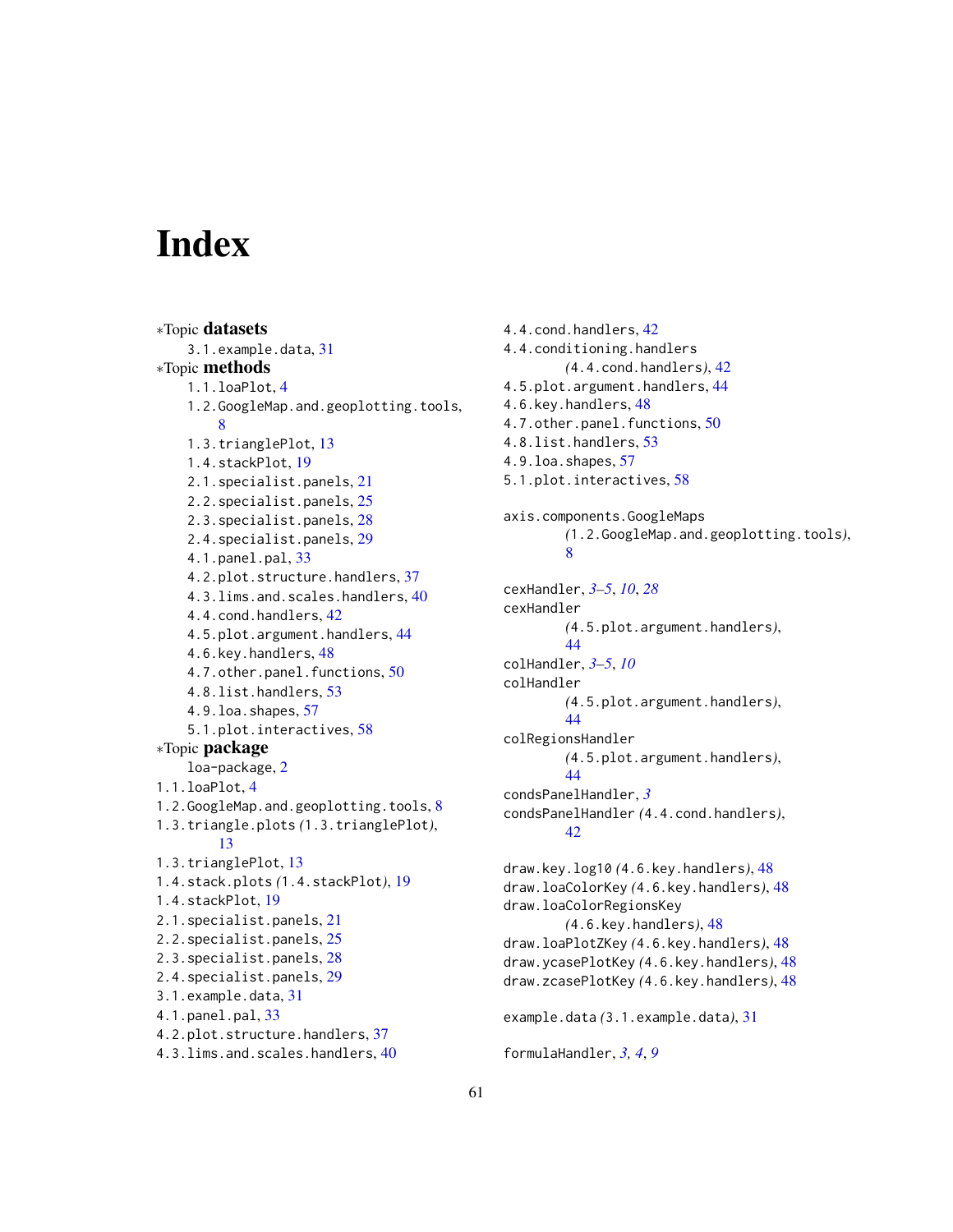formulaHandler *(*4.2.plot.structure.handlers*)*, [37](#page-36-0) getArgs, *[3](#page-2-0)* getArgs *(*4.7.other.panel.functions*)*, [50](#page-49-0) getLatLon *(*5.1.plot.interactives*)*, [58](#page-57-0) GetMap, *[9](#page-8-0)[–12](#page-11-0)* getMapArg *(*1.2.GoogleMap.and.geoplotting.tools*)*, listExpand *(*4.8.list.handlers*)*, [53](#page-52-0) [8](#page-7-0) getPlotArgs, *[16](#page-15-0)* getPlotArgs *(*4.7.other.panel.functions*)*, [50](#page-49-0) getXY, *[3](#page-2-0)* getXY *(*5.1.plot.interactives*)*, [58](#page-57-0) getZcaseDimensions *(*4.2.plot.structure.handlers*)*, [37](#page-36-0) GoogleMap, *[2,](#page-1-0) [3](#page-2-0)*, *[17](#page-16-0)* GoogleMap *(*1.2.GoogleMap.and.geoplotting.tools*)*, loaHandler *(*4.1.panel.pal*)*, [33](#page-32-0) [8](#page-7-0) googleMap *(*1.2.GoogleMap.and.geoplotting.tools*)*, [8](#page-7-0) GoogleMap.old *(*1.2.GoogleMap.and.geoplotting.tools*)*, localScalesHandler, *[3](#page-2-0)*, *[15,](#page-14-0) [16](#page-15-0)*, *[18](#page-17-0)* [8](#page-7-0) grid, *[59](#page-58-0)* grid.locator, *[59,](#page-58-0) [60](#page-59-0)* groupsAndZcasesHandler *(*4.4.cond.handlers*)*, [42](#page-41-0) groupsAndZcasesPanelHandler *(*4.4.cond.handlers*)*, [42](#page-41-0) groupsHandler *(*4.4.cond.handlers*)*, [42](#page-41-0) groupsPanelHandler *(*4.4.cond.handlers*)*, [42](#page-41-0) isGood4LOA *(*4.7.other.panel.functions*)*, [50](#page-49-0) keyHandler, *[3](#page-2-0)* keyHandler *(*4.6.key.handlers*)*, [48](#page-47-0) lat.lon.meuse, *[2](#page-1-0)* lat.lon.meuse *(*3.1.example.data*)*, [31](#page-30-0) LatLon2XY, *[11,](#page-10-0) [12](#page-11-0)*, *[60](#page-59-0)* LatLon2XY.centered, *[9](#page-8-0)*, *[11,](#page-10-0) [12](#page-11-0)* lattice, *[2](#page-1-0)[–6](#page-5-0)*, *[10](#page-9-0)*, *[12](#page-11-0)*, *[18](#page-17-0)*, *[20](#page-19-0)*, *[22](#page-21-0)*, *[24](#page-23-0)*, *[27](#page-26-0)*, *[29,](#page-28-0) [30](#page-29-0)*, *[33](#page-32-0)*, *[35](#page-34-0)*, *[38,](#page-37-0) [39](#page-38-0)*, *[42](#page-41-0)*, *[44](#page-43-0)[–47](#page-46-0)*, *[49,](#page-48-0) [50](#page-49-0)*, *[52,](#page-51-0) [53](#page-52-0)*, *[55](#page-54-0)*, *[58](#page-57-0)*, *[60](#page-59-0)* length, *[23](#page-22-0)* levelplot, *[4](#page-3-0)[–6](#page-5-0)*, *[22](#page-21-0)*, *[24](#page-23-0)*, *[38,](#page-37-0) [39](#page-38-0)*, *[45,](#page-44-0) [46](#page-45-0)* limsHandler, *[3](#page-2-0)* limsHandler *(*4.3.lims.and.scales.handlers*)*, [40](#page-39-0) listHandler, *[3](#page-2-0)* listHandler *(*4.8.list.handlers*)*, [53](#page-52-0) listLoad, *[5](#page-4-0)* listLoad *(*4.8.list.handlers*)*, [53](#page-52-0) listUpdate *(*4.8.list.handlers*)*, [53](#page-52-0) loa *(*loa-package*)*, [2](#page-1-0) loa-package, [2](#page-1-0) loa.glyphs, *[43](#page-42-0)* loa.glyphs *(*4.9.loa.shapes*)*, [57](#page-56-0) loa.shapes *(*4.9.loa.shapes*)*, [57](#page-56-0) loaCircle *(*4.9.loa.shapes*)*, [57](#page-56-0) loaPieSegment *(*4.9.loa.shapes*)*, [57](#page-56-0) loaPlot, *[2,](#page-1-0) [3](#page-2-0)*, *[10](#page-9-0)*, *[14](#page-13-0)*, *[17](#page-16-0)[–20](#page-19-0)*, *[27](#page-26-0)*, *[29,](#page-28-0) [30](#page-29-0)*, *[38,](#page-37-0) [39](#page-38-0)*, *[49](#page-48-0)* loaPlot *(*1.1.loaPlot*)*, [4](#page-3-0) loaPolygon *(*4.9.loa.shapes*)*, [57](#page-56-0) localScalesHandler *(*4.3.lims.and.scales.handlers*)*, [40](#page-39-0) locator, *[59](#page-58-0)* loess, *[23](#page-22-0)* lpoints, *[59,](#page-58-0) [60](#page-59-0)* lrect, *[24](#page-23-0)*, *[58](#page-57-0)* makeMapArg *(*1.2.GoogleMap.and.geoplotting.tools*)*, [8](#page-7-0) matrixHandler *(*4.2.plot.structure.handlers*)*, [37](#page-36-0) mean, *[23](#page-22-0)* na.omit, *[15](#page-14-0)* panel.binPlot *(*2.1.specialist.panels*)*, [21](#page-20-0)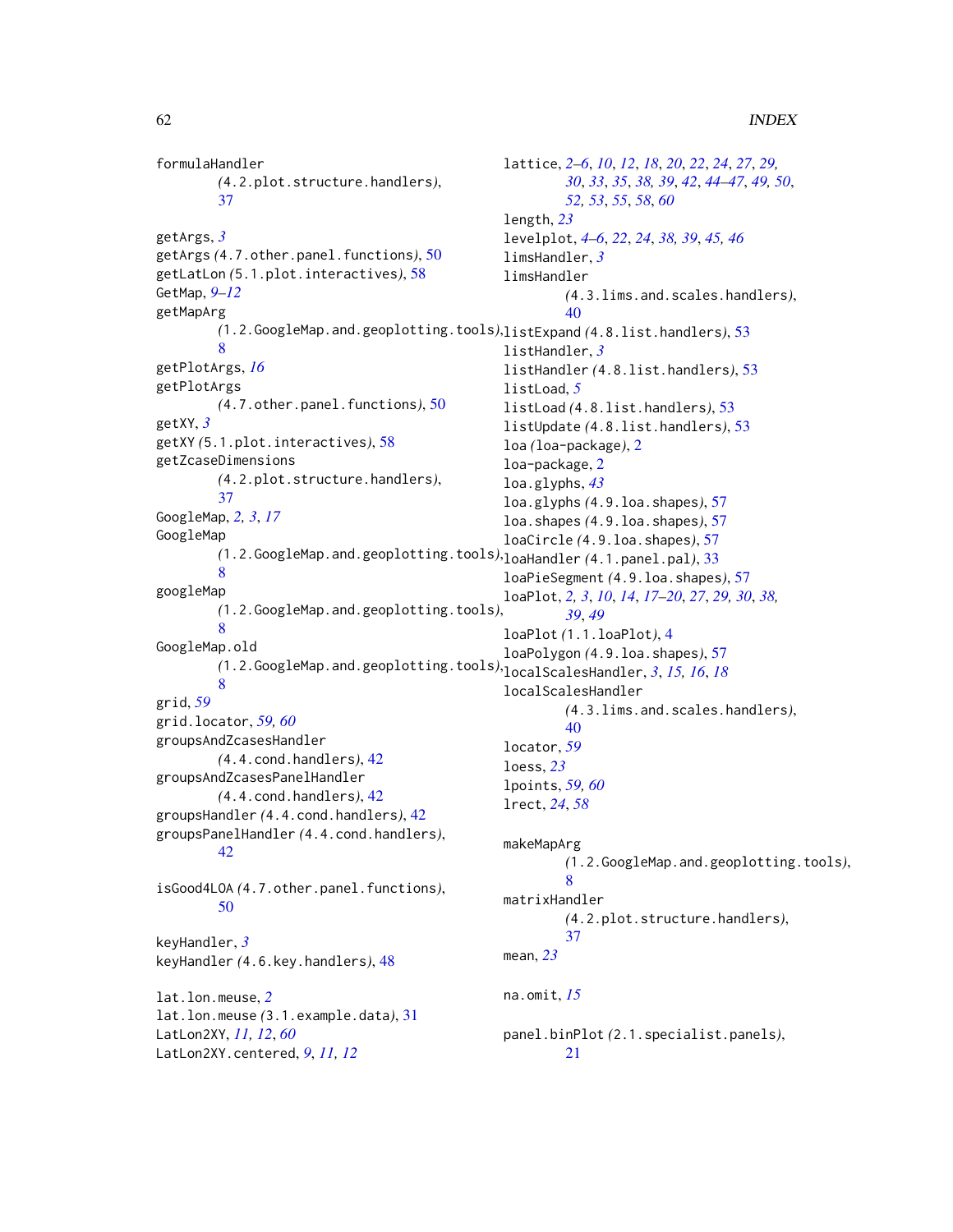### $I<sub>N</sub>DEX$  63

panel.compareZcases *(*2.4.specialist.panels*)*, [29](#page-28-0) panel.contourplot, *[24](#page-23-0)* panel.GoogleMaps *(*1.2.GoogleMap.and.geoplotting.tools*)*, [8](#page-7-0) panel.GoogleMapsRaster *(*1.2.GoogleMap.and.geoplotting.tools*)*, [8](#page-7-0) panel.kernelDensity, *[2](#page-1-0)* panel.kernelDensity *(*2.1.specialist.panels*)*, [21](#page-20-0) panel.levelplot, *[12](#page-11-0)*, *[44](#page-43-0)* panel.loaGrid *(*1.1.loaPlot*)*, [4](#page-3-0) panel.loaLevelPlot *(*2.1.specialist.panels*)*, [21](#page-20-0) panel.loaPlot, *[9](#page-8-0)* panel.loaPlot *(*1.1.loaPlot*)*, [4](#page-3-0) panel.loaPlot2 *(*1.1.loaPlot*)*, [4](#page-3-0) panel.localScale, *[16](#page-15-0)*, *[18](#page-17-0)* panel.localScale *(*4.3.lims.and.scales.handlers*)*, [40](#page-39-0) panel.polarAxes *(*2.2.specialist.panels*)*, [25](#page-24-0) panel.polarFrame *(*2.2.specialist.panels*)*, [25](#page-24-0) panel.polarGrid *(*2.2.specialist.panels*)*, [25](#page-24-0) panel.polarLabels *(*2.2.specialist.panels*)*, [25](#page-24-0) panel.polarPlot, *[2](#page-1-0)* panel.polarPlot *(*2.2.specialist.panels*)*, [25](#page-24-0) panel.polygon, *[20](#page-19-0)* panel.stackPlot *(*1.4.stackPlot*)*, [19](#page-18-0) panel.surfaceSmooth *(*2.1.specialist.panels*)*, [21](#page-20-0) panel.trianglePlot *(*1.3.trianglePlot*)*, [13](#page-12-0) panel.trianglePlotAxes *(*1.3.trianglePlot*)*, [13](#page-12-0) panel.trianglePlotFrame *(*1.3.trianglePlot*)*, [13](#page-12-0) panel.trianglePlotGrid *(*1.3.trianglePlot*)*, [13](#page-12-0) panel.xyplot, *[12](#page-11-0)*, *[44](#page-43-0)* panel.zcasePiePlot

*(*2.3.specialist.panels*)*, [28](#page-27-0) panel.zcasePieSegmentPlot *(*2.3.specialist.panels*)*, [28](#page-27-0) panelPal, *[3](#page-2-0)*, *[5,](#page-4-0) [6](#page-5-0)*, *[10](#page-9-0)*, *[14](#page-13-0)*, *[17](#page-16-0)[–20](#page-19-0)*, *[22](#page-21-0)*, *[24](#page-23-0)*, *[26,](#page-25-0) [27](#page-26-0)*, *[29,](#page-28-0) [30](#page-29-0)*, *[39](#page-38-0)*, *[43,](#page-42-0) [44](#page-43-0)* panelPal *(*4.1.panel.pal*)*, [33](#page-32-0) parHandler *(*4.7.other.panel.functions*)*, [50](#page-49-0) pchHandler *(*4.5.plot.argument.handlers*)*, [44](#page-43-0) plot, *[46](#page-45-0)*, *[59](#page-58-0)* quickMap *(*1.2.GoogleMap.and.geoplotting.tools*)*, [8](#page-7-0) RColorBrewer, *[9](#page-8-0)*, *[46](#page-45-0)* roadmap.meuse *(*3.1.example.data*)*, [31](#page-30-0) screenLatticePlot *(*5.1.plot.interactives*)*, [58](#page-57-0) stackPlot, *[2](#page-1-0)* stackPlot *(*1.4.stackPlot*)*, [19](#page-18-0) stepwiseZcasesGlyphHandler *(*4.4.cond.handlers*)*, [42](#page-41-0) stripHandler *(*4.2.plot.structure.handlers*)*, [37](#page-36-0) trellis.focus, *[59,](#page-58-0) [60](#page-59-0)* triABC2XY *(*1.3.trianglePlot*)*, [13](#page-12-0) trianglePlot, *[2,](#page-1-0) [3](#page-2-0)*, *[52](#page-51-0)* trianglePlot *(*1.3.trianglePlot*)*, [13](#page-12-0) triLimsReset *(*1.3.trianglePlot*)*, [13](#page-12-0) triXY2ABC *(*1.3.trianglePlot*)*, [13](#page-12-0) vis.gam, *[23](#page-22-0)* xscale.component.log10 *(*4.3.lims.and.scales.handlers*)*, [40](#page-39-0) xscale.components.GoogleMaps *(*1.2.GoogleMap.and.geoplotting.tools*)*, [8](#page-7-0) XY2LatLon, *[11,](#page-10-0) [12](#page-11-0)*, *[59](#page-58-0)* xyplot, *[5,](#page-4-0) [6](#page-5-0)*, *[9,](#page-8-0) [10](#page-9-0)*, *[12](#page-11-0)*, *[18](#page-17-0)*, *[20](#page-19-0)*, *[22](#page-21-0)*, *[24](#page-23-0)*, *[27](#page-26-0)*, *[29,](#page-28-0) [30](#page-29-0)*, *[33](#page-32-0)*, *[35](#page-34-0)*, *[42](#page-41-0)*, *[44](#page-43-0)*, *[46,](#page-45-0) [47](#page-46-0)*, *[50](#page-49-0)*, *[53](#page-52-0)*, *[55](#page-54-0)*